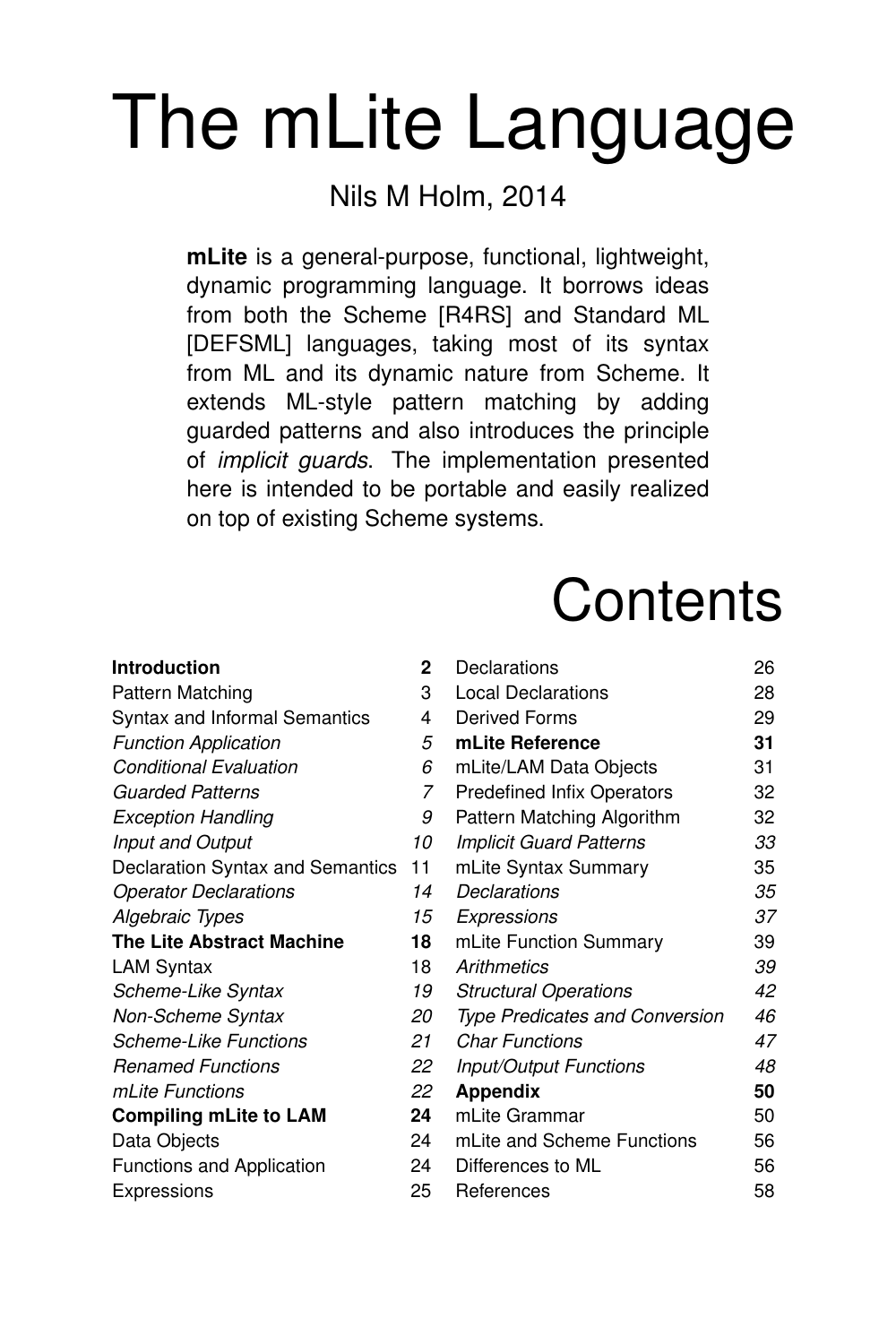## Introduction

mLite is a functional language with immutable data types (with the exception of vectors), which reduces surprises in the process of program development to a minimum. Its syntax is lightweight and math-oriented. Here is a simple example that creates a list of numbers (*iota*), and then uses a generic *extract* function to extract all multiples of 7 from such a list:

*fun iota*  $(0, a) = a$  $(x, a) = iota(x - 1, x : a)$  $\vert x = iota(x, \vert)$ *fun extract*  $(f, [] = []$  $(f, f x : x s) = x : 0$  *extract*  $(f, xs)$  $(f, x :: xs) = extract (f, xs);$ 

*extract*(*fn x = x mod*  $7 = 0$ *, <i>iota* 123)

mLite makes extensive use of pattern matching. All functions are unary, and multiple arguments are passed to functions in tuples and destructured by patterns. Tuples are delimited by parentheses and their elements are separated by commas. Lists use square brackets instead of parentheses.

Lists and tuples are built dynamically in expressions (but not in patterns), so  $[1 + 2, 3 + 4]$  gives  $[3, 7]$  and  $(a, b)$  would be a tuple containing the values of the variables *a* and *b*.

: : is the ''cons'' operator that adds a new element to the front of a list. When it appears in a pattern, it breaks up a list into its head (first element) and tail (rest of elements).

Each function contains a set of pattern/expression pairs of the form

```
pattern_1 = expression_1 | \dots|
```
The vertical bar is used to separate multiple pattern/expression pairs. When a function is applied to a value, the value is matched against each pattern in sequence, binding variables in the pattern to corresponding components in the argument. When the match succeeds, the associated expression is evaluated with the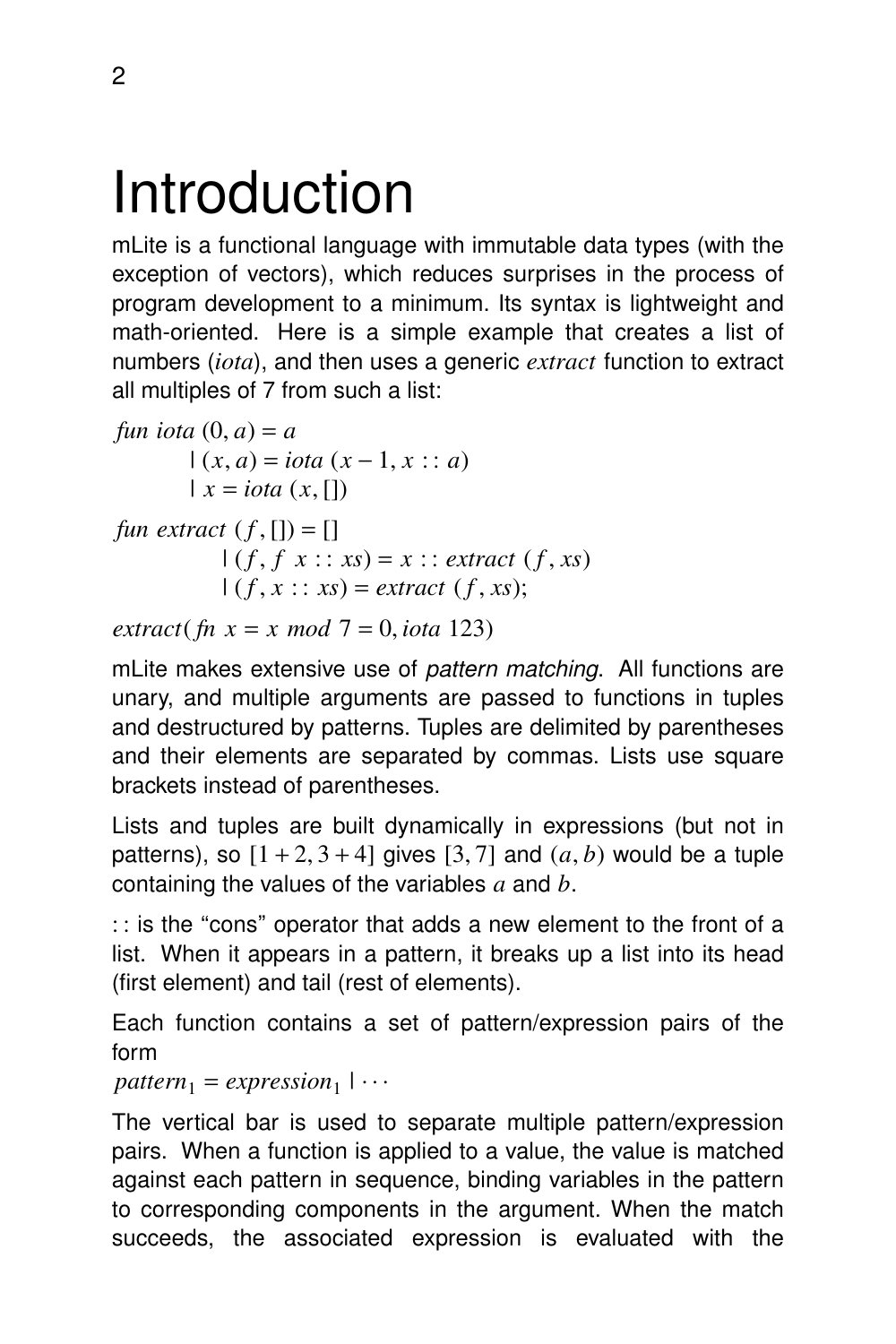bindings in effect. In case of a mismatch, the remaining patterns are tried. When no more patterns are left to try, an error is reported.

Patterns may contain implicit or explicit quards that place further constraints on the values that match a pattern. For example, the second pattern of *extract* matches only if *f* applied to *x* is true.

Functions for destructuring compound data objects, like car/cdr or first/rest in Lisp are rarely used, as pattern matching does the same job, but more intuitively:

*fun head*  $(h : t) = h$ *fun tail*  $(h : t) = t$ 

The *head*/*tail* functions are mostly used in higher-order constructs.

## Pattern Matching

Function application matches data objects against patterns. Patterns may be any data objects themselves, and they may or may not contain variables. All literal objects match themselves. For instance, the objects

```
0 123. 45 "hello" #"x" () [] true
```
would match themselves exactly (with the usual caveats regarding real numbers in mind). Note that *true* is the "truth" constant and not a variable.

Tuples and lists are matched element-wise, so

```
(1, 2, 3) matches (1, 2, 3) and
[1, 2, 3] matches [1, 2, 3]
```
Nested lists and tuples as well as lists containing tuples and tuples containing lists are matched recursively, so even this data object would match itself:

 $[(1, 2), (2, 4), (3, 9)]$ 

Things get more interesting, though, when a pattern contains variables. For instance,

 $[(1, x)]$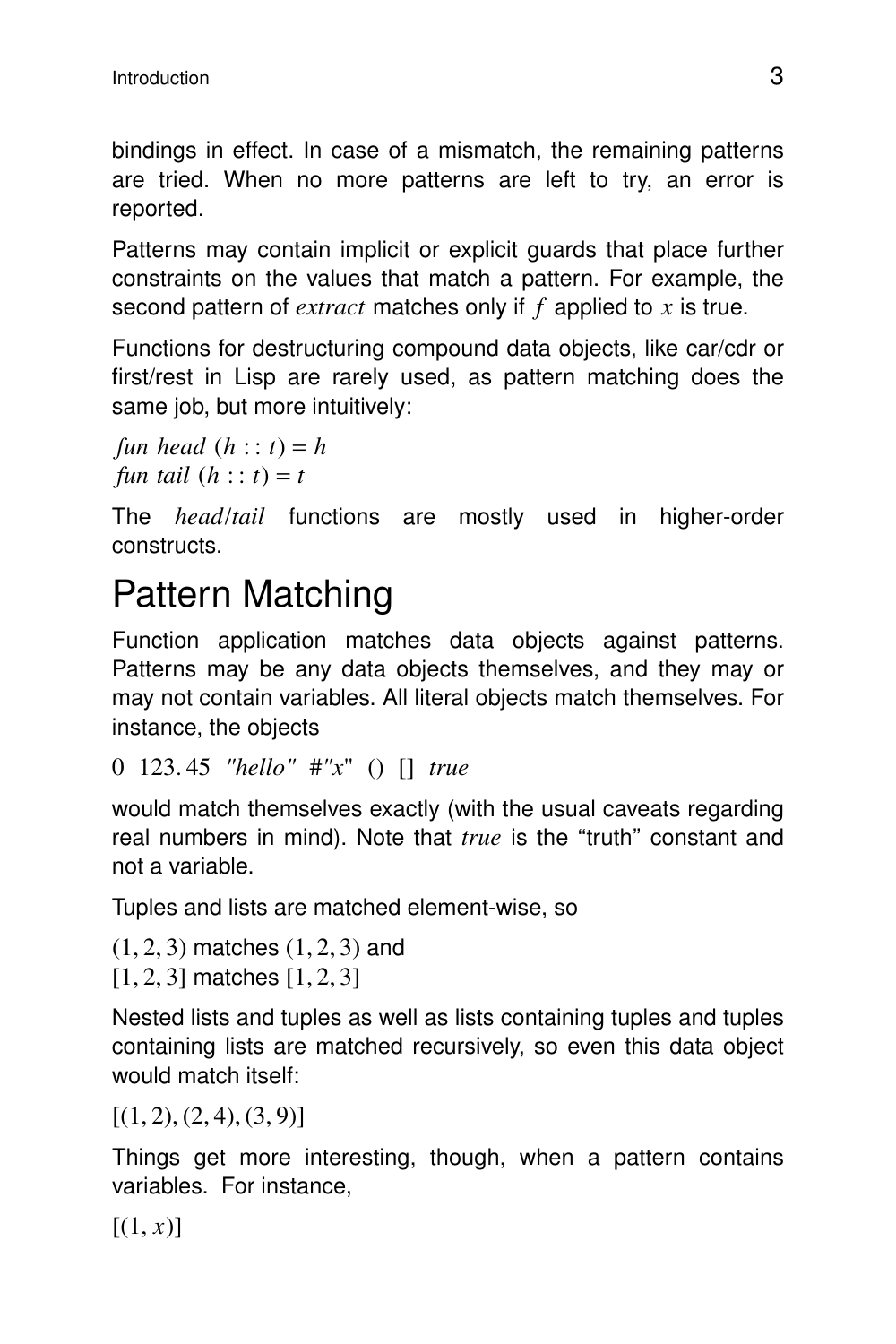would match any list containing a 2-tuple with a 1 in the first slot of the tuple. In addition it would bind the  $x$  in the pattern to the value in the corresponding data object, so matching

 $[(1, x)]$  against  $[(1, 23)]$ 

would bind *x* to 23.

Patterns may also contain *constructors*, like : :. In an expression,  $\therefore$  adds a new element to the front of a list, but in a pattern it deconstructs a list, so matching

 $(1, x)$  : *t* against  $[(1, 23), (2, 34), (3, 45)]$ 

would bind *x* to 23 and *t* to [(2, 34), (3, 45)].

Patterns containing the  $\cdot$ : constructor are frequently put in parentheses for greater clarity, but this is not a syntactic necessity.

When the identifier \_ appears in a pattern, it matches any data object, just like a variable, but no value is bound. For instance, in the *length* function, which computes the number of elements of a list, we are not interested in the values of the individual list elements, so we use instead of a variable:

*fun length*  $[1] = 0$  $| ( : : t) = 1 + len t$ 

The complete pattern matching algorithm can be found in the mLite Reference (pg 32).

## Syntax and Informal Semantics

mLite expressions are based upon function application and infix operators. The usual operators exist:

```
x + y; x − y; x * y; x/y; x div y; x rem y;
x = y; x < y; x < y; x < y; x > y; x > y; ...
```
There are also operators for "consing" an element to a list  $(::)$  and for appending lists and strings  $(\omega)$ .

Many operators are *polymorphic*, like  $@$ . Other examples include the comparison operators  $(=, <, <, etc)$ , which can be used to compare not only numbers, but also characters and strings.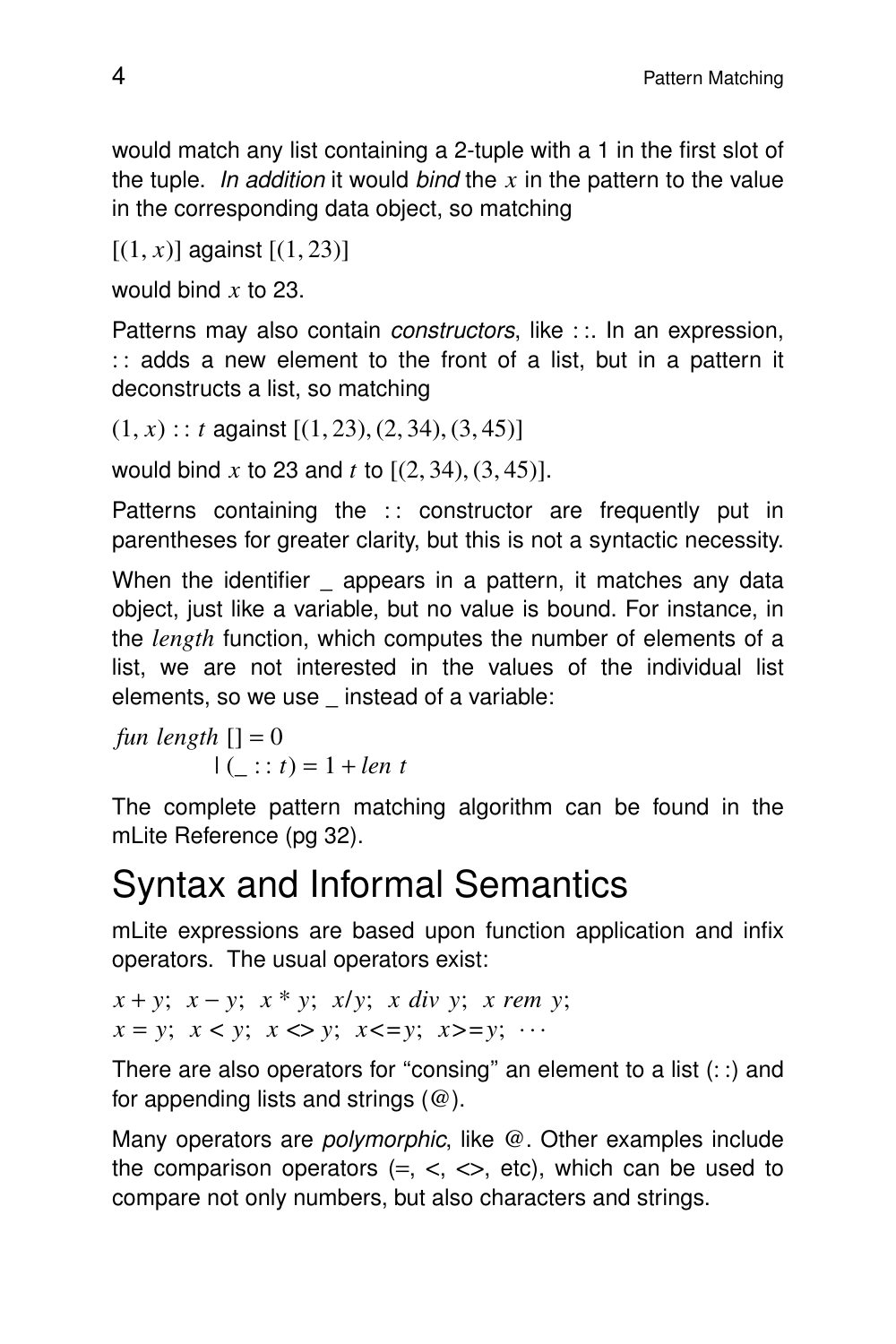There are case-insensitive counterparts to the comparison operators that begin with a tilde ( $\tilde{ }$ ). For example,  $a^{\tilde{ } } = b$  tests whether the strings or characters *a* and *b* are the same after folding their case. When applied to numbers, there is no difference between case-sensitive and case-insensitive operators, e.g.  $x = y$  is equal to  $x \tilde{=} y$ , if both x and y are numeric.

#### Function Application

Function application is denoted by juxtaposition and associates to the left. E.g. the expression  $f(x, y)$  is the same as  $(f(x), y)$ . It first applies *f* to *x* and the result of *f x* to *y*.

This notation is particularly useful in combination with higher-order functions. For instance, *map* is a function of a function *f* to a function which maps *f* over its argument. So:

*map* ( $\ln x = x * x$ )  $\rightarrow \ln a$  $map (fn x = x * x) [1, 2, 3] \rightarrow [1, 4, 9]$ 

 $(a \rightarrow b$  means "*a* maps to *b*" or "*a* evaluates to *b*".)

Parentheses can be used to override the precedence and associativity of all operators and function application. See the mLite Reference for a list of all predefined operators (pg 32) and functions (pg 39).

Alternatively, the apply  $(')$  operator can be used to change the associativity of function application. It is a low-precedence operator that applies its left-hand side to its right-hand side, so

*f* ' *g* ' *x* \* *y*

would be equal to  $f(g(x * y))$ . This is the same as Haskell's "dollar" operator.

The *fn* keyword introduces an anonymous function, just like ''lambda'' in Scheme. Functions defined with *fn* may have multiple patterns, just like functions defined with *fun*:

#### $fn$   $false = true$  |  $= false$

Curried functions can be created by putting multiple patterns between the  $fn$  keyword and the  $=$  operator introducing the function body. For instance,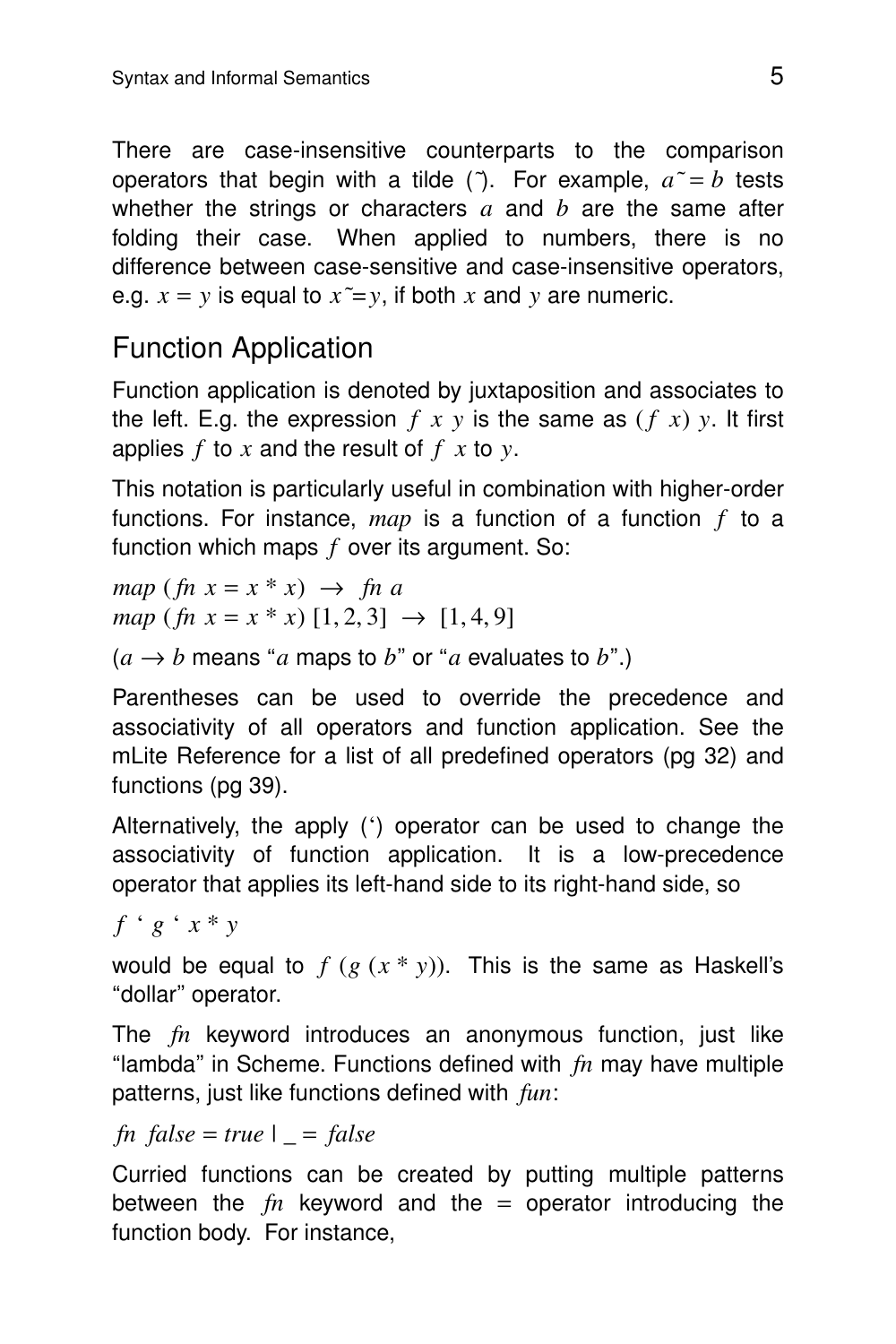*fn*  $a$   $b$   $c$  =  $a$  +  $b$  +  $c$ is a shorthand notation for *fn*  $a = fh b = fn c = a + b + c$ This works even in *fun* declarations: *fun*  $f$   $a$   $b$   $c$  =  $a$  +  $b$  +  $c$ 

#### Conditional Evaluation

The *if* syntax is used to evaluate expressions conditionally:

function 
$$
gcd(a, b) = if b = 0
$$
 then

\nelse if  $a = 0$  then

\nelse if  $a < b$  then

\nelse if  $a < b$  then

\nelse

\ngcd  $(b, a \mod b)$ 

Note, though, that it is often more intuitive to replace *if* by pattern matching wherever possible:

fun gcd (a, 0) = a

\n
$$
|(0, b) = b
$$
\n
$$
|(a, b) = \text{if } a < b \text{ then}
$$
\n
$$
\text{gcd } (a, b \text{ mod } a)
$$
\n
$$
\text{else}
$$
\n
$$
\text{gcd } (b, a \text{ mod } b)
$$

The *or* and *also* operators implement *short-circuit* logic operations:

*true or*  $''x'' \rightarrow true$ *false or*  $"x" \rightarrow "x"$ *true also*  $"x" \rightarrow "x"$ *false also*  $"x" \rightarrow false$ 

Because of the short-circuit nature of these operators, the following expressions are save: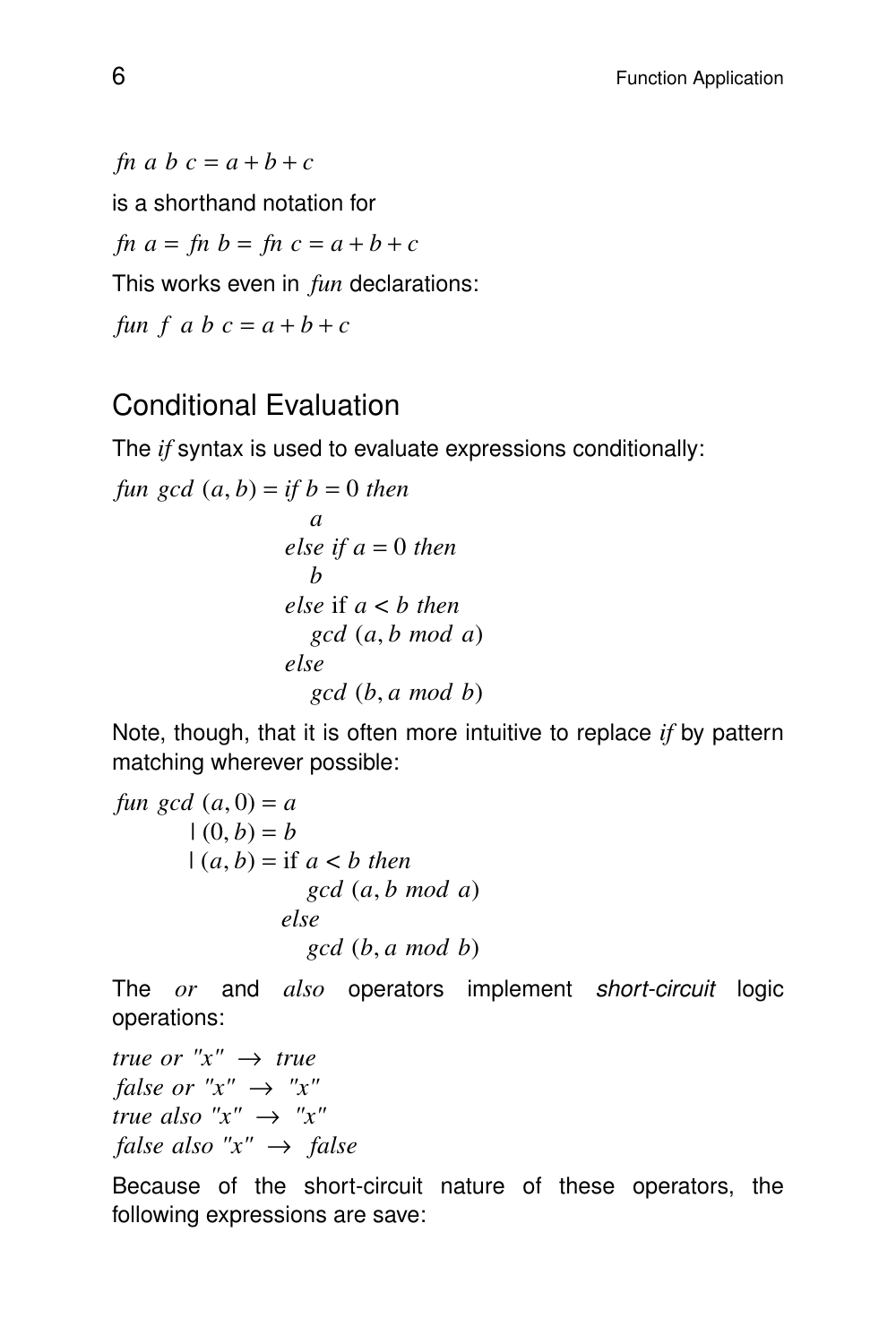*true or* 1 *div* 0 *false also* 1 *div* 0

When the operators are chained, they associate to the left and *also* binds stronger than *or*.

The *case* syntax is merely a thin coating of syntactic sugar on top of *fn*:

*case x of pattern* = *expression*  $|\cdots$ 

is merely an alternative form of the function application

```
(\text{fn pattern} = expression | \dots) x
```
It moves the argument to the beginning of the expression, which can increase readability in some cases.

#### Guarded Patterns

mLite extends the ML-style pattern matching mechanism by introducing implicit and explicit *quards*. A quard is an expression that is part of a pattern rather than a function body. It is evaluates after matching a pattern, but before evaluating the associated body. The body is only evaluated, if the guard evaluates to a "true" (i.e. non- *false*) value. Otherwise the match fails and the next pattern is tried.

This is a version of the *gcd* function using a guard:

*fun*  $gcd(a, 0) = a$  $(0, b) = b$  $(a, b)$  *where*  $a < b$ = *gcd* (*a*, *b mod a*)  $(a, b) = \gcd(b, a \mod b)$ 

The *where* keyword introduces the guard  $a < b$ . So the first pattern  $(a, b)$  matches only if  $a < b$ . The second  $(a, b)$ , without any guard, matches if the first one did not match.

When a guard deals only with a single variable, it can be placed in the pattern itself. This is called in implicit guard. Implicit guards often allow to express functions in a more natural way. For example: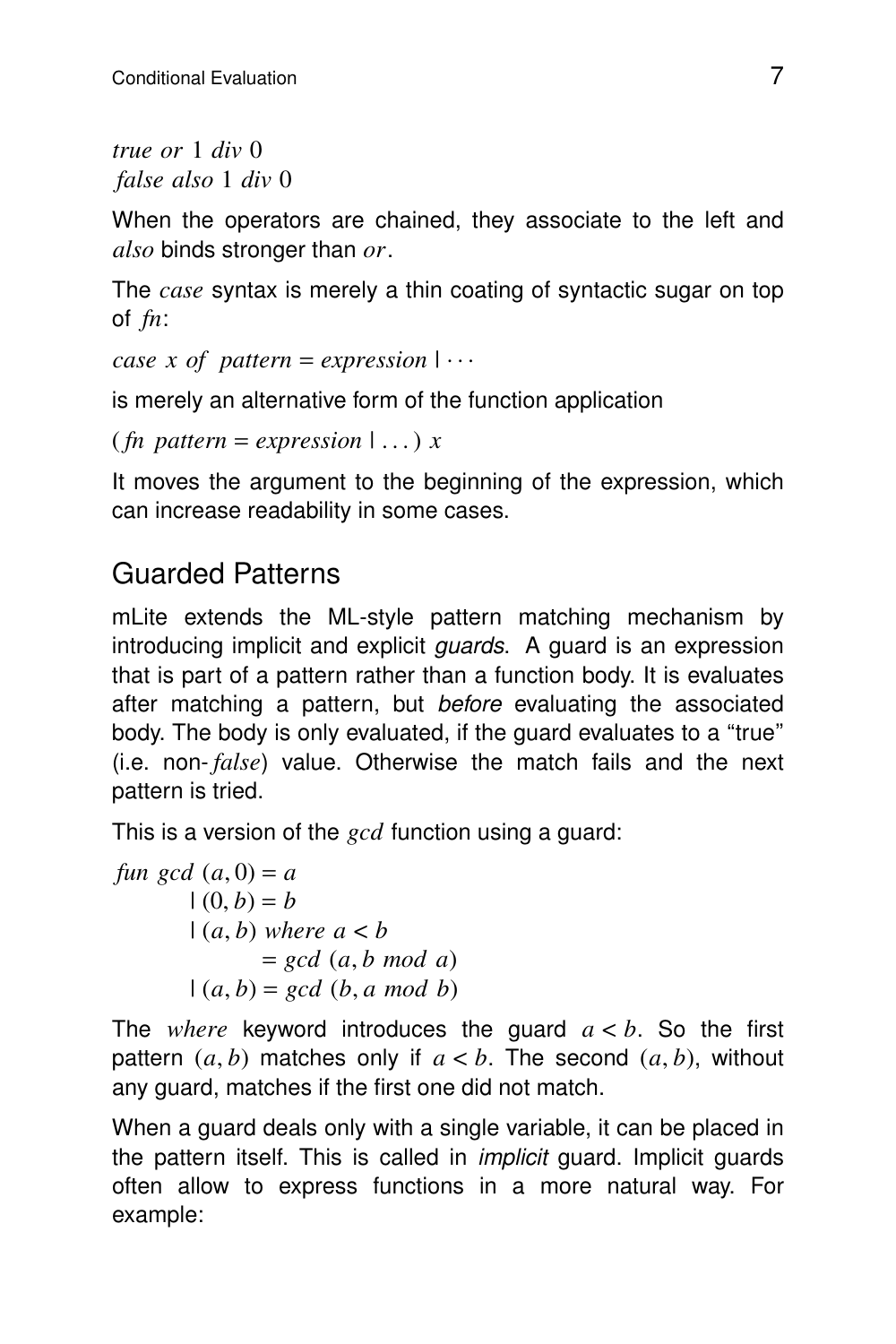*sgn x* <  $0 = 71$  $|x > 0 = 1$  $| = 0$ 

instead of

*sgn x where*  $x < 0 = 7$  $\vert x$  where  $x > 0 = 1$  $| = 0$ 

Note: because  $=$  is also used to introduce function bodies, the guard expression has to be parenthesized when using this operator, as in

*fn*  $(x \mod 2 = 0) = ...$ 

or

*fn*  $(a, b)$  *where*  $(a = b) = ...$ 

Even function application has to appear in parentheses in guard expressions to distinguish it from currying. For instance:

*fn*  $f \times x = ...$  equals *fn*  $f = f \times n \times x = ...$ 

but

*fn*  $(f x) = ...$  equals *fn x where*  $(f x) = ...$ 

Parentheses can be omitted when an equal operator or function application appears inside of a list or tuple.

Multiple implicit guards can be used in the same tuple or list:

```
fn [x < 0, y > 0] = ...
```
would be equal to

*fn* [*x*, *y*] *where* (*x* < 0 *also*  $y > 0$ ) = ...

Each guard evaluates inside of the lexical environment of the function containing it, so functions can close over identifiers used in guards. The following *filter* function is a curried version of the *extract* function in the initial example (pg 2):

This function works, because  $f2$  closes over  $f$ , and  $f x$  is ev aluated inside of the environment of *f* 2.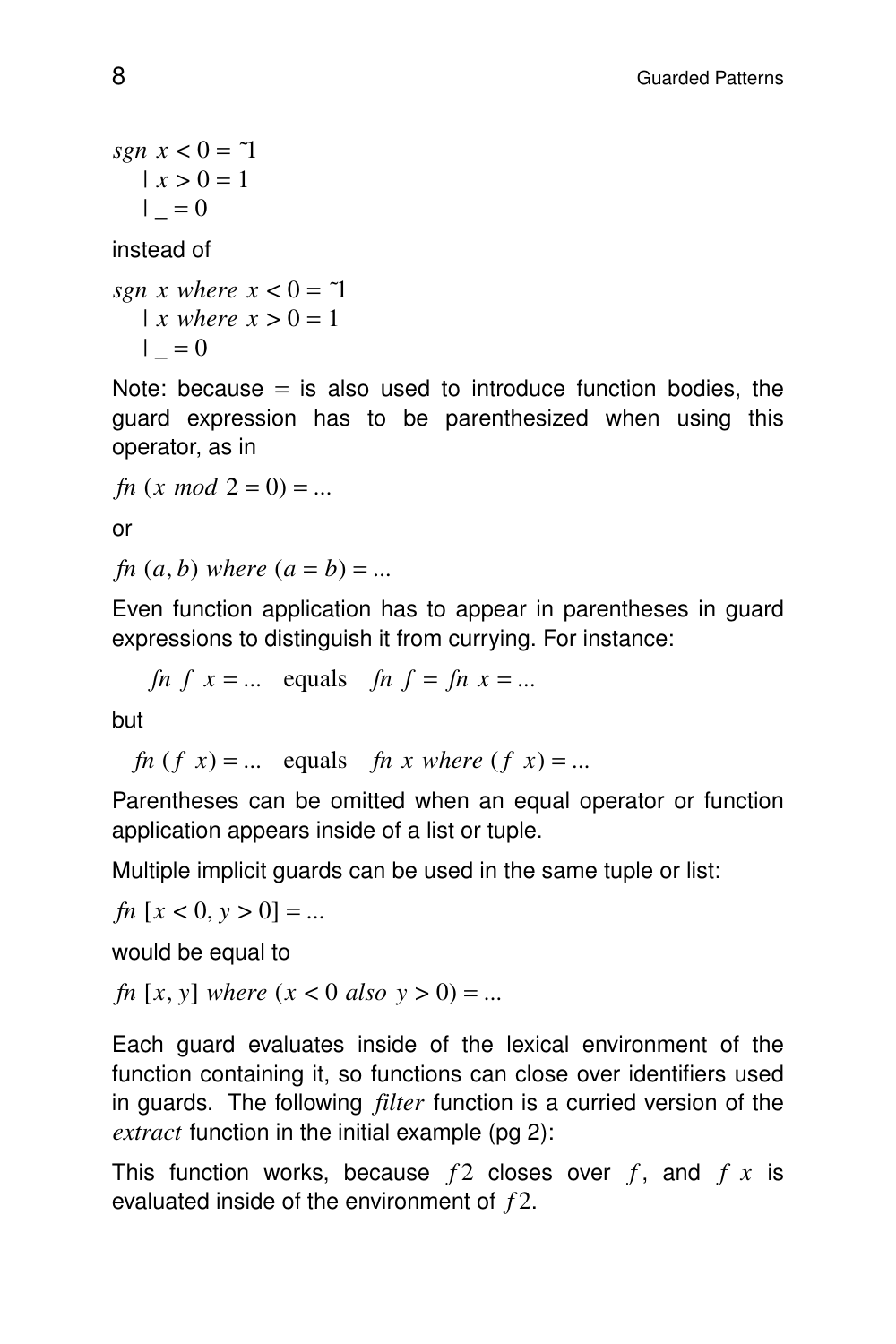*fun filter*  $f =$ *let fun*  $f2([], r) = rev r$  $(f x :: xs, r) = f2 (xs, x :: r)$  $(x :: xs, r) = f2 (xs, r)$ *in fn*  $a = f2(a, []$ *end*

### Exception Handling

The declaration

*exception :foo*

creates a new exception named *:foo*.

Exceptions are technically constructors, so their names must begin with a colon, just like  $\cdots$ 

The *raise* keyword raises an exception, i.e. it notifies the program that something interesting happened. When there is no handler for the given exception, the program reacts to the notification by terminating and printing a message. So the expression

*raise :foo*

will just terminate program execution.

Exceptions are frequently used to indicate *unusual* conditions during program execution. For instance, we might expect a list of single-digit numbers in the *sum* function. We catch the case of a non-digit by raising the *:not\_a\_digit* exception.

```
exception :not_a_digit
```
*fun sum*  $[1] = 0$  $((x > 9 \text{ or } x < 0) : : ) = \text{raise} : \text{not } a \_\text{digit}$  $(x : t) = x + sum t$ 

An exception handler is installed with the *handle* operator. An exception handler is an ordinary function with exception names as patterns. It will handle all exceptions listed as patterns, so the handler in

(*raise :foo*) *handle :foo* = *"caught!"*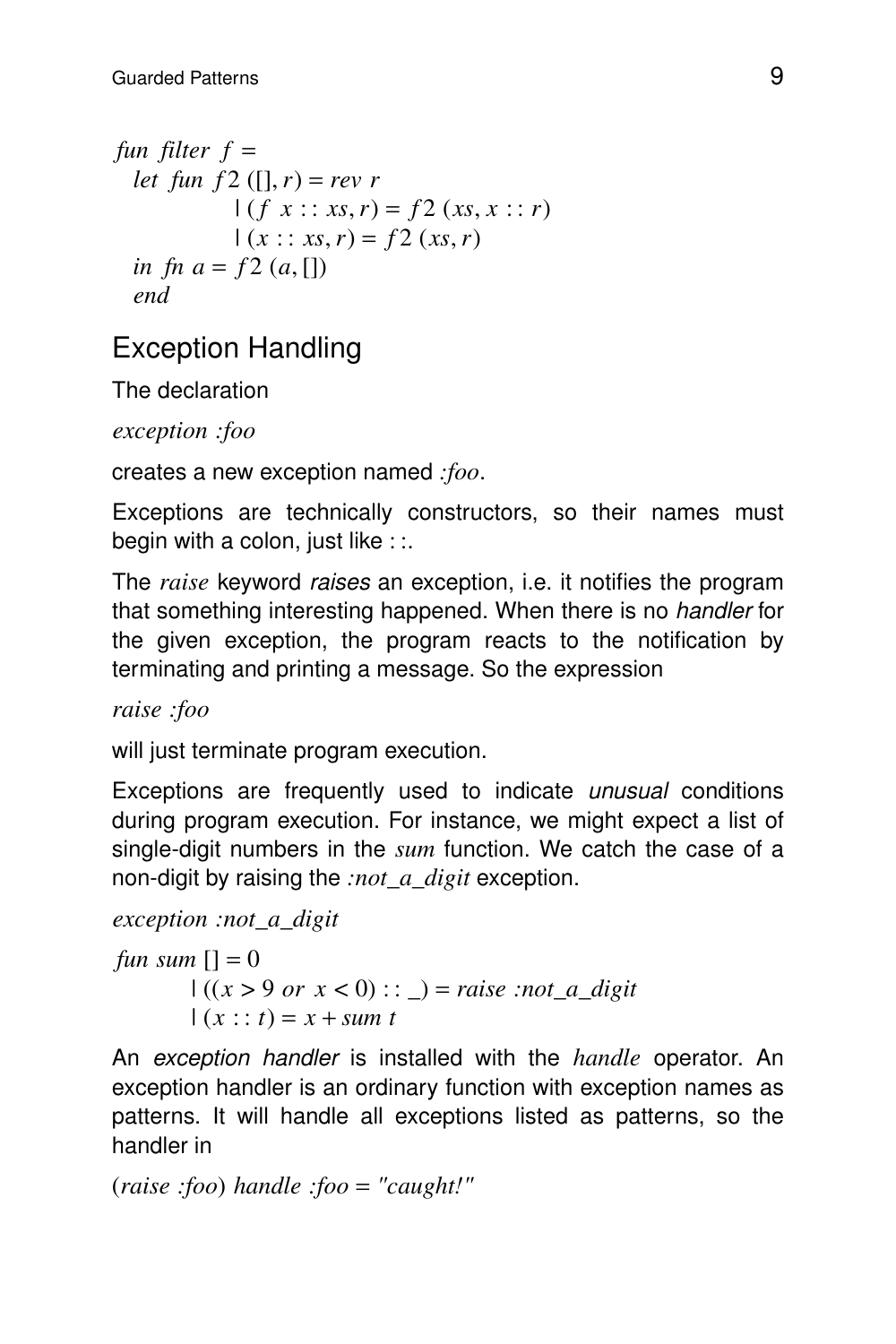```
will return the value "caught!".
```
An exception handler offers a way to provide a non-local exit and a default value for a failed computation at the same time. It can be thought of as a ''jump'' from the *raise* to the handler. For instance, we can exit from *sum* without performing all pending + operations caused by recursion:

*sum* [1, 2, 3, 99, 4, 5] *handle :not\_a\_digit* = *false*

Exception handling can also be used to implement backtracking. Exploring why the following program generates the correct solution

```
change(16, [5, 2]) \rightarrow [5, 5, 2, 2, 2]
```
is left as an exercise to the reader.

```
exception :out_of_coins
fun change (0, ) = []| ( , ] | = raise :out of coins
           \vert (amount, coin : : coins) =
               if coin > amount then
                 change (amount, coins)
               else
                 coin : : change (amount − coin, coin : : coins)
                 handle :out_of_coins = change (amount, coins)
```
#### Input and Output

There are the usual functions for reading single characters (*readc*), reading and writing lines of text (*readln*, *println*), as well as for single-character look-ahead ( *peekc*).

The *print* and *println* functions (which differ only in the point that *println* emits a final newline sequence) can be used to write any type of data object. The printer will use a human-readable representation for the object. These functions are similar to Scheme's "display" procedure.

New I/O streams are created by the *instream* and *outstream* functions and closed by *close*. The garbage collector will automatically close unused streams.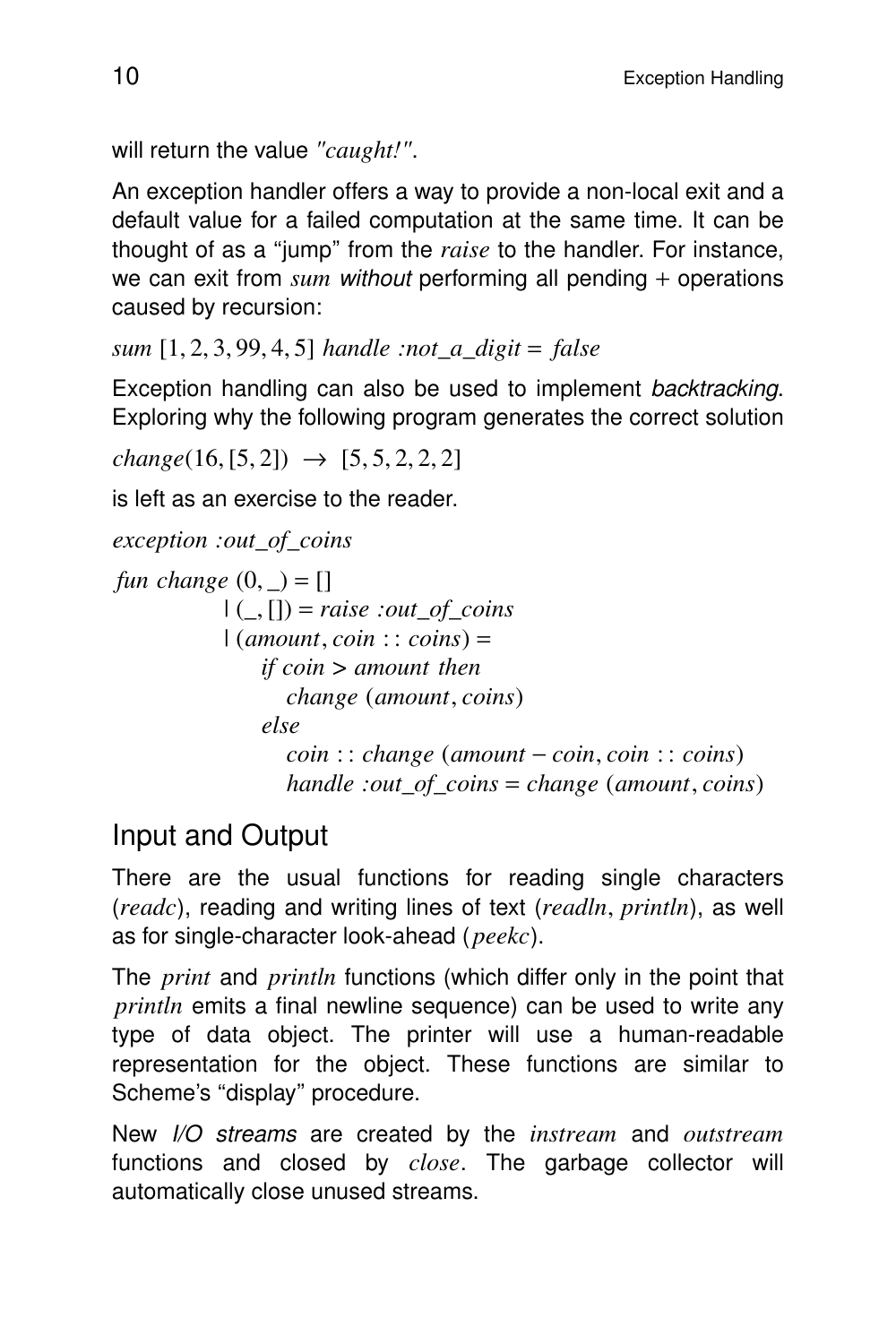The  $\ll$  ("receive output") and  $\gg$  ("send input") operators are used to redirect the input/output of the I/O functions to user-created streams.

The following program writes "Hello, World!" to the file "hello.txt":

*outstream "hello.txt"* << *println "Hello, World!"*

The  $\ll$  operator makes the stream on its left-hand side receive the output of the expression to its right. The  $\gg$  operator passes input from the source to its left to the expression on its right.

The following expression re-reads the text written above:

```
instream "hello.txt" > readln ()
```
The sequence (;) operator orders the effects of I/O expressions (any expressions, in fact). It first evaluates the expression to its left and then the expression to its right. It associates to the left, so chains of ; operators are equal to Scheme's ''begin''.

The following sequence opens a file, writes to it, and closes it:

*val*  $f = outstream$  "*pi*";  $f \ll print$   $\leq$  155/113; *close*  $f$ 

### Declaration Syntax and Semantics

*val pattern* = *expression*

The *val* declaration matches one pattern against one expression and binds the variables in the pattern to the corresponding components of the expression. Here are some examples (; ; introduces a comment to the end of line):

| val $x = 1$                            | $\therefore$ bind x to 1               |
|----------------------------------------|----------------------------------------|
| <i>val</i> $(x, y) = (1, 2)$           | $\frac{1}{2}$ ; bind x to 1 and y to 2 |
| <i>val</i> $(1, [x], 3) = (1, [2], 3)$ | $\therefore$ bind x to 2               |

When the pattern does not match the expression, an error is reported.

*val*  $p_1 = x_1$  [ *and*  $p_2 = x_2 \cdots$  ]

Multiple bindings can be established in parallel by chaining them together with *and* (the brackets indicate an optional part here).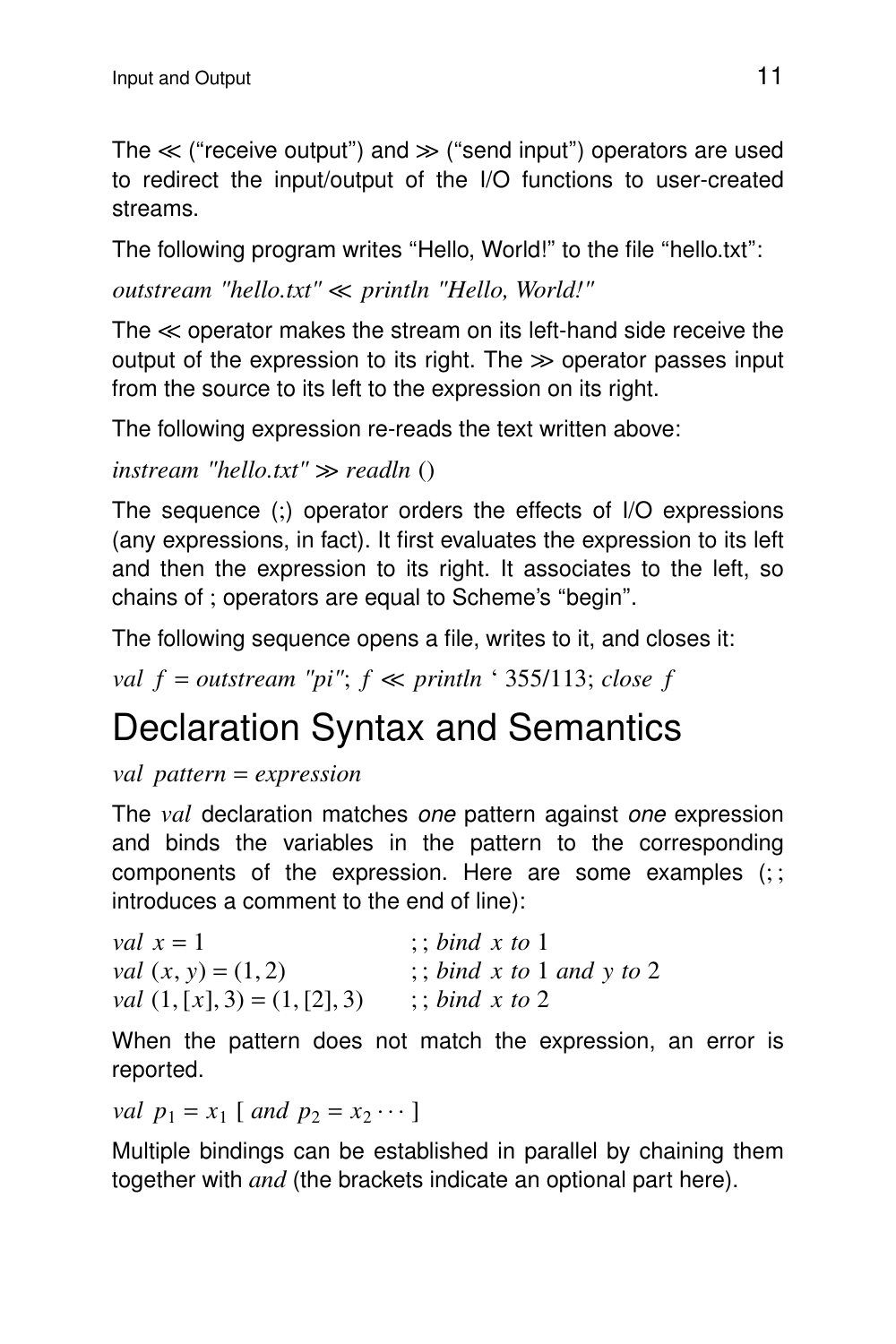Parallel bindings will be established by first computing all expressions and then binding the variables. So the following declaration would in fact swap the values of *x* and *y*:

*val*  $x = y$  *and*  $y = x$ 

BTW, variables inside of a single pattern are also bound in parallel, so this version would also swap the values of *x* and *y*:

*val*  $(x, y) = (y, x)$ 

For sequential bindings, the sequence operator ; is used:

*val*  $x = 1$ ; *val*  $y = x + 1$ ; *val*  $z = y + 1$ 

Function declarations have been used throughout this text without ever explaining them in detail.

```
fun id_1 p_1 [where x_g] = x_1 | \cdots [and fun id_2 \cdots ]
                                   |
fun id_1 p_1 \cdots [where x_g] = x [and fun id_2 \cdots ]
```
The declaration *fun id*  $p = x$  for any pattern p and expression x is almost the same as the declaration *val*  $id = fn$   $p = x$ , i.e. it binds an identifier to a function.

The only difference is that local functions defined with *fun* may be recursive, while local functions defined with *val* may not. At the top level of a program, there is no difference between these declarations.

Functions declared by *fun* can be curried by using shorthand notations like

*fun add*  $a b = a + b$ 

instead of

*fun add*  $a = fh b = a + b$ 

Note, however, that currying cannot be combined with alternative patterns, so the typical ML-style, where multiple cases are used with curried patterns, cannot be replicated in mLite.

Like most other declarations, multiple instances of *fun* may be chained together with *and*. However, the combination of *and fun* is only useful when defining *local mutually recursive* functions. See *let*, below, for an example.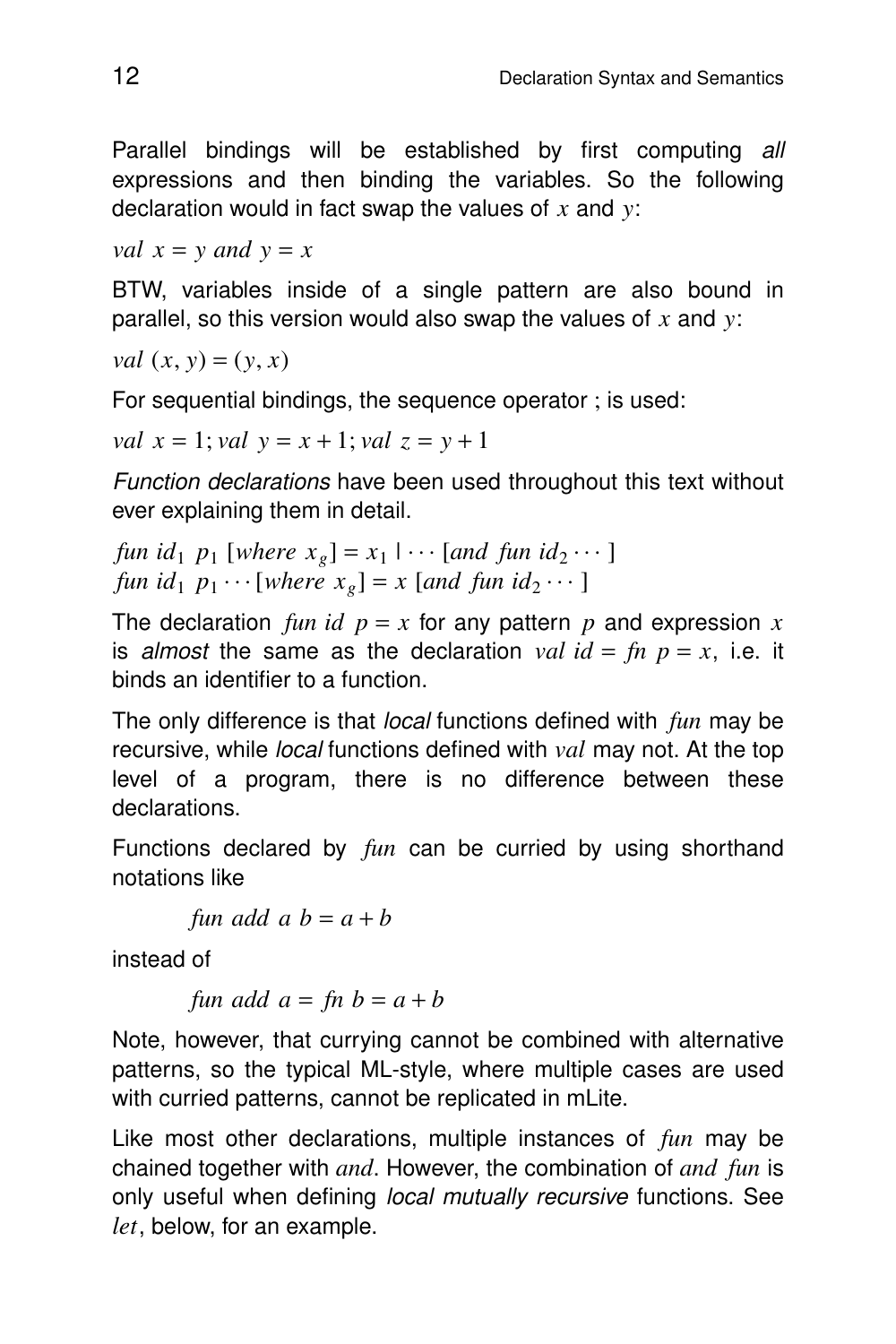Each pattern of a function may have an associated guard *x<sup>g</sup>* (or an implicit guard). In this case, the pattern matches only, if the guard expression delivers a "true" value.

 $local \, \,ldecl_1 \, [ ; \,ldecl_2 \cdots ] \, in \, \, decl_1 \, [ ; \, decl_2 \cdots ] \, \, end$ 

The *local* construct evaluates the declarations  $\textit{ldecl}_1 \cdots$  and with the bindings established by these declarations in effect, it evaluates  $\overline{decl}_1 \cdots$ . After evaluating the  $\overline{decl}$ 's, the *ldecl* bindings are removed, but the *decl*'s stay in effect.

*local* is used to hide local declarations from the top level. For instance, the *revlist* function, which reverses a list, could be implemented as follows:

*local*

```
fun rev' ([, b) = b
       (a : t, b) = rev'(t, h : b)
```
*in*

```
fun revlist a = rev'(a, \Pi)end
```
Here the *re v*′ function, which uses the accumulator *b* to reverse the list *a* in linear time, is hidden from the outer context.

Only *fun* and *val* bindings may be used in local declarations.

```
let ldecl<sub>1</sub> [; ldecl<sub>2</sub> \cdots ] in expr<sub>1</sub> [; expr<sub>2</sub> \cdots ] end
```
*let* is like *local*, but instead of declaring bindings in its body (the part between *in* and *end*), it evaluates expressions. Also, *let* is a valid factor in expressions, which *local* is not. For instance,

```
val x = let fun e 0 = 1|x = o(x - 1)|and o 0 = 0|x = e(x - 1)|in
           map e [1, 2, 3, 4, 5]
        end
```
would bind *x* [0, 1, 0, 1, 0]. *e* maps even numbers to 1 and odd numbers to 0. *e* and *o* are local and mutually recursive, which is why they must be declared with *fun* ... *and* ...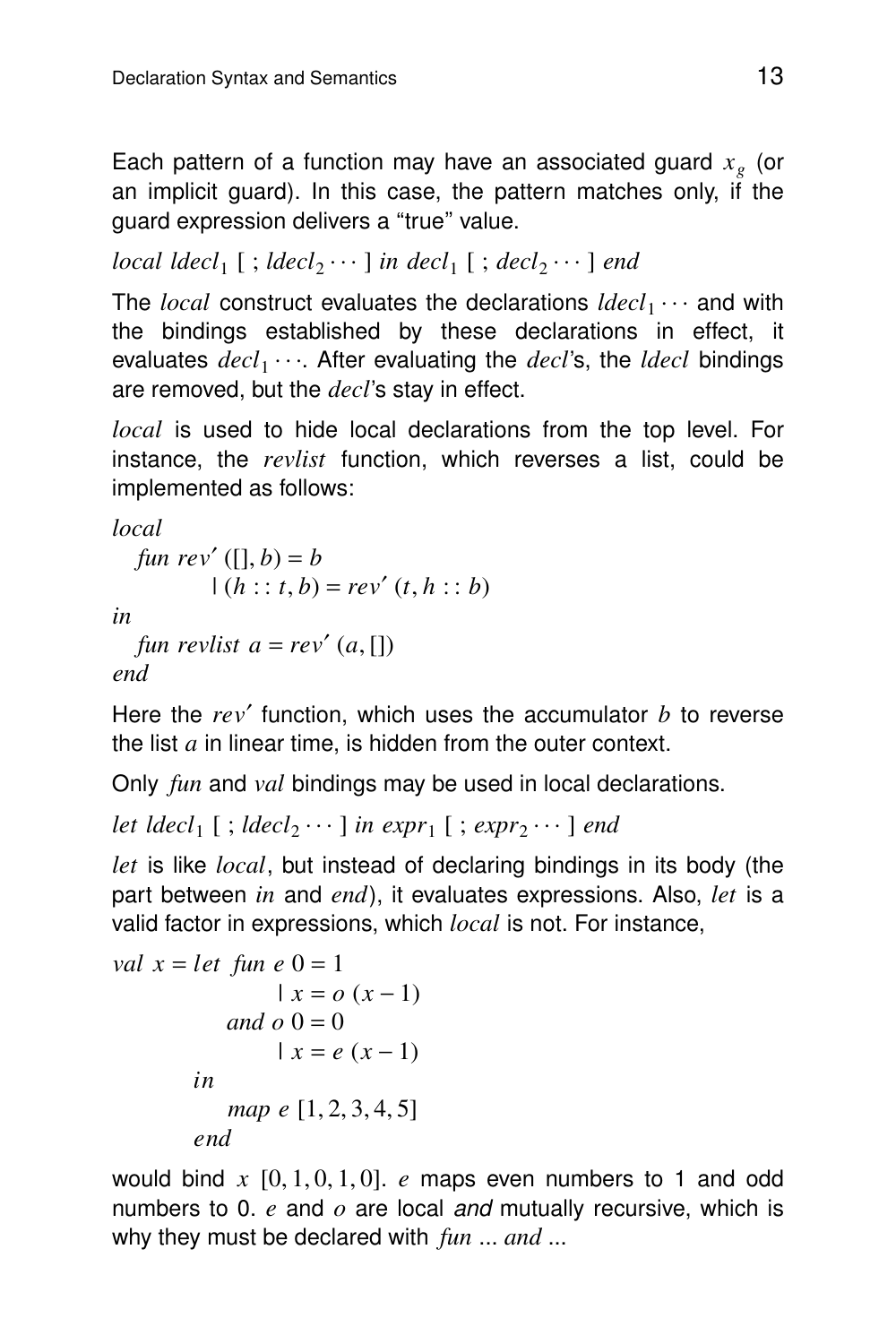#### Operator Declarations

Operators are in fact functions in mLite, which can easily be demonstrated as follows:

 $+$  (  $*(1, 2), * (3, 4)$  )  $\rightarrow$  24

(Make sure to leave a blank between " $($ " and " $*$ ", because " $(*$ " would begin a block comment.)

However, not all functions are operators:

 $max(5, 7) \rightarrow 7$  $5$  *max*  $7 \rightarrow$  *error* 

The *infix* and *infixr* keywords are used to declare functions as infix operators. The *nonfix* keyword removes an operator declaration. Note that these declarations actually change the syntax of the mLite language, so they should be used with care.

The mLite system maintains an internal parse table that contains the precedence and associativity values of all operators. This table controls the part of the mLite parser that analyzes infix expressions. Operator declarations modify this table. The initial table can be found in the mLite Reference (pg 32).

*infix id*<sub>1</sub> { < , = , > } *id*<sub>2</sub> *infixr id*<sub>1</sub>  $\{<, =, >\}$  *id*<sub>2</sub>

An  $\text{infix}$  declaration adds the identifier  $\text{id}_1$  to the parse table. The precedence will be either less than, equal to, or greater than the precedence of  $id_2$ , depending on the operator used in between. E.g.

*infix max*  $= +$ 

would assign the precedence of the + operator to *max*. The new operator associates to the left. After the above declaration, the expression

 $a + b$  *max*  $c + d$ 

would parse as

 $((a + b)$  *max*  $c) + d$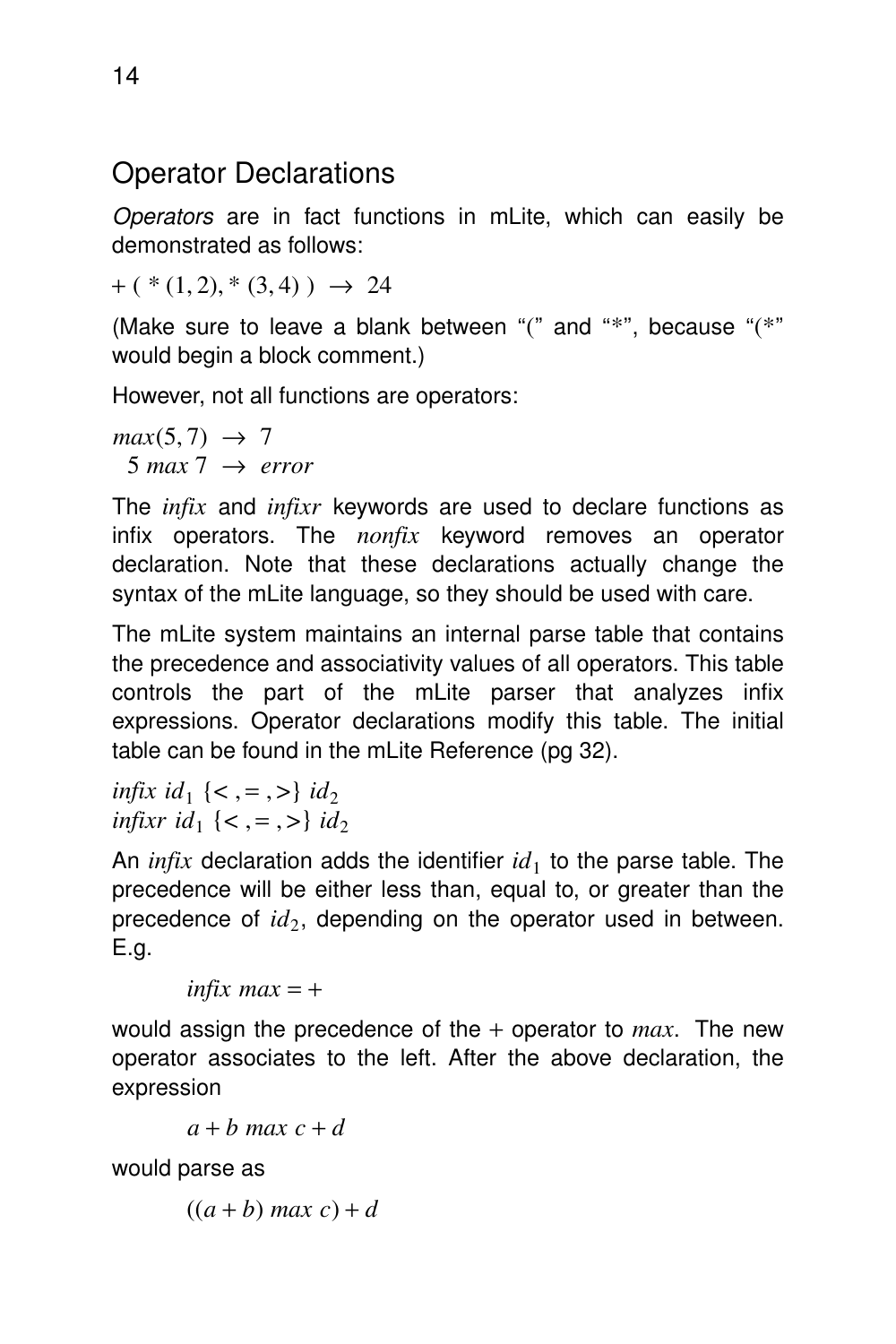An *infixr* declaration works in exactly the same way, but makes  $id_1$  associate to the right.

*nonfix id*  $[\,\ldots\,]$ 

A *nonfix* declaration removes the given identifiers from the parse table. After removing an identifier from the table, it no longer works as an infix operator.

While *nonfix* can theoretically be applied to predefined operators, such as  $+$  and  $@$ , doing so is not recommended.

*op f*

Any infix operator can be used as a function by prefixing it with the keyword *op*. For instance:

```
op + (5, 7)
```
or

*fold* (*op* +, 0) [1, 2, 3, 4, 5]

Note that the *op* keyword is merely a hint for the parser and can often be omitted.

### Algebraic Types

```
type :id = constructor |
...
```
The *type* declaration creates a new data type called *:id*, which may be constructed *and deconstructed* by any of the constructors following the equal sign.

The following declaration defines a ''list'' type, although this is actually redundant, because mLite already has a primitive list type:

 $type$  :*list* = :*nil*  $|$  :*cons*  $(x, :list)$ 

It means, "a *:list* is either *:nil* or a *:cons* of some object and another *:list*''. This is the archetypal definition of the list, as it can be found in pretty much every introduction-level computer science textbook.

A new *:list* can then be created by *:cons*:

```
:cons (1, :cons (2, :cons (3, :nil)))
```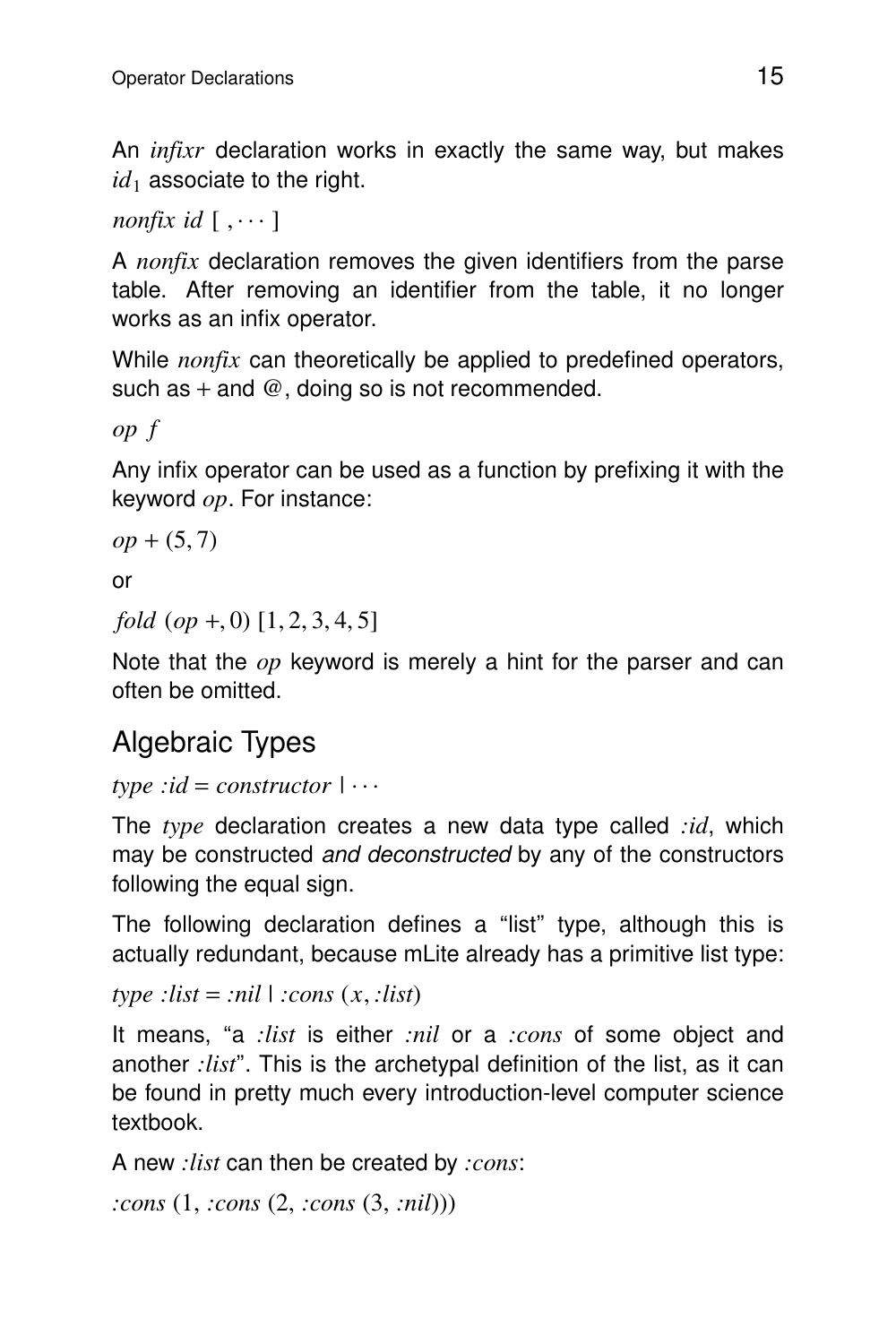and functions may use the *:cons* constructor in patterns in order to destructure*:lists*:

*fun length :nil* = 0  $| \cdot \text{cons } (\_, t) = 1 + \text{length } t$ 

Of course, *type* constructors can be infix operators, so after declaring

```
infixr :cons = : :
```
the following expression can be used to create a list:

```
1 :cons 2 :cons 3 :cons :nil
```
and *length* can be written like this:

```
fun length : nil = 0| ( \cdot \text{cons } t) = 1 + \text{length } t
```
The following *type* defines a binary tree:

*type :tree* = *:leaf* (*x*) | *:node* (*:tree*, *:tree*)

So a *:tree* is either a *:leaf* of a value *x* or a *:node* of two *:tree*'s . Here is a sample tree:

```
:node
 (:node
   (:leaf 1,
   :leaf 2),
  :node
   (:node
     (:leaf 3,
     :leaf 4),
    :node
     (:leaf 5,
     :leaf 6)))
```
And this is a function computing the depth (the longest path from the root to a leaf) of a tree:

```
fun depth : leaf \bigcup = 1
          | :node (l, r) = 1 + max (depth l, depth r)
```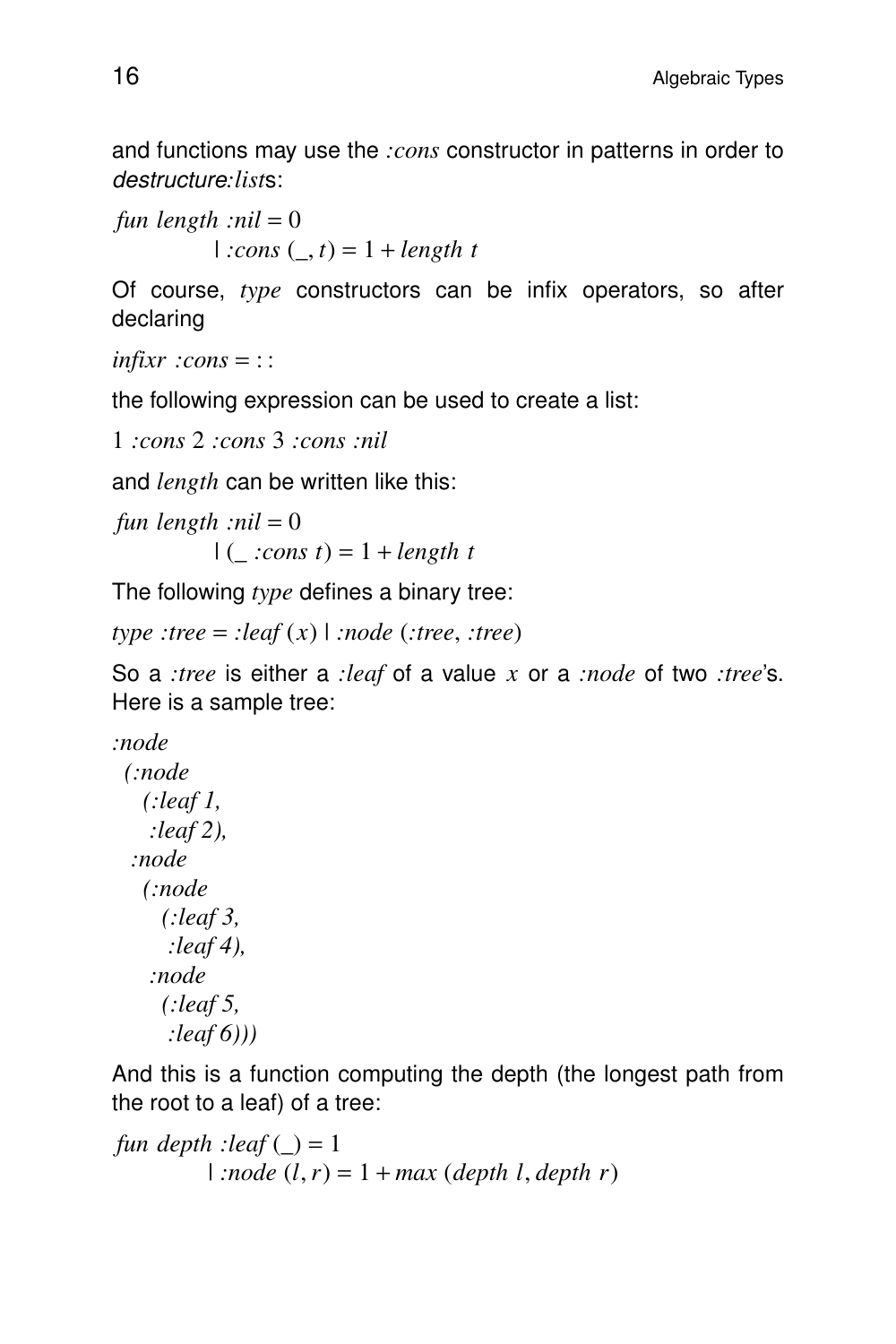Of course, algebraic types can be combined:

*type*  $:\text{vtree} = \text{:leaf}(x) \mid \text{:node}(\text{:this})$ *type :tlist* = *:nil* | *:tcons* (*:vtree*, *:tlist*)

A *:vtree* is either a *:leaf* of a value or a *:node* of a *:tlist* (tree list), and a *:tlist* is either *:nil* or a *:tcons* of a *:vtree* and a *:tlist*. The types are mutually recursive and together define a variadic tree.

*exception :id*  $\lceil$  *and*  $\cdots$   $\rceil$ 

An *exception* declaration is technically equal to a *type* declaration of the form

 $type : id = :id$ 

It defines a *constant constructor*, *i.e.* a constructor that evaluates to itself. However, the *exception* declaration should be used for clarity.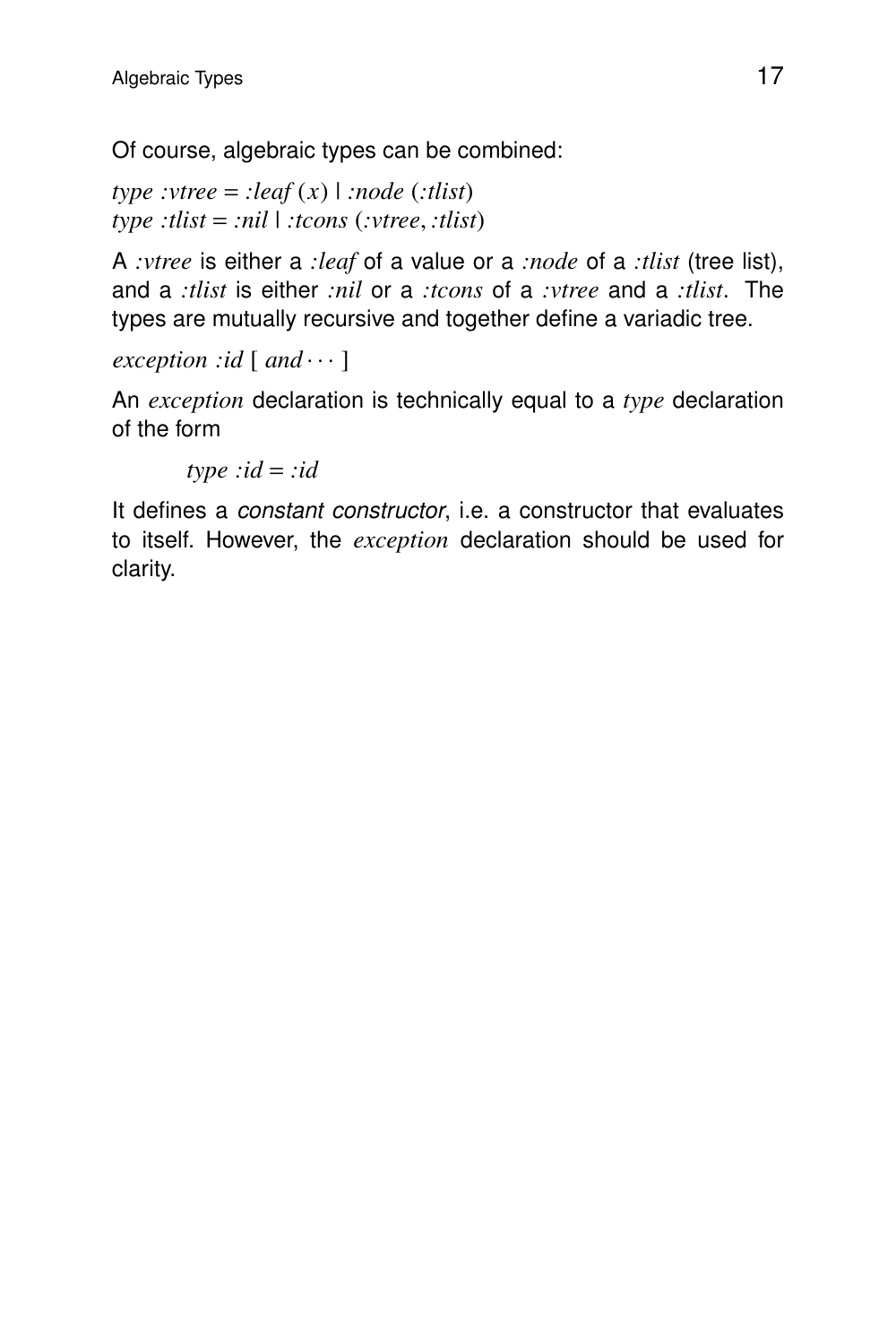# The Lite Abstract Machine

mLite compiles internally to a Scheme-based domain-specific language (DSL) that is easily implemented on top of a Scheme system by means of functions and macros, allowing an mLite environment to make use of a mature Scheme system as its backend.

The Lite Abstract Machine (LAM) language differs from ordinary Scheme in the following aspects.

- Lambda abstraction is replaced by a pattern matching function abstraction.
- There are additional special forms to support algebraic types and exceptions.
- There is a new "tuple" data type.
- All non-variadic primitive functions are unary, using tuples and pattern matching to receive multiple arguments.
- Some special forms and most of the built-in procedures have been removed or renamed in order to make LAM more similar to the mLite language.
- File input/output works in a different way.

## LAM Syntax

Most LAM data objects look exactly like Scheme data objects, with the following exceptions:

- Truth values are represented by the identifiers *true* and *false*.
- Char literals are represented by #"*c*" where *c* may be a single character or *space* or *newline*.
- Lists use square brackets instead of parentheses and :: instead of the dot (.).
- There is no external representation for vectors. Vectors are created by the *newvec* function.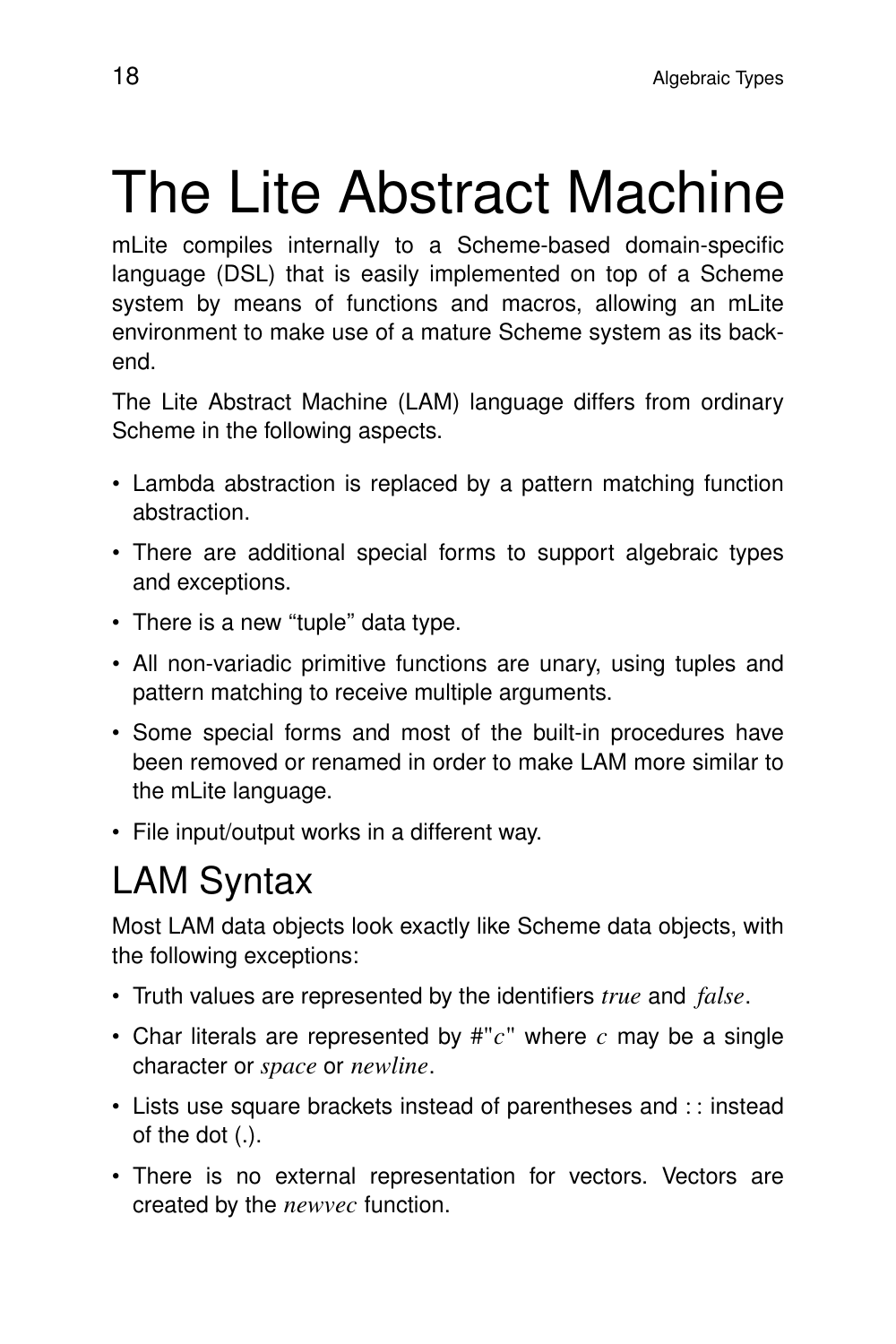There is a comprehensive list of mLite/LAM data objects in the mLite Reference (pg 31).

In the following summary,  $x$  denotes any type. In syntactical forms ("special forms"),  $x$  denotes an unevaluated expression and  $eval(x)$  denotes its normal form, i.e. its value after evaluation.

A summary of all other type designators can also be found in the mLite Reference.

#### Scheme-Like Syntax

```
(\text{quote } x) \rightarrow x
```
Return the value  $x$ .

 $(\text{begin } x_1 \cdots x_n) \rightarrow \text{eval}(x_n)$ 

Evaluate each  $x_i$  in sequence, return the value of  $x_n$ .

 $(if x_1 x_2 x_3) \rightarrow eval(x_2 | x_3)$ 

If  $eval(x_1)$  is not *false*, evaluate to  $eval(x_2)$ , else evaluate to  $eval(x_3)$ . There is no two-argument variant of *if*.

 $(or x_1 \cdots) \rightarrow eval(x_i)$ 

Return the value of the first  $x_i$  that does not evaluate to  $false$ , else return *false*.

 $(also x_1 \cdots x_n) \rightarrow eval(x_i)$ 

Evaluate to the value of the first  $x_i$  that evaluates to  $false$ . Evaluate to  $x_n$ , if all prior  $x_i$ 's evaluated to a non- $false$  value. This is like Scheme's ''and''. It is called *also*, because *and* is reserved for chaining declarations.

 $(set! id x) \rightarrow ()$ 

Change the value bound to  $id$  to  $eval(x)$ . Used to implement recursive bindings.

(Note: the name *set!* does not have to be a valid mLite identifier, because it is only used internally.)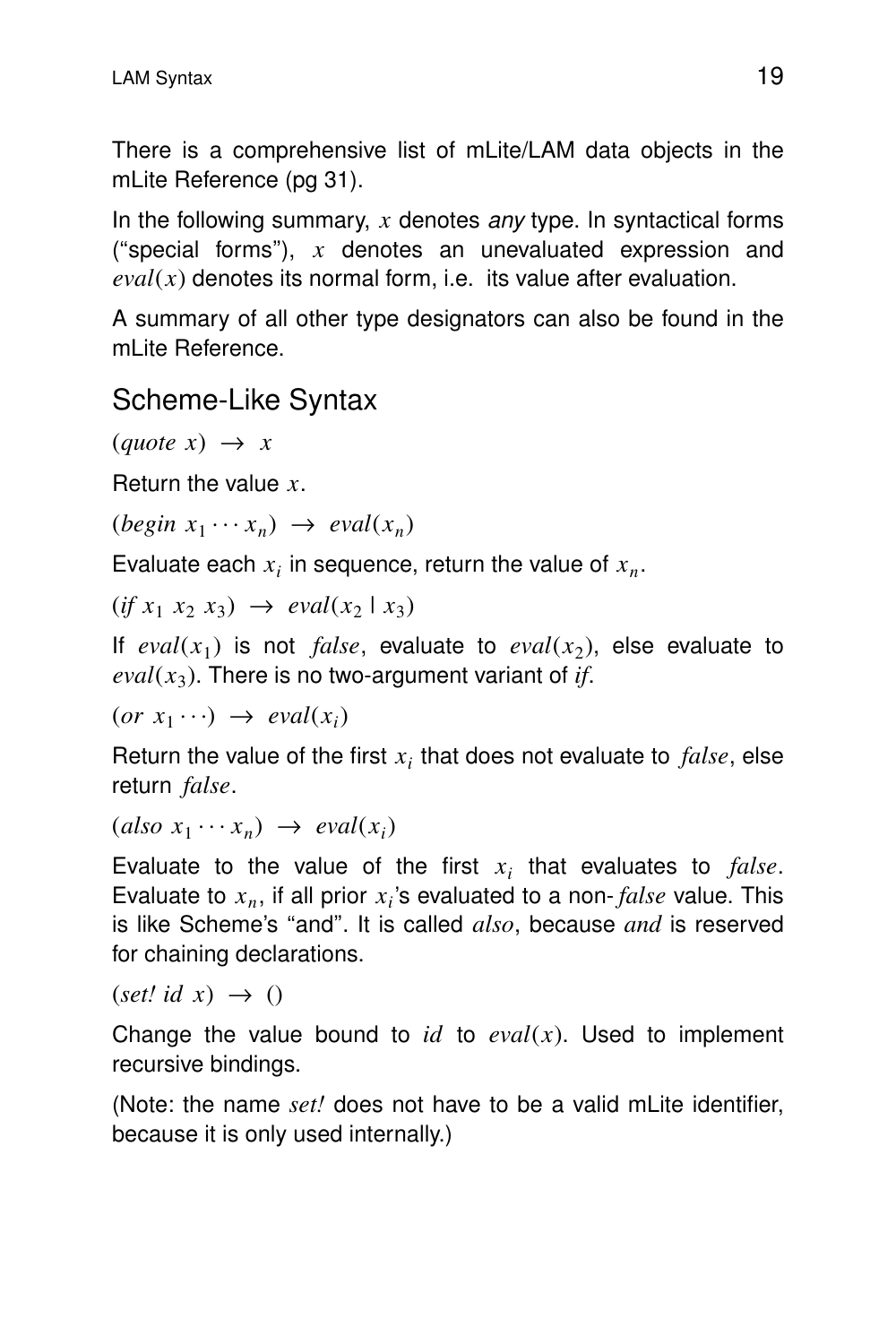#### Non-Scheme Syntax

 $(fn (p_1 x_1) \cdots) \rightarrow f$ 

Create a new function of patterns  $p_1 \cdots$  to expressions  $x_1 \cdots$ . See function application, below, for further details.

 $((\text{fn} (p_1 x_1) \cdots) x_a) \rightarrow \text{eval}(x_1)$ 

Attempt to match the argument expression *x<sup>a</sup>* against the pattern  $p_1$ , thereby binding variables in the pattern to matching values in the argument. When the match succeeds, evaluate  $x_1$  with the bindings in effect and return  $eval(x_1)$ .

When  $x_a$  does not match  $p_1$ , try the other patterns  $p_i$ , until a pattern matches or no more patterns can be found. A function application running out of patterns is an error.

The exact pattern matching algorithm is be explained in the section on the mLite language itself and, more formally, in the mLite Reference (pg 32).

 $(\text{letrec } ((\text{id}_1 (p_1 x_1) \cdots) \cdots) x_{b1} \cdots x_{bn}) \rightarrow \text{eval}(x_{bn})$ 

Bind each identifier *id<sup>i</sup>* to the corresponding function  $(p_i(x_i) \cdots)$ . With those bindings in effect, evaluate  $x_{b1} \cdots x_{bn}$ and finally return *xbn*.

```
(%raise : id) → undefined
```
Raise the exception *:id*. This operator never returns. Exception handling is discussed in the section on the mLite language (pg 9).

 $\text{(define id } x) \rightarrow \text{()}$ 

Create the new variable *id* and bind it to the value  $eval(x)$ . The new binding will be always added to the top level environment, so the binding created by the form

```
(( fn (x (define foo x))) "bar")
```
will persist even after the function returns. In other words, *define* binds variables to values globally, no matter what context it appears in.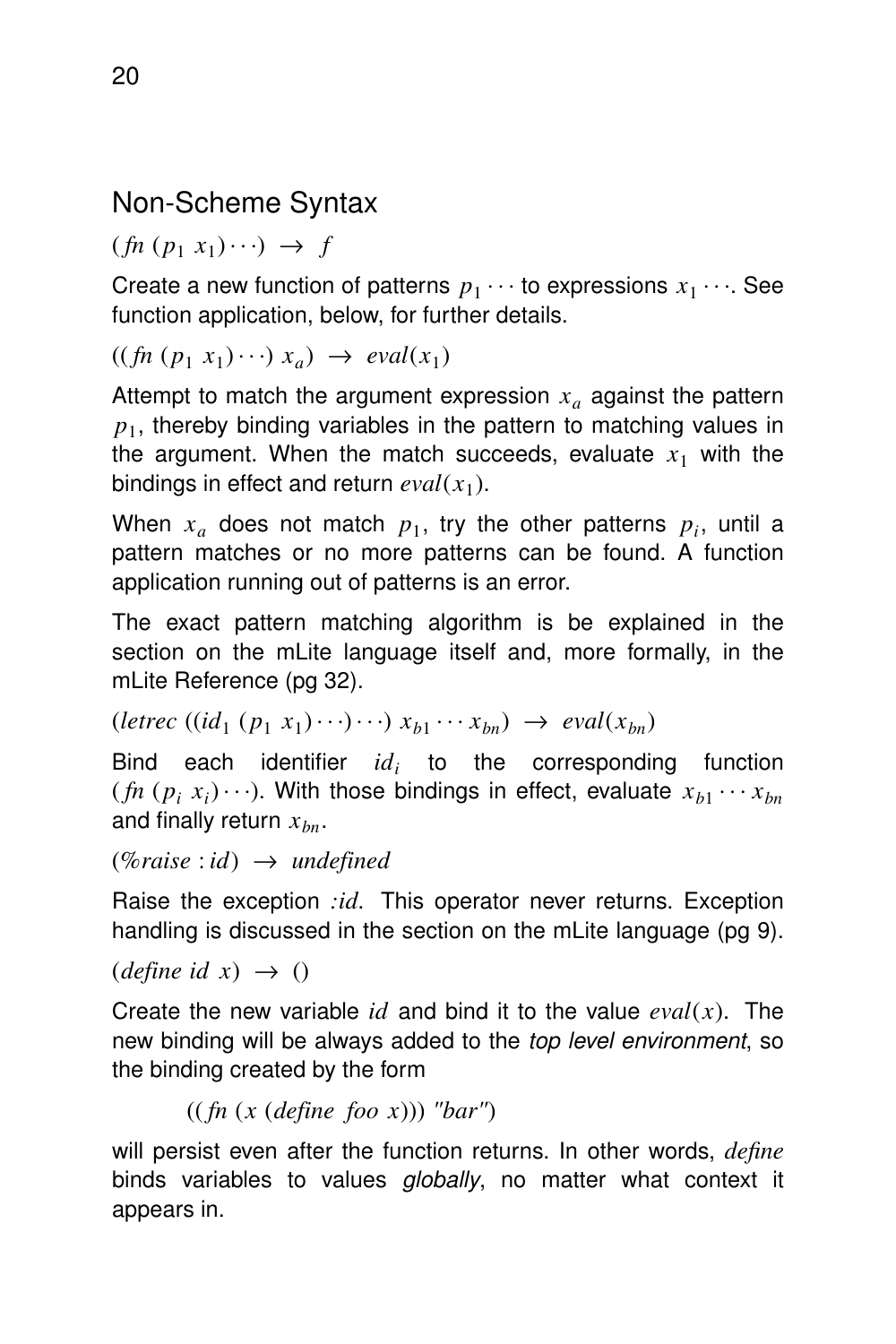```
(define type : id constructor \cdots) \rightarrow ()
```
Create a new algebraic data type named *:id*. Each *constructor* is either a name beginning with a colon (a constructor name) or a tuple containing a constructor name in the first slot. Atomic constructors create atomic objects, tuples create constructor functions.

For instance, the following data type declaration creates the typical Lisp list type:

```
(define_type :list :nil (:cons x :list))
```
Algebraic types are explained in detail in the introduction to the mLite language (pg 15).

```
(\gg instream x) \rightarrow \text{eval}(x)
```
Evaluate *x* with program input redirected to the given *instream*, where *x* is typically an expression whose effect is to read input from a stream. Return *eval*(*x*).

```
(\ll outstream x) \rightarrow \text{eval}(x)
```
Evaluate *x* with program output redirected to the given *outstream* where  $x$  is typically an expression whose effect is to write output to a stream. Return *eval*(*x*).

#### Scheme-Like Functions

The following functions are almost identical to their Scheme counterparts:

\* + − / < *<=* = > *>= abs call*/*cc max min not*

They implement multiplication, addition, subtraction, the usual comparison operations, magnitude (*abs*), call-with-currentcontinuation, the minimum and maximum of two numbers, and the logical "not".

Unlike their Scheme counterparts, all of these functions are *unary*, though, and multiple values are passed to them via tuples so, for instance, two numbers  $x$  and  $y$  are added by the form

(+ (*tuple x y*))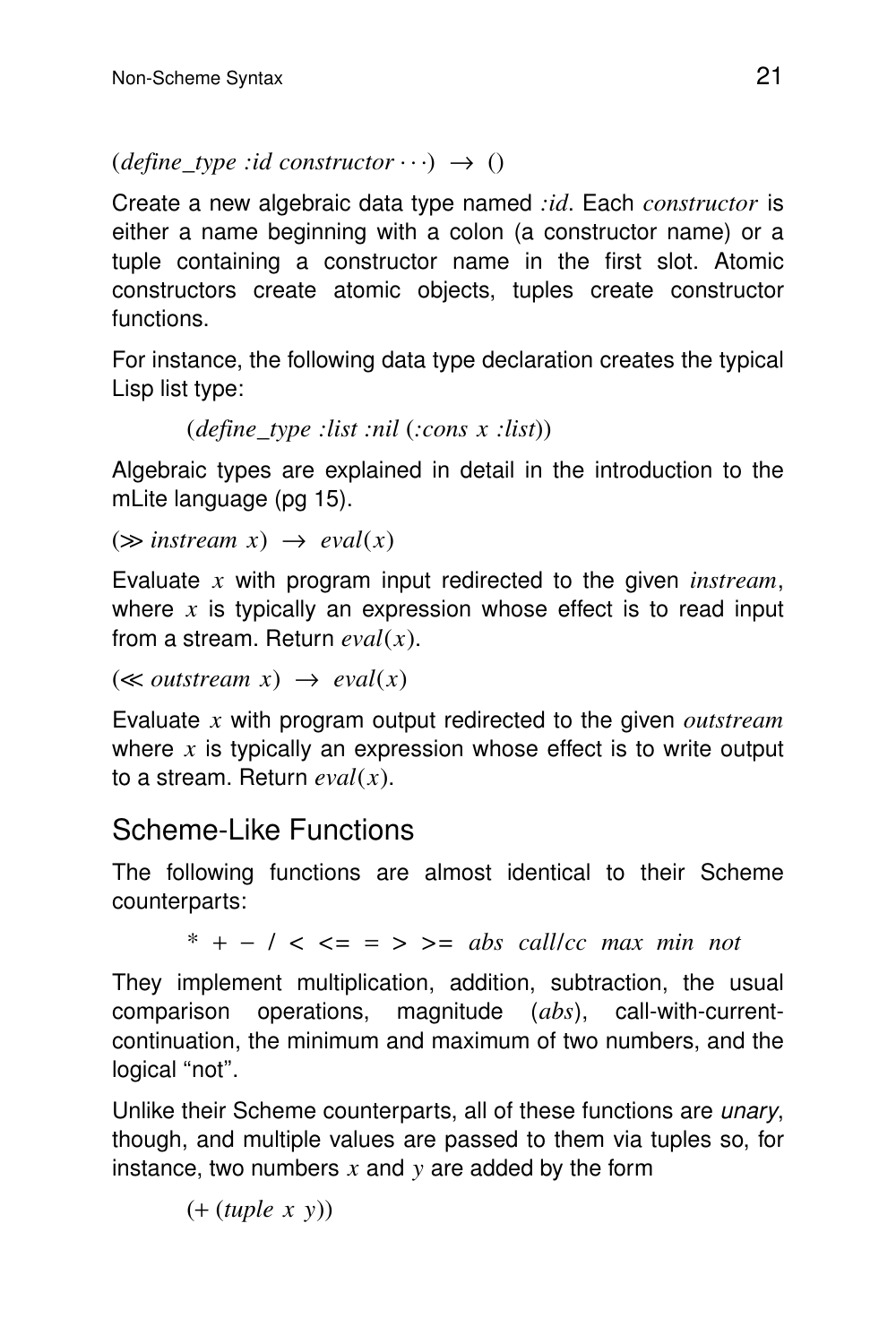Also, none of these functions are variadic. The arithmetic and comparison functions (except for *abs*) all expect 2-tuples as arguments. *call*/*cc* expects a single value. The *not* function is type-agnostic, as in Scheme.

The domain of the comparison operators has been extended, so they can be applied to *chars* and *strings* in addition to numbers.

#### Renamed Functions

Some functions have been renamed to make them fit better in the mLite language. A full map of these functions can be found in the appendix (pg 56).

#### mLite Functions

The following identifiers denote LAM-level mLite functions:

:: @ <> *˜< ˜<= ˜<> ˜= ˜> ˜>= close len println readln ref rev set setvec sub ˜*

Some of these functions are explained in detail in the introduction to the mLite language. A full list can be found in the mLite Reference.

The following identifiers denote functions that are used internally in code compiled from mLite programs:

 $(listr x_1 \cdots) \rightarrow L$ 

Create a list.

 $(tuple \ x_1 \cdots x_k) \rightarrow T_k$ 

Create a k-tuple.

 $(\%$ *register*  $k f) \rightarrow ()$ 

Register exception handler *f* with exit point *k* (*k* is a continuation).

```
(\%unregister x) \rightarrow x
```
Unregister the most recently registered exception handler and return  $x$ . This is an identity function with the effect of unregistering a handler.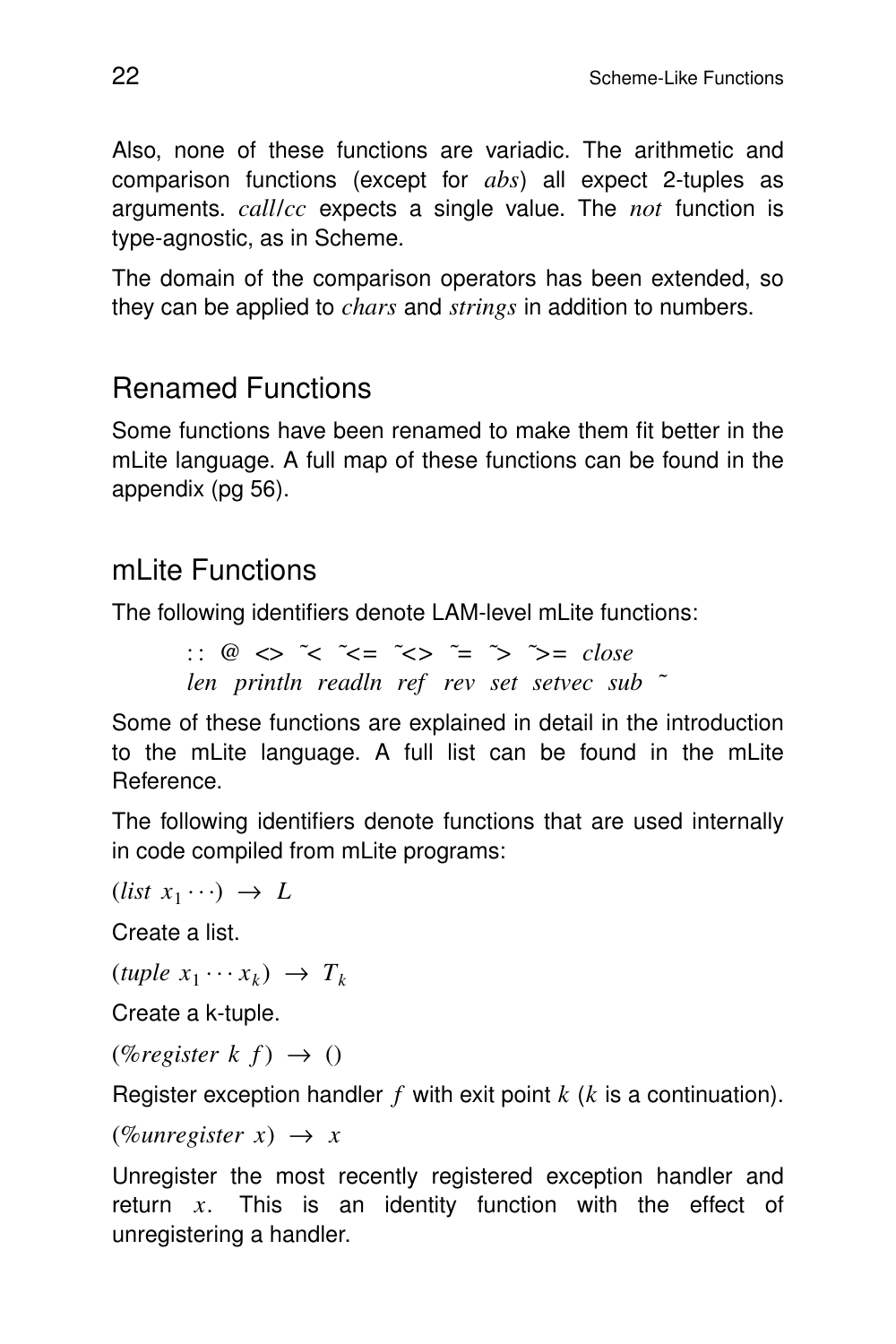$(\%typecheck : id \times L) \rightarrow x$ 

Check whether  $x$  is contained in  $L$ , where  $L$  is a list of all patterns representing the type *:id*. For instance, given the definition

(*define*\_*type :list :nil* (*:cons x :list*))

the *:cons* constructor would use *%typecheck* to make sure its second argument is of the form *:nil* or (*:cons x y*).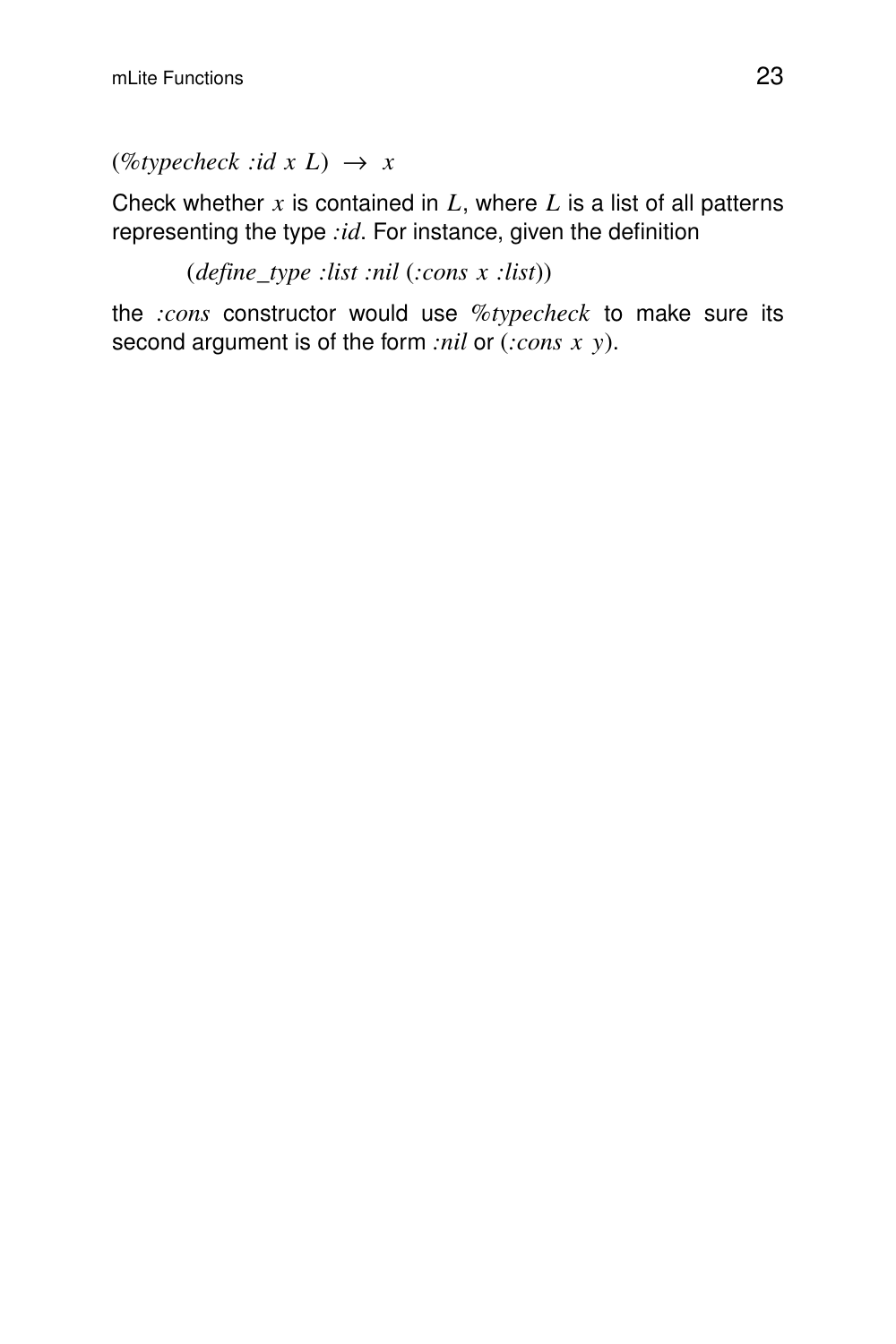# Compiling mLite to LAM

This chapter defines the semantics of the mLite language in terms of the Lite Abstract Machine.

## Data Objects

Atomic data objects and identifiers compile to themselves;  $a \rightarrow b$ means ''*a* compiles to *b*'' in this chapter.

```
[] \rightarrow []() \rightarrow ()bool → bool
   int \rightarrow intreal → real
 char → char
   str \rightarrow strid \rightarrow idop id \rightarrow id
```
Lists and tuples:

 $[x_1, \dots] \rightarrow (list \ x_1 \dots)$  $(x_1, x_2, \dots) \rightarrow (tuple \ x_1 \ x_2 \dots)$  $\#int(x_1, x_2, \cdots) \rightarrow (ref (tuple \ x_1 \ x_2, \cdots) \ int)$ 

Algebraic types:

*:type* → *:type*

:*type*  $(x_1, \dots) \rightarrow$  (: *type*  $x_1 \dots$ )

## Functions and Application

 $fn \, p = x \, \dots \rightarrow (fn \, (p \, x) \cdots)$  $f_n$   $p_1$   $p_2 = x \rightarrow (f_n (p_1 (f_n (p_2 x))))$  $(fn \ p = x \mid \cdots) \ x_a \rightarrow ((fh (p \ x) \cdots) \ x_a)$  $f(x) \rightarrow (f(x))$  $f \ g \ x \ \rightarrow \ ((f \ g) \ x)$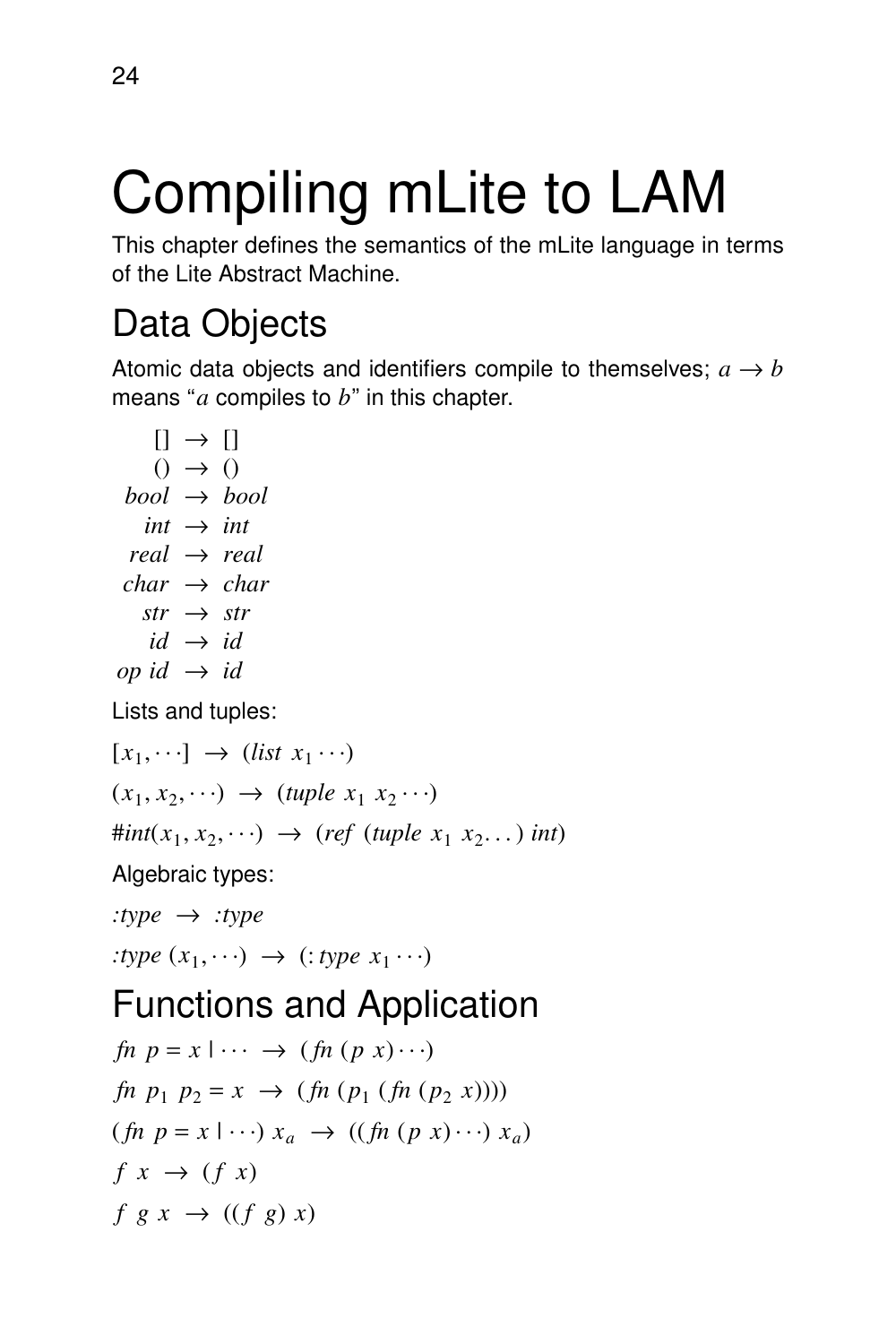$f(g x) \rightarrow (f(g x))$  $f' \circ g x \to (f (g x))$ 

*R* denotes an infix operator and *R<sup>n</sup>* an infix operator of precedence *n*, where higher values indicate stronger binding. *R<sup>L</sup>* and *R<sup>R</sup>* indicate left- and right associative operators, respectively (with equal precedence). Then:

 $x_1$  *R*  $x_2 = R(x_1, x_2)$ , so  $x_1$  *R*  $x_2 \rightarrow (R(\text{tuple } x_1, x_2))$ 

Furthermore:

 $(X \ R_L \ y \ R_L \ z \rightarrow (R_L \ (tuple \ (R_L \ (tuple \ x \ y)) \ z))$  $\chi$   $R_R$   $\gamma$   $R_R$   $\zeta$   $\rightarrow$   $(R_R$  (*tuple x*  $(R_R$  (*tuple y*  $\zeta$ ))))  $(X \ R_2 \ y \ R_1 \ z \ \rightarrow \ (R_1 \ (tuple \ (R_2 \ (tuple \ x \ y)) \ z))$  $(X \ R_1 \ y \ R_2 \ z \ \rightarrow \ (R_1 \ (tuple \ x \ (R_2 \ (tuple \ y \ z))))$  $(x) \rightarrow x$  $(x R_1 y) R_2 z \rightarrow (R_2 (tuple (R_1 (tuple x y)) z))$  $(X \ R_2 \ (y \ R_1 \ z) \ \rightarrow \ (R_2 \ (tuple \ x \ (R_1 \ (tuple \ y \ z))))$ 

## **Expressions**

Sequences:

 $x_1$  *or*  $x_2$  *or*  $\cdots \rightarrow (or x_1 x_2 \cdots)$  $x_1$  *also*  $x_2$  *also*  $\cdots \rightarrow (also \ x_1 \ x_2 \cdots)$  $x_1$ ;  $x_2$ ;  $\cdots \rightarrow$  (*begin*  $x_1$   $x_2 \cdots$ ) Conditional evaluation: *if*  $x_1$  *then*  $x_2$  *else*  $x_3 \rightarrow ($ *if*  $x_1$   $x_2$   $x_3)$  $case x_0 \text{ of } p_1 = x_1 \cup \cdots \rightarrow ((fn (p_1 x_1) \cdots) x_0)$ | I/O redirection:  $x_1 \ll x_2 \rightarrow (\ll x_1 \ x_2)$  $x_1 \gg x_2 \rightarrow (\gg x_1 \ x_2)$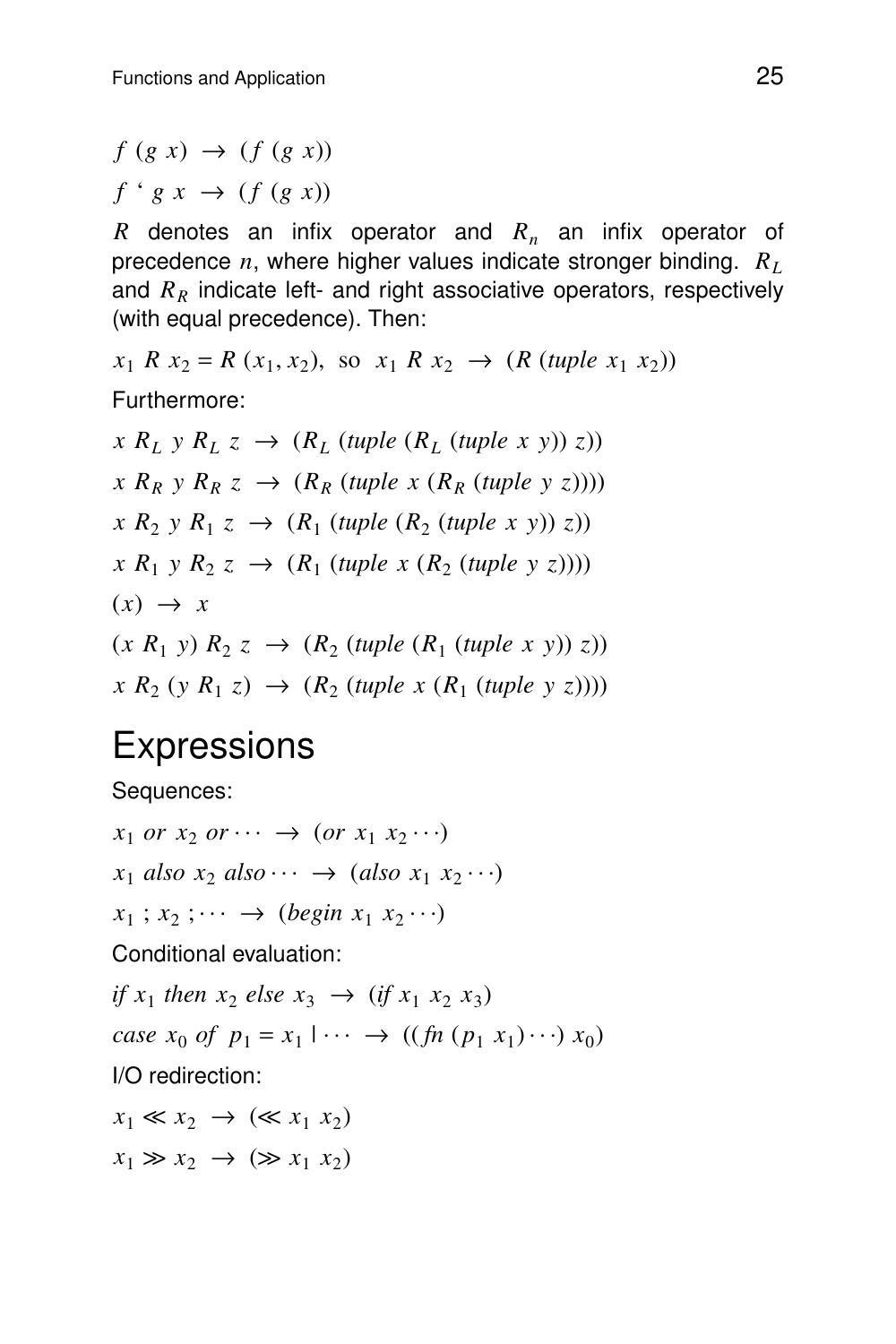**Exceptions** 

 $x_0$  *handle* :*exn*<sub>1</sub> =  $x_1$  | ... |  $\rightarrow$  (*calllcc* (*fn* (*k* (%*register k* (*fn* (*:exn*<sub>1</sub> *x*<sub>1</sub>)...)) (%*unregister x*<sup>0</sup> ))))

*raise :exn* → (%*raise :exn*)

Local values:

*let val*  $p_1 = x_1$  *in*  $x_2$  *end*  $\rightarrow$  ((*fn*  $(p_1 x_2)$ )  $x_1$ ) *let val*  $p_1 = x_1$  *and*  $p_2 = x_2$  *in*  $x_3$  *end*  $\rightarrow$  ((*fn* ((*p*<sub>1</sub> *p*<sub>2</sub>) *x*<sub>3</sub>)) *x*<sub>1</sub> *x*<sub>2</sub>)

Note that:

 $((\text{fn} ((p_1 p_2 \cdots x_b)) x_1 x_2 \cdots))$  $= ((fn ((p_1 p_2 \cdots) x_b)) (tuple x_1 x_2 \cdots))$ *let val*  $p_1 = x_1$ ; *val*  $p_2 = x_2$  *in*  $x_3$  *end*  $\rightarrow$  ((*fn* (*p*<sub>1</sub> ((*fn* (*p*<sub>2</sub> *x*<sub>3</sub>))) *x*<sub>1</sub>))) *x*<sub>1</sub>)

*let val*  $p_1 = x_1$  *in*  $x_2$ ;  $x_3$  *end*  $\rightarrow$  ((*fn* ( $p_1$  (*begin*  $x_2$   $x_3$ )))  $x_1$ ) Local functions:

*let fun*  $f_1$   $p_1 = x_1$  *in*  $x_2$  *end*  $\rightarrow$  (*letrec* (( $f_1$  ( $p_1$   $x_1$ )))  $x_2$ ) *let fun*  $f_1$   $p_1 = x_1$  *and*  $f_2$   $p_2 = x_2$  *in*  $x_3$  *end*  $\rightarrow$  (*letrec* (( $f_1$  ( $p_1$   $x_1$ )) ( $f_2$  ( $p_2$   $x_2$ )))  $x_3$ )

*let fun*  $f_1$   $p_1 = x_1$ ; *fun*  $f_2$   $p_2 = x_2$  *in*  $x_3$  *end*  $\rightarrow$  (*letrec* (( $f_1$  ( $p_1$   $x_1$ ))) (*letrec* (( $f_2$  ( $p_2$   $x_2$ )))  $x_3$ ))

*let fun*  $f_1$   $p_1 = x_1$  *in*  $x_2$ ;  $x_3$  *end*  $\rightarrow$  (*letrec* (( $f_1$  ( $p_1$   $x_1$ ))) (*begin*  $x_2$   $x_3$ ))

### **Declarations**

Values:

*val*  $v = x \rightarrow (define \ v \ x)$ *val*  $p = x \rightarrow ((\text{fn} (p (\text{define } v_1 \ v_1) \cdots)) x)$ 

where each  $v_i$  is a variable of the pattern  $p$ .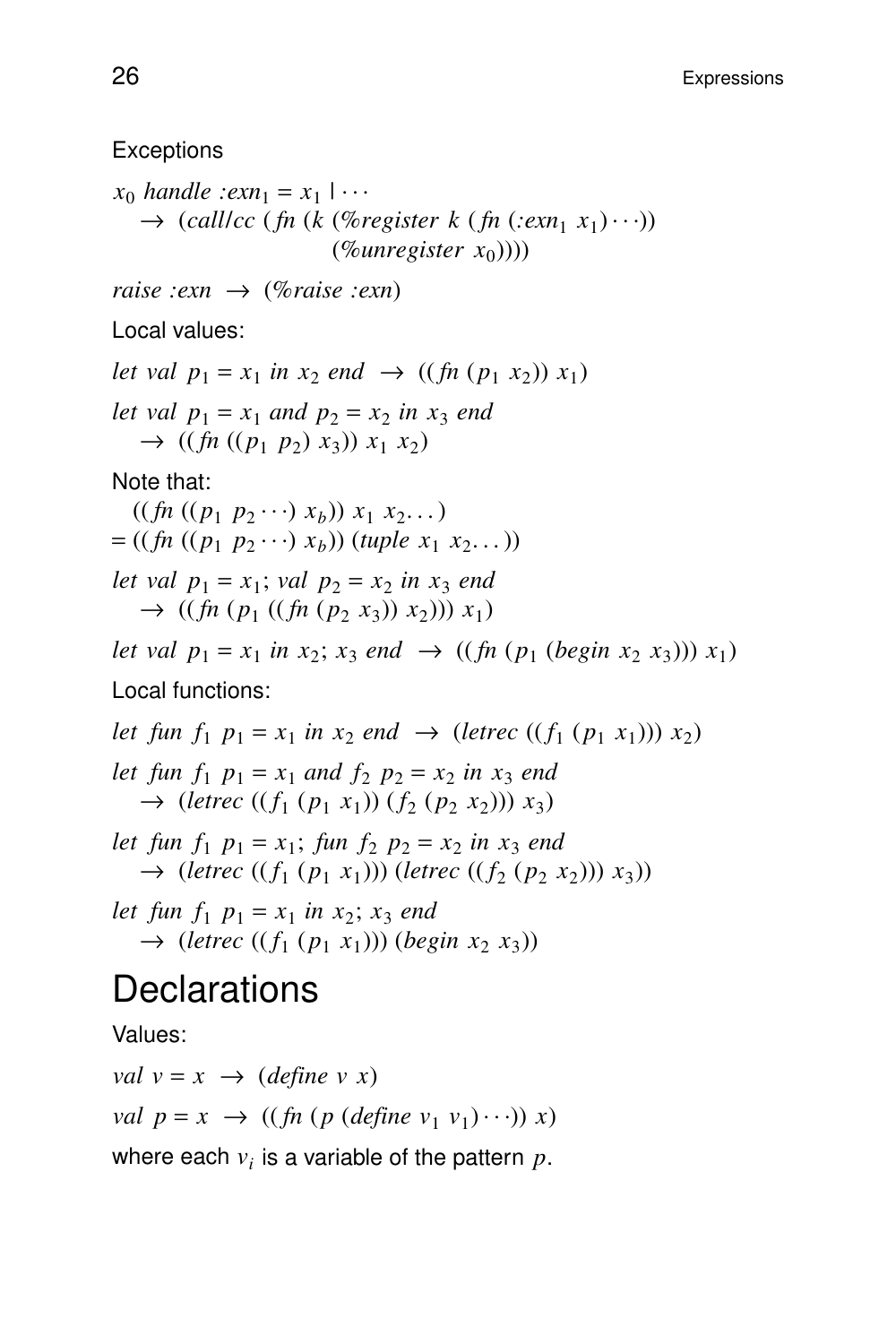For example:

*val*  $(x, y) = (1, 2)$  $\rightarrow$  ((*fn* ((*x y*) (*define x x*) (*define y y*))) (*tuple* 1 2))

Because *define* binds variables at the top level, the construct (*define v v*) copies the binding of the identifier *v* to the top-level (global) environment.

*val* 
$$
p_1 = x_1
$$
 *and*  $x_2 = p_2$   
 $\rightarrow ((fn ((p_1 p_2) (define v_1 v_2) \cdots)) x_1 x_2)$ 

Functions:

*fun id*  $p_1 = x_1 \cup \cdots \to (define \ id \ (fn \ (p_1 \ x_1) \cdots))$ | *fun id*  $p_1 p_2 = x \rightarrow (define \ id \ (fn \ (p_1 \ (fn \ (p_2 \ x))))))$ *fun id*<sub>1</sub>  $p_1 = x_1$  *and id*<sub>2</sub>  $p_2 = x_2$  $\rightarrow$  (*letrec* ((*id*<sub>1</sub> ( $p_1$   $x_1$ )) (*id*<sub>2</sub> ( $p_2$   $x_2$ )))  $(define\ id_1\ id_1)$  $(define\ id_2\ id_2)$ 

Guarded functions:

*fun id p where*  $x_g = x$  $\rightarrow$  (*define id* (*fn* ((*GUARD*  $p :: x_g(x)$ )) *fun id*  $x_{i} = x$  $\rightarrow$  (*define id* (*fn* ((*GUARD P*( $\rho$  *x*<sub>*ig*</sub>) :: *G*( $\rho$  *x*<sub>*ig*</sub>)) *x*)))

Here *xig* denotes an implicit guard. *GUARD* is a primitive type of the Lite Abstract Machine. See the section on Implicit Guard Patterns (pg 33) for definitions of the  $\rho$ ,  $P$ , and  $G$  functions.

Example:

*fun id*  $f(x_1 = x_2 \rightarrow (define \ id \ (fn \ ((GUARD \ x_1 :: (f x_1)) \ x_2)))$ Type declarations:

 $type : id = cons_1 \cup \cdots \rightarrow (define\_type : id \text{ cons}_1 \cdots)$ |

where each *cons* denotes a type constructor.

Exceptions:

*exception :id*  $\rightarrow$  (*define\_type :id :id*)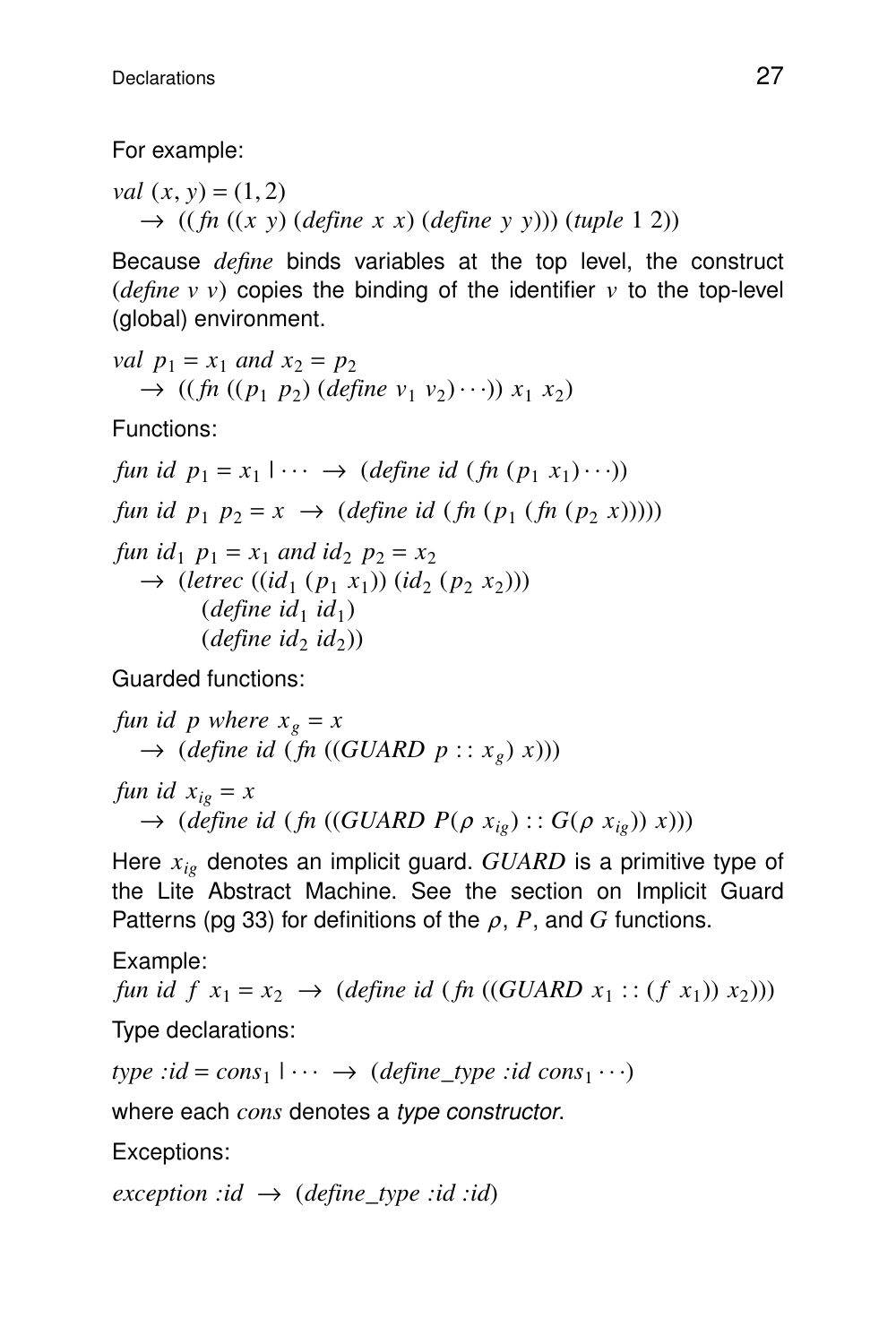Fixity declarations  $(R \in \{<, = , >\})$ :  $\inf\{x \text{ id}_1 R \text{ id}_2, \dots \to \emptyset\}$  $\text{infixr } id_1 \mathbb{R} \text{ id}_2, \dots \to 0$ 

 $nonfix$  *id*,  $\cdots \rightarrow ()$ 

These declarations do not compile to any code, but modify the internal infix operator table.

## Local Declarations

Local values:

*local val*  $v_1 = x$  *in val*  $v_2 = v_1$  *end*  $\rightarrow$  ((*fn* (*v*<sub>1</sub> (*define v*<sub>2</sub> *v*<sub>1</sub>)))) *x*) *local val*  $v_1 = x_1$  *and*  $v_2 = x_2$  *in val*  $v_3 = v_2$  *end*  $\rightarrow$  ((*fn* ((*v*<sub>1</sub> *v*<sub>2</sub>)</sub>) (*define v*<sub>3</sub> *v*<sub>2</sub>))) *x*<sub>1</sub> *x*<sub>2</sub>) *local val*  $v_1 = x_1$ ; *val*  $v_2 = v_1$  *in val*  $v_3 = v_2$  *end*  $\rightarrow$  ((*fn* (*v*<sub>1</sub> ((*fn* (*v*<sub>2</sub> (*define v*<sub>3</sub> *v*<sub>2</sub>)))) *v*<sub>1</sub>))) *x*<sub>1</sub>) *local val*  $v_1 = x_1$  *in val*  $v_2 = v_1$  *and*  $v_3 = v_1$  *end*  $\rightarrow$  ((*fn* ( $v_1$  ((*fn* (( $v_2$   $v_3$ ) (*define*  $v_2$   $v_2$ ) (*define*  $v_3$   $v_3$ ))) *v*<sup>1</sup> *v*<sup>1</sup> ))) *x*1 ) *local val*  $v_1 = x_1$  *in val*  $v_2 = v_1$ ; *val*  $v_3 = v_2$  *end*  $\rightarrow$  ((*fn* (*v*<sub>1</sub> (*begin* (*define v*<sub>2</sub> *v*<sub>1</sub>) (*define v*<sub>3</sub> *v*<sub>2</sub>)))) *x*<sub>1</sub>) Local functions: *local fun*  $f$   $p = x$  *in fun*  $g$   $p = x$  *end*  $\rightarrow$  (*letrec* ((*f* (*p x*))) (*define g* (*fn* (*p x*)))) *local fun f p* = *x and g p* = *x in fun h p* = *x end*  $\rightarrow$  (*letrec* ((*f* (*p x*))) (*g* (*p x*)))) (*define h* (*fn* (*p x*)))) *local fun*  $f$   $p = x$ ; *fun*  $g$   $p = x$  *in fun*  $h$   $p = x$  *end*  $\rightarrow$  (*letrec* ((*f* (*p x*))) (*letrec* ((*g* ( *p x*)))

$$
(define \; h \; (fn \; (p \; x))))
$$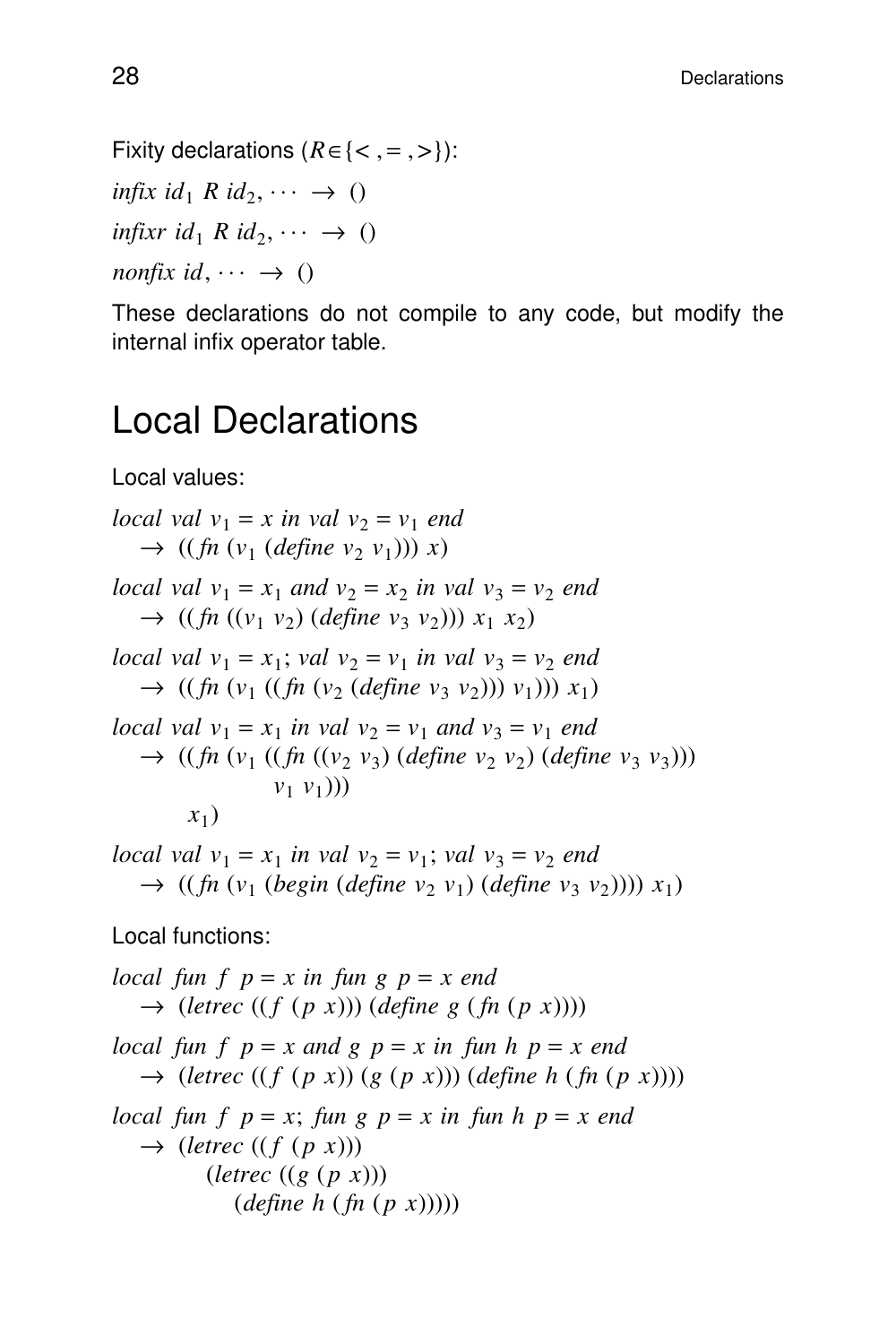*local fun f*  $p = x$  *in fun*  $g$   $p = x$  *and h*  $p = x$  *end*  $\rightarrow$  (*letrec* ((*f* (*p x*)))  $(letrec ((g (p x))(h (p x)))$ (*define g g*) (*define h h*))) *local fun f*  $p = x$  *in fun g*  $p = x$ ; *fun*  $h$   $p = x$  *end*  $\rightarrow$  (*letrec* ((*f* (*p x*)))

## Derived Forms

The *letrec* and *define type* forms are *derived forms*, i.e. they are composed of simpler LAM forms internally.

(*begin* (*define g* ( *fn* ( *p x*))) (*define h* ( *fn* ( *p x*)))))

*letrec* translates to *fn* and *set*!:

| (letrec            | $\rightarrow$ ((fn ((fl f2))    |
|--------------------|---------------------------------|
| ((f1 (patl expr1)) | $(self!$ $fh$ $(path \; expr1)$ |
| (pat2 expr2)       | (path2 expr2))                  |
| $\cdots$ )         | $\cdots$ )                      |
| $(f2$ (patl exprl) | (set! f2 (fn (patl expr1))      |
| (pat2 expr2)       | (pat2 expr2)                    |
| $\cdots$ ))        | $\ldots$ ))                     |
| $expr \cdots)$     | $((fn (() expr \cdots)))$       |
|                    | undefined                       |
|                    | undefined)                      |

*define\_type* translates to a set of *define*'s, the first one defining the type itself, the subsequent ones the constructors of the type:

```
(define_type :id constructor ...)
  → (begin (define :id ′(:id constructor ...))
              (define : id \cdots)...)
```
Atomic constructors:

 $: id \rightarrow (define : id \rightarrow id)$ 

Parametric constructors (carrying a variable object):

 $(:id id) \rightarrow (define : id (fn (id (list '::id id))))$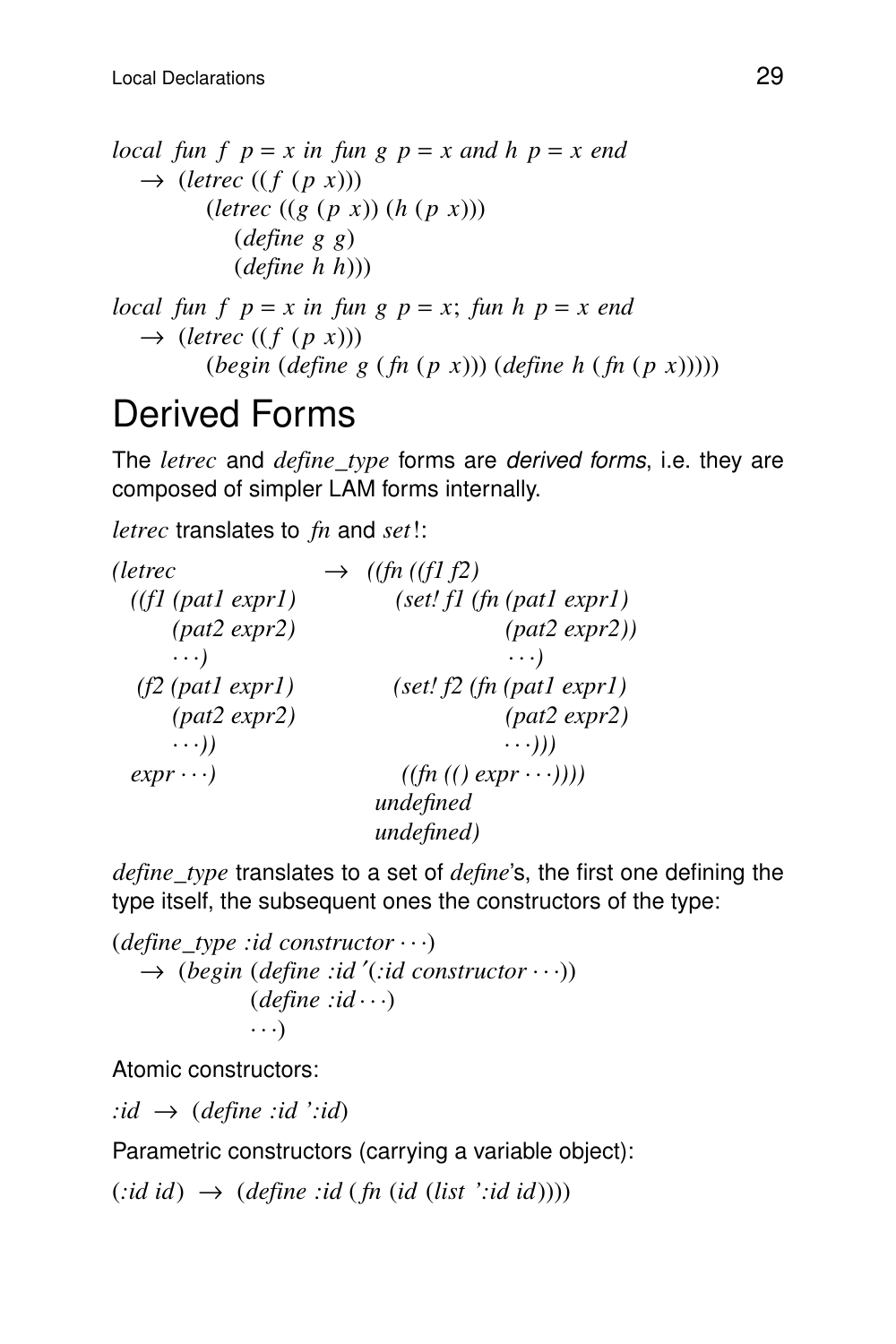Parametric constructors (carrying a typed object):

 $(i d_1 \nmid id_2)$  $\rightarrow$  (*define* :*id*<sub>1</sub>  $(fn(x (list '::id_1 (\%typecheck : id_1 x ::id_2))))))$ 

Example:

(*define*\_*type :list :nil* (*:cons x :list*)) → (*begin* (*define :list* ′(*:list* : *nil* (*:cons x :list*))) (*define :nil ':nil*) (*define :cons*  $(\textit{fn} \ (x \ \textit{list}_1))$ (*list ':cons*  $x$  (%*typecheck ':cons list*<sub>1</sub> :*list*))))))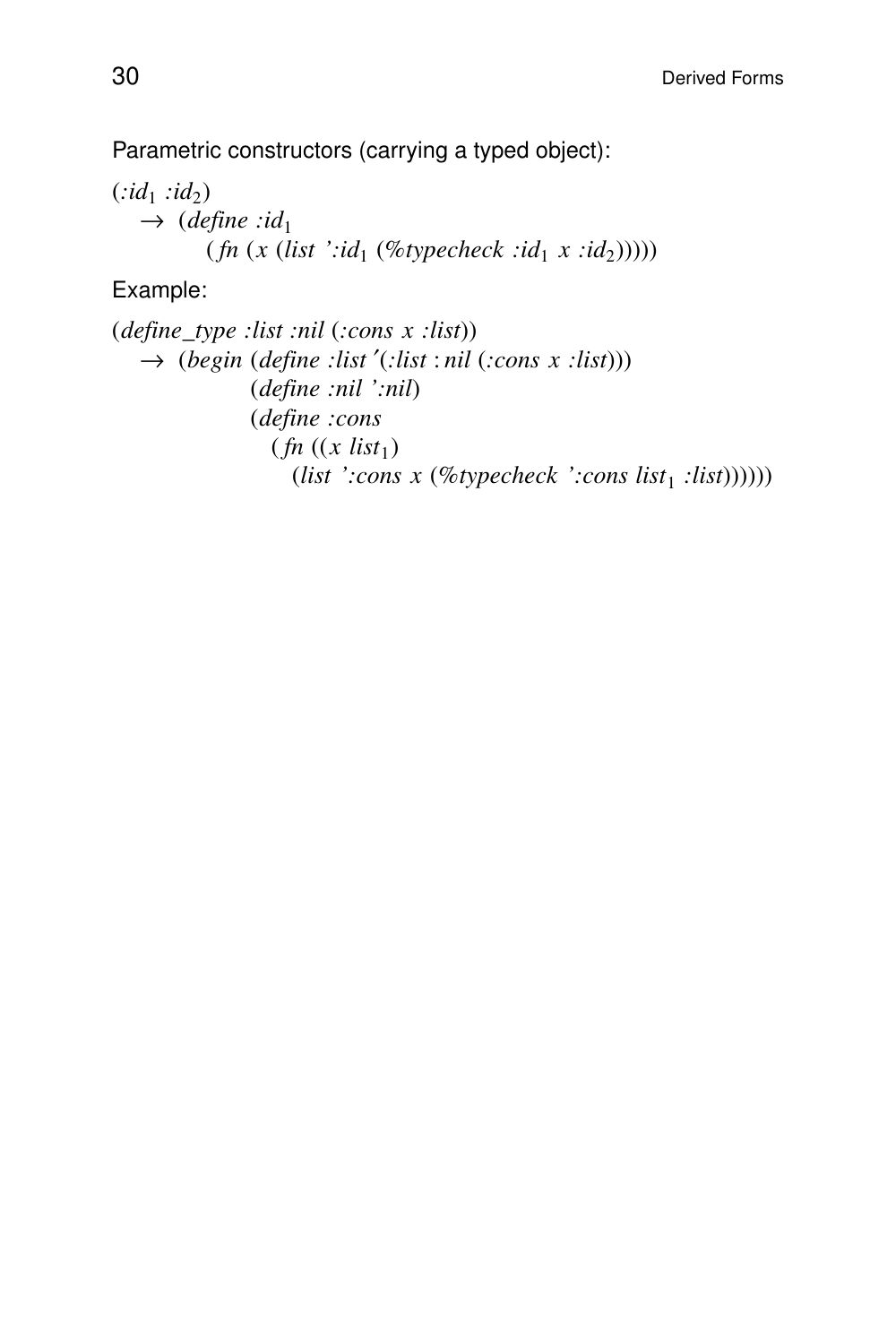# mLite Reference

## mLite/LAM Data Objects

| <b>Type</b> | <b>Examples</b>               | <b>Designator</b> |
|-------------|-------------------------------|-------------------|
| boolean     | true; false                   | h                 |
| integer     | 0:123                         | n                 |
| real        | 0.0; 3.14; 1.23e6             | r                 |
| char        | $\#x$ ; $\#space$             | $\mathcal{C}$     |
| string      | "hello"; " $\gamma$ "'"       | S                 |
| unit        |                               | $\left( \right)$  |
| tuple       | (x, y, z)                     | $T_{k}$           |
| list        | $[x, y, z]$ ; $[x: [y]]$ ; [] | L                 |
| vector      | newvec $(10, x)$              | V                 |
| function    | $fn x = x + 1$                | f                 |
| instream    | instream " file"              | SΙ                |
| outstream   | outstream " file"             | SO                |
| identifier  | foo; $f'$ ; $=\mathcal{L}$    | id                |
| constructor | :cons                         | :id               |

**Note:** in LAM programs, there are no commas in lists and tuples, and function application is Scheme-like, e.g.:

```
(newvec (tuple 10 x)) instead of newvec (10, x).
```
As in Scheme, the sequences "\\" and "\"" can be used to escape the corresponding characters inside of string literals. There are no other escape sequences.

The *unit* object () is used as an unspecific value. For example, it is passed to procedures not expecting any specific arguments and returned by procedures not returning any meaningful value.

*T<sup>k</sup>* denotes a *k*-tuple, i.e. a tuple of *k* elements. There are no tuples with  $k = 1$ , because these would just denote single values, i.e.  $(x) = x$  for any value *x*. The 0-tuple is equal to *unit*.

There are two groups of identifiers. One consists of letters, decimal digits, and the following special characters: underscore (\_), apostrophe (′), colon (:). These identifiers must begin with a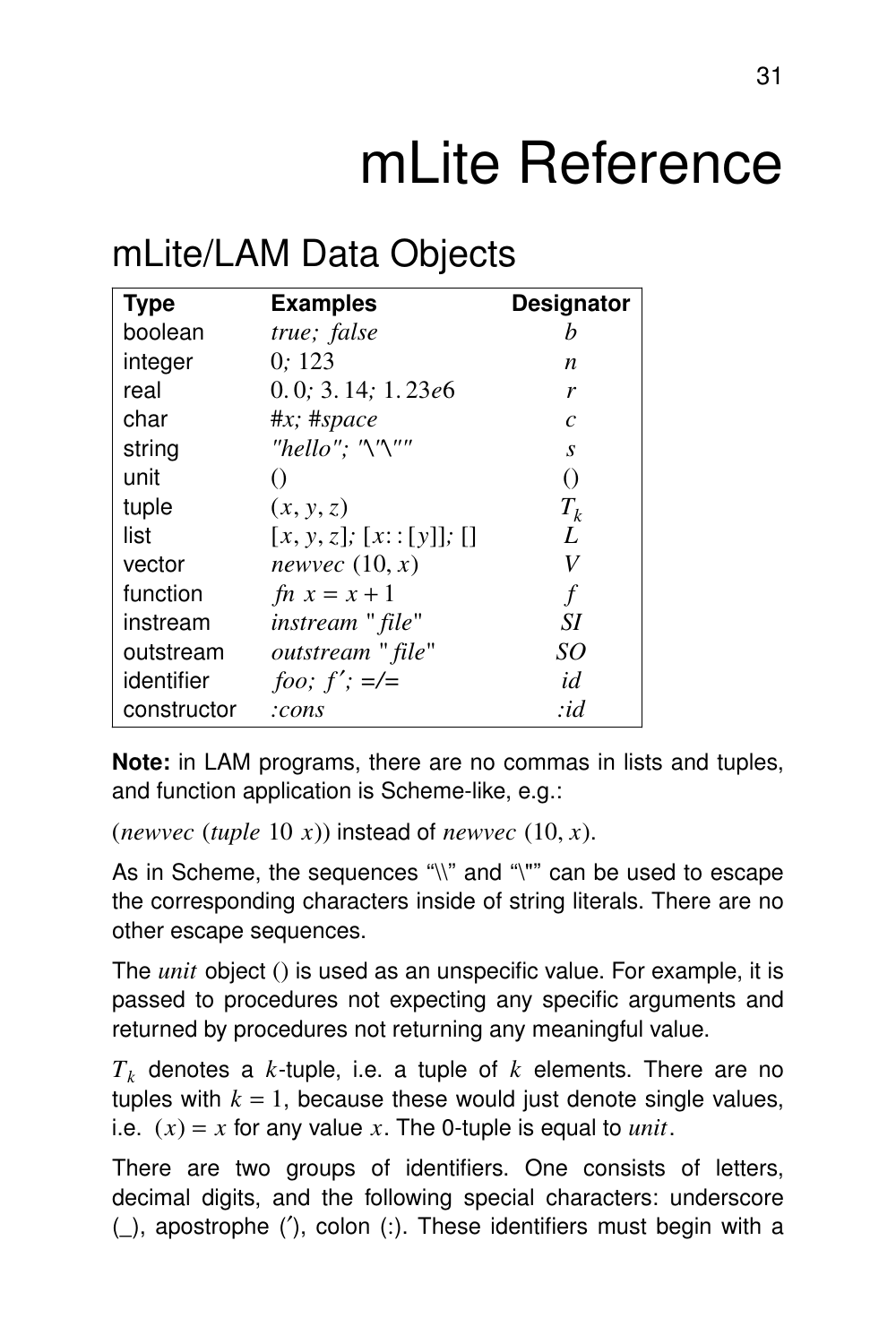non-digit character. They are case-sensitive.

The other group (''operator identifiers'') consist of sequences of the following special characters:

!@\$% *ˆ* & \* −+= <> / *˜* '

## Predefined Infix Operators

| <b>Precedence</b> | <b>Operators</b>                                                                                                                                                                                                                                                                                                                                                                                                       | <b>Associativity</b> |
|-------------------|------------------------------------------------------------------------------------------------------------------------------------------------------------------------------------------------------------------------------------------------------------------------------------------------------------------------------------------------------------------------------------------------------------------------|----------------------|
| high              | $\mathcal{O}$                                                                                                                                                                                                                                                                                                                                                                                                          | right                |
|                   | $\hat{\phantom{1}}$                                                                                                                                                                                                                                                                                                                                                                                                    | right                |
|                   | * div mod rem /                                                                                                                                                                                                                                                                                                                                                                                                        | left                 |
|                   |                                                                                                                                                                                                                                                                                                                                                                                                                        | left                 |
|                   | $\therefore \omega$                                                                                                                                                                                                                                                                                                                                                                                                    | right                |
| low               | $< <= <> => =>$                                                                                                                                                                                                                                                                                                                                                                                                        | left                 |
|                   | $\tilde{\mathcal{C}}$ $\tilde{\mathcal{C}}$ $\tilde{\mathcal{C}}$ $\tilde{\mathcal{C}}$ $\tilde{\mathcal{C}}$ $\tilde{\mathcal{C}}$ $\tilde{\mathcal{C}}$ $\tilde{\mathcal{C}}$ $\tilde{\mathcal{C}}$ $\tilde{\mathcal{C}}$ $\tilde{\mathcal{C}}$ $\tilde{\mathcal{C}}$ $\tilde{\mathcal{C}}$ $\tilde{\mathcal{C}}$ $\tilde{\mathcal{C}}$ $\tilde{\mathcal{C}}$ $\tilde{\mathcal{C}}$ $\tilde{\mathcal{C}}$ $\tilde{\$ |                      |

## Pattern Matching Algorithm

- $\bullet$  () matches ().
- *true* matches *true* and *false* matches *false*.
- a number x matches a number  $y$ , if  $x = y$ .
- a char  $c_1$  matches a char  $c_2$ , if  $c_1 = c_2$ .
- a string  $s_1$  matches a string  $s_2$ , if  $s_1 = s_2$ .
- the special pattern matches any object.
- an identifier *id* matches any object and binds *id* to that object.
- a list  $L_1$  matches a list  $L_2$ , if *len*  $L_1 = len L_2$  and each element  $a_i$  of  $L_1$  matches the corresponding element  $b_i$  of  $L_2$ .
- the pattern  $h$ :: *t* matches a list of at least one element and binds the identifier *h* to the first element of the list and the identifier *t* to the rest of the list.
- a k-tuple  $T_{k,1}$  matches a k-tuple  $T_{k,2}$ , if each  $\#iT_{k,1}$  matches  $\#iT_k$ , for  $0 \leq i \leq k$ .
- a constant constructor *:id* matches itself.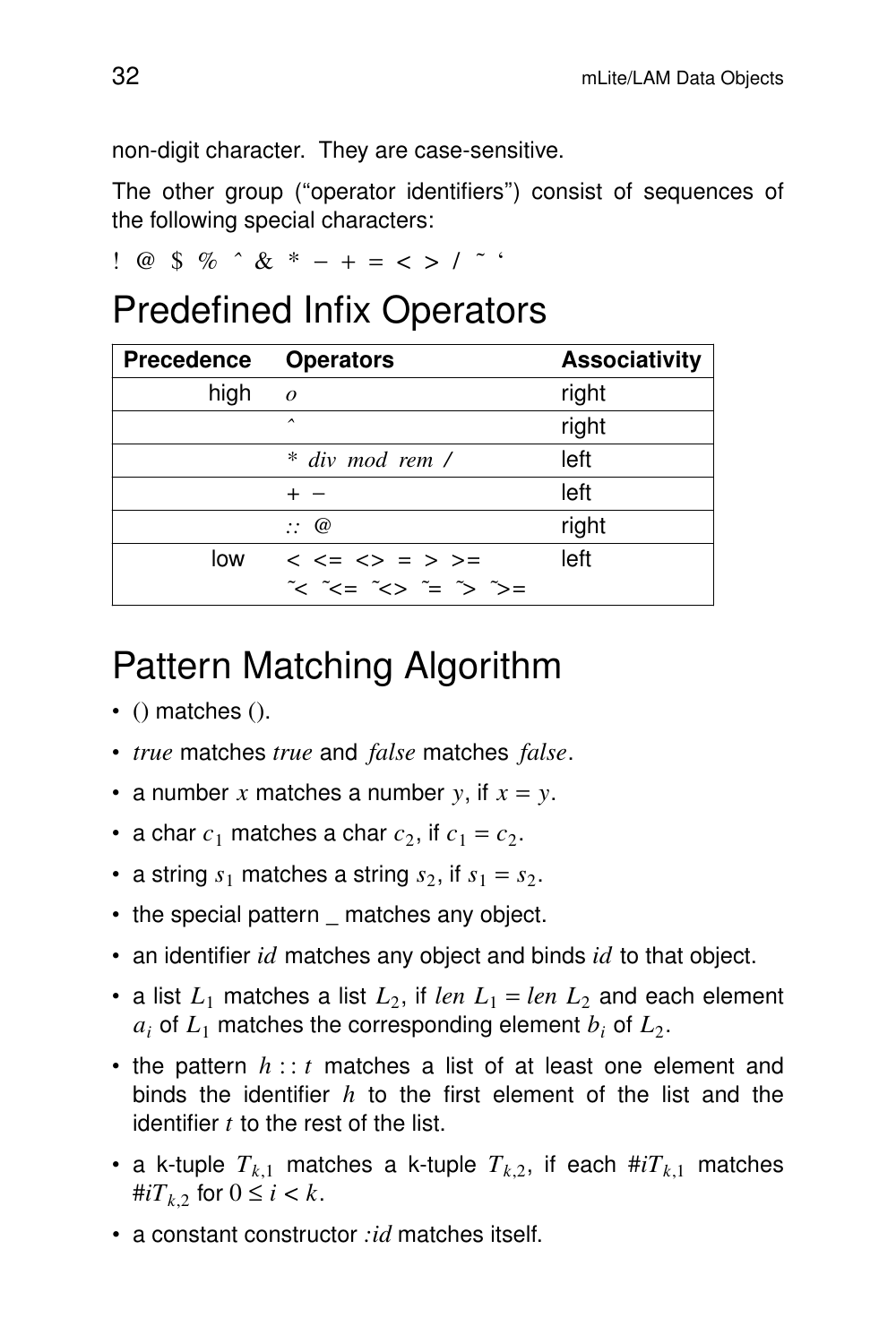- an exception *:exn* matches itself.
- a parametric constructor  $\langle id (id_1, \cdots)$  matches any object created by that constructor and binds any variables in the pattern to the corresponding values in the object.

### **Implicit Guard Patterns**

Informally: an implicit guard is an expression inside of a pattern. Function application, infix operators, *or*, and *also* are allowed inside of implicit guard expressions. Guards using function application or  $=$  operators must be parenthesized to distinguish them from currying and function bodies.

The function  $\rho$  converts each implicit guard pattern to a tuple (*P*, *G*) consisting of an (unguarded) pattern *P* and a guard expression *G*. *P t* is the pattern component of the  $(P, G)$  tuple *t*, and  $G$  t is its guard component.  $\varnothing$  means "no guard expression".

 $unit \rightarrow (unit, \emptyset)$  $bool \rightarrow (bool, \emptyset)$ *int*  $\rightarrow$  *(int,*  $\varnothing$ *)*  $real \rightarrow (real, \emptyset)$  $str \rightarrow (str, \emptyset)$  $id \rightarrow (id, \emptyset)$ 

Function application is the combination  $(·)$  of two identifiers, where the rightmost identifier is the pattern.

 $f(x, y) \rightarrow (f, \emptyset) \rightarrow (f, \emptyset) \rightarrow (f, f, x)$ 

Higher order application:

 $f \ g \ x \ \rightarrow \ (g, f \ g) \cdot (x, \emptyset) \ \rightarrow \ (x, (f \ g) \ x)$ 

Function composition:

 $f(g x) \rightarrow (f, \emptyset) \cdot (x, g x) \rightarrow (x, f (g x))$ 

More generally ( *f* and *x* may be be any expression):

 $\rho(f x) \rightarrow (P(\rho x), f' x')$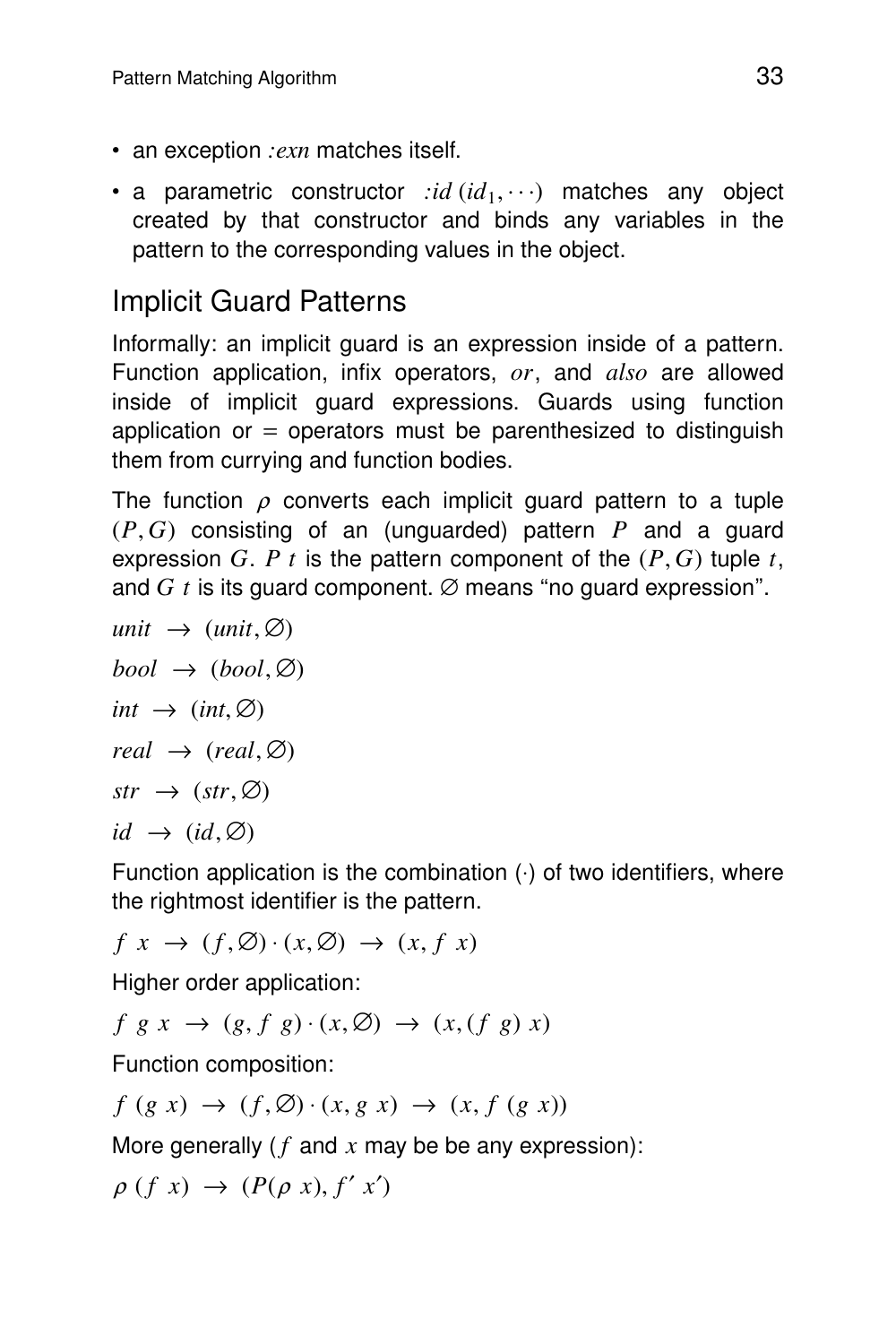where 
$$
f' = G(\rho f)
$$
, if  $G(\rho f) \neq \emptyset$  else  $f' = P(\rho f)$ .  
and  $x' = G(\rho x)$ , if  $G(\rho x) \neq \emptyset$ , else  $x' = P(\rho x)$ .

Tuples:

$$
(a_1, a_2, \cdots)
$$
  
\n
$$
\rightarrow ((P (\rho a_1), P (\rho a_2), \cdots), G (\rho a_1) \text{ also } G (\rho a_2) \text{ also } \cdots)
$$

I.e. a tuple is converted to a tuple with each guarded pattern replaced by the corresponding unguarded pattern. The guard of the tuple is the conjunction of all guards in the tuple.

Lists work analogously:

$$
[a_1, \cdots] \rightarrow ([P (\rho a_1), \cdots], G (\rho a_1) \text{ also} \cdots)
$$

The guard *G* (<sup>ρ</sup> *p*) of an unguarded pattern *p* may be thought of as *true*, although an actual implementation would simply omit the guard in the conjunction.

Infix expressions: for each infix operator *R*,

*id*  $R x \rightarrow (id, R (id, x))$  $x R id \rightarrow (id, R (x, id))$  $id_1 \, R \, id_1 \rightarrow (id_1, R \, (id_1, id_1))$ 

Also note that:

 $id_1$  *R*  $id_2$   $\rightarrow$  *error* 

That is, only one single identifier may be contained in an infix expression *x*, and that identifier will be the resulting unguarded pattern  $P$  ( $\rho$  x). However, the single identifier may appear multiple times, e.g.:

$$
\rho (10 < id \text{ also } id < 20) \rightarrow (id, 10 < id \text{ also } id < 20)
$$

The detailed conversion rules for infix expression are rather elaborate. For a complete formal description see [HOL14].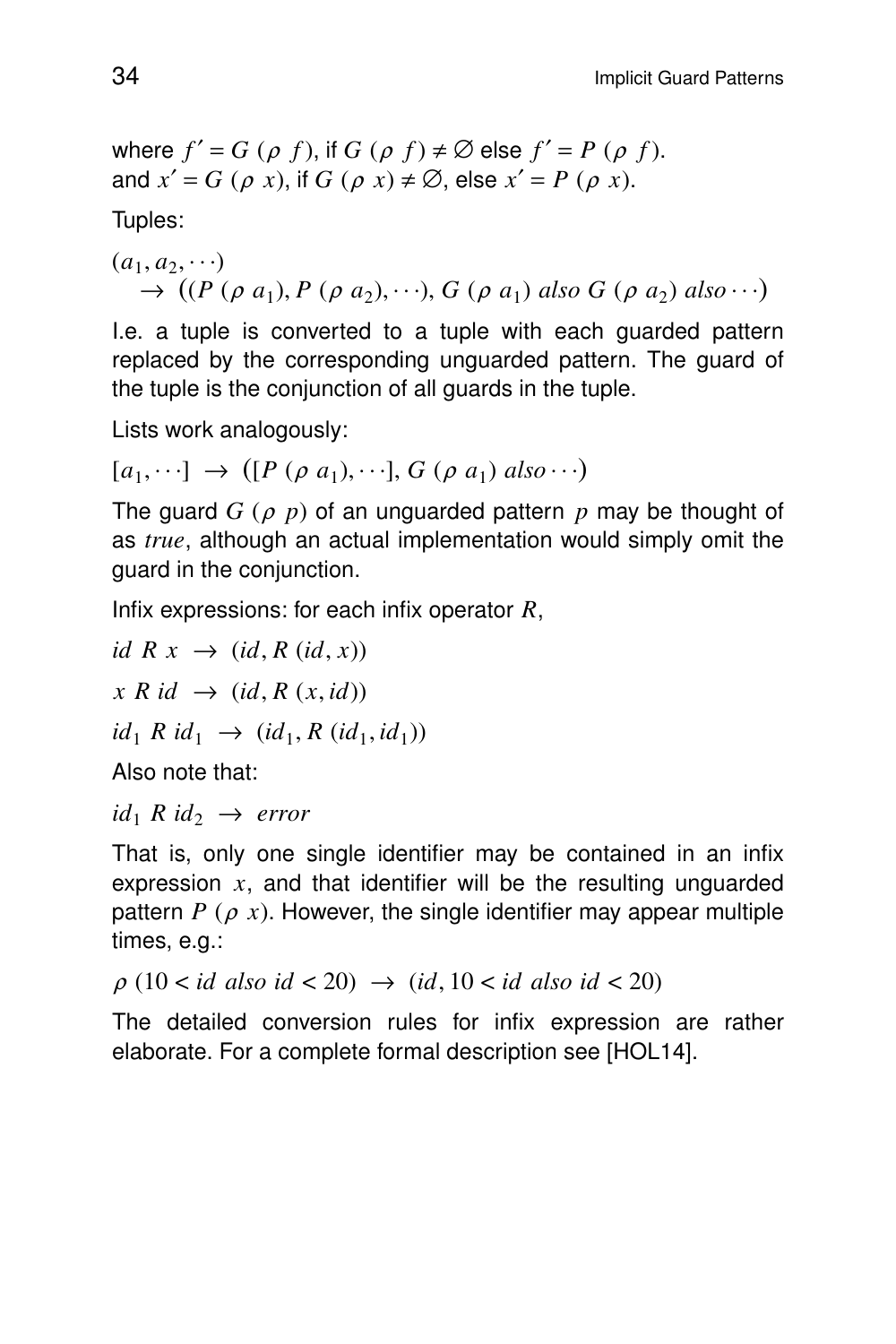## mLite Syntax Summary

### **Declarations**

```
val p = x and \cdots
```
Bind variables of pattern *p* to corresponding components of expression *x*. Expressions in bindings chained with *and* evaluate before binding any values.

*fun id*  $p \times [where x_g] = x \times ...$  *and*  $\cdots$ *fun id*  $p \cdots$  [*where*  $x_g$ ] = *x and*  $\cdots$ 

Bind each identifier *id* to the corresponding function

*fn*  $p = x \mid \cdots$ 

Multiple patterns  $p, q \cdots$  indicate currying, e.g.:

*fn*  $p \cdot q \cdots = x$  equals *fn*  $p = fn \cdot q = \cdots x$ 

Note that multiple patterns (separated by I) cannot be combined with currying. Each function is either curried or has multiple cases.

Multiple *fun* declarations chained together with *and* may be mutually recursive, even in local (*let*, *local*) contexts.

The *where* keyword introduces an explicit guard expression. A pattern matches only if  $x_g$  evaluates to a non-*false* value.

Each pattern *p* may contain implicit guards; see the corresponding section in this reference (pg 33) for details.

 $type : id = cons \mid \cdots$ 

Define algebraic type *:id* as union of the subsequent constructors. Each constructor may be of the form  $id$ , defining an atomic instance of the type, or of the form

: *id*  $(id \cdots)$ 

where each *id* may be an (untyped) variable or a type name. A constructor containing a type name in a formal argument expects a value of the given type in the corresponding actual argument. E.g., the constructor *:c* defined in

*type*  $:L = :N | ::c (x, :L)$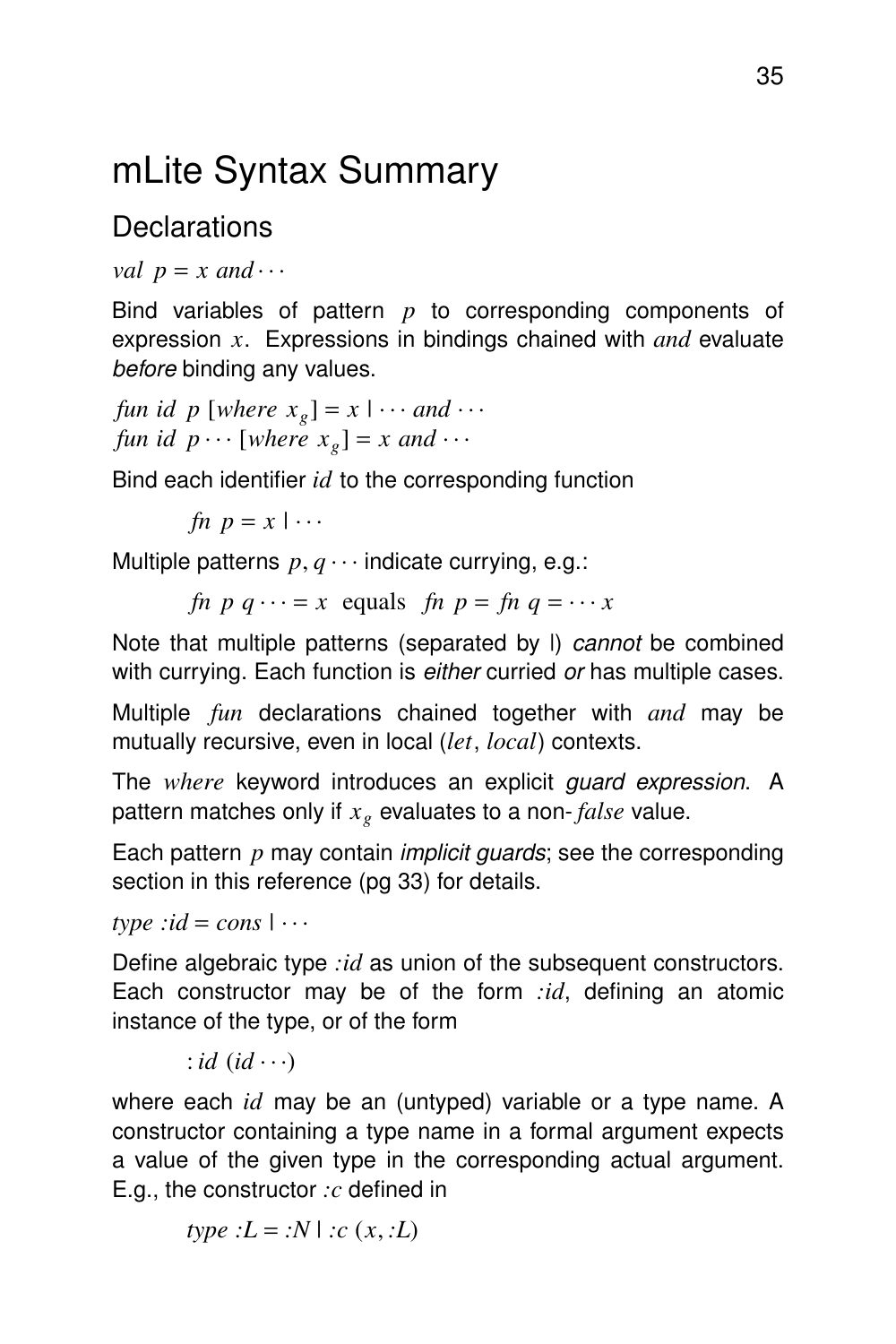would accept any type of argument in the place of *x*, but only values of the type *:L* in the second slot of its argument.

```
local ldecl<sub>1,1</sub>; \cdots in ldecl<sub>2,1</sub>; \cdots end
```
First evaluate the  $ldecl_1$ 's, giving a new environment  $E$ , then evaluate the *ldecl*<sub>2</sub>'s in that environment, adding them to the top level environment. Eventually remove the environment *E*, but keep the bindings established by *ldecl*<sub>2</sub>.

I.e.: define *ldecl*<sub>2</sub> in a local context containing *ldecl*<sub>1</sub>, hiding the *ldecl*<sup>1</sup> 's from the top level.

Each *ldecl* may be a *val* or a *fun* declaration.

*infix id*<sub>1</sub> { < , = , >} *id*<sub>2</sub>,  $\cdots$ 

Add the identifier  $id_1$  to the internal operator precedence table as a left-associative operator. After adding the identifier to the table, it will be recognized as an infix operator, so  $x \, id_1 y$  will map to  $id_1(x, y)$ .

The less/equal/greater sign together with the second identifier  $id_2$ defines the precedence of the  $id_1$  operator:

| $id_1 < id_2$ | $id_1$ has lower precedence than $id_2$  |
|---------------|------------------------------------------|
| $id_1 = id_2$ | $id_1$ has the same precedence as $id_2$ |
| $id_1 > id_2$ | $id_1$ has higher precedence than $id_2$ |

*infix* itself does not define the operator, it merely makes it known to the mLite parser.

*infixr id*<sub>1</sub> {< , = , >} *id*<sub>2</sub>,  $\cdots$ 

The *infixr* operator works exactly as the *infix* operator (above), but adds  $id_1$  as a *right-associative* operator.

*nonfix id*, ...

The *nonfix* declaration removes the given identifiers from the internal operator precedence table. After *nonfix*-ing an identifier, it will no longer parse as an infix operator (but may still be used as a function).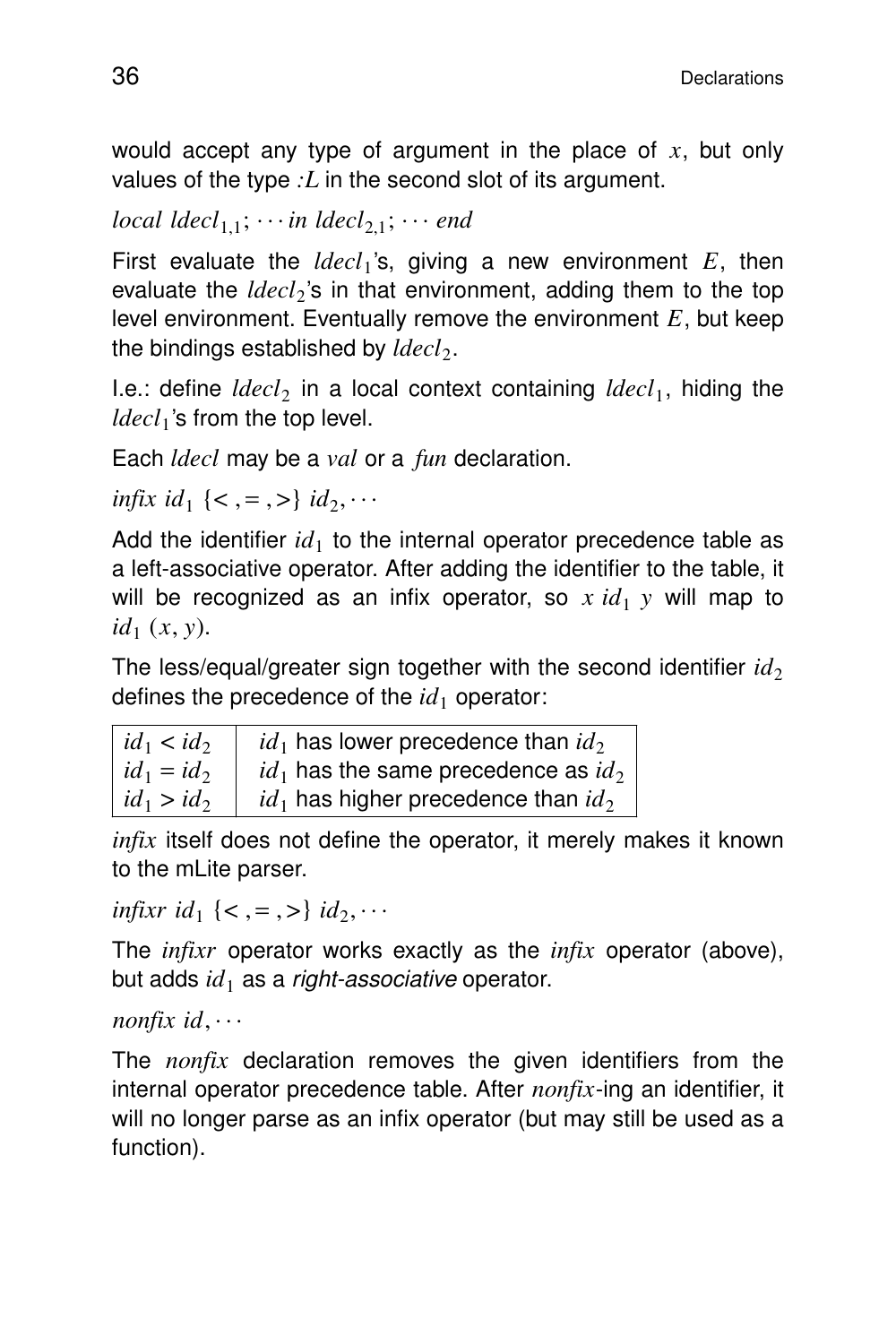#### **Expressions**

*unit*, *bool*, *int*,*real*, *char*, *str*

The atomic data types evaluate to themselves.

 $(x_1, \dots, x_k)$ 

The k-tuple notation (a tuple of *k* elements) evaluates to a k-tuple with all its elements in normal form, i.e.:  $\left(\text{eval }(x_1), \cdots, \text{eval }(x_k)\right)$ .

 $[x_1, \cdots]$ 

List notation evaluates to a list with all elements in normal form,  $i.e.: [eval(x_1), \cdots].$ 

 $fn$   $p_1 \cdots = x_1 \mid \cdots$ 

The *fn* syntax evaluates to a function from patterns *p<sup>i</sup>* to  $exp$ ressions  $x_i$ . The vertical bar separates individual cases. Multiple patterns between *fn* and = indicate currying. See *fun* for details.

In a curried function, an explicit guard is associated with the innermost function, e.g.:

*fn a b c* where  $g = x$  equals *fn a* = *fn b* = *fn c* where  $g = x$ . *f x*

Juxtaposition of a function *f* and an object *x* applies the function  $f$  to  $x$ . Furthermore:

$$
f g x = (f g) x
$$
  

$$
f (g x) = f (g x)
$$
  

$$
f ' g x = f (g x)
$$

 $x_1$  *R*  $x_2$ 

Functions defined as infix operators (*R*; see *infix*, pg 36) may be used as operators in infix expressions. See the operator table on page 32 for a full list of pre-defined operators. The usual precedence and associativity rules apply, e.g.:

$$
a - b - c = ((a - b) - c)
$$
  

$$
a * b + c * d = (a * b) + (c * d)
$$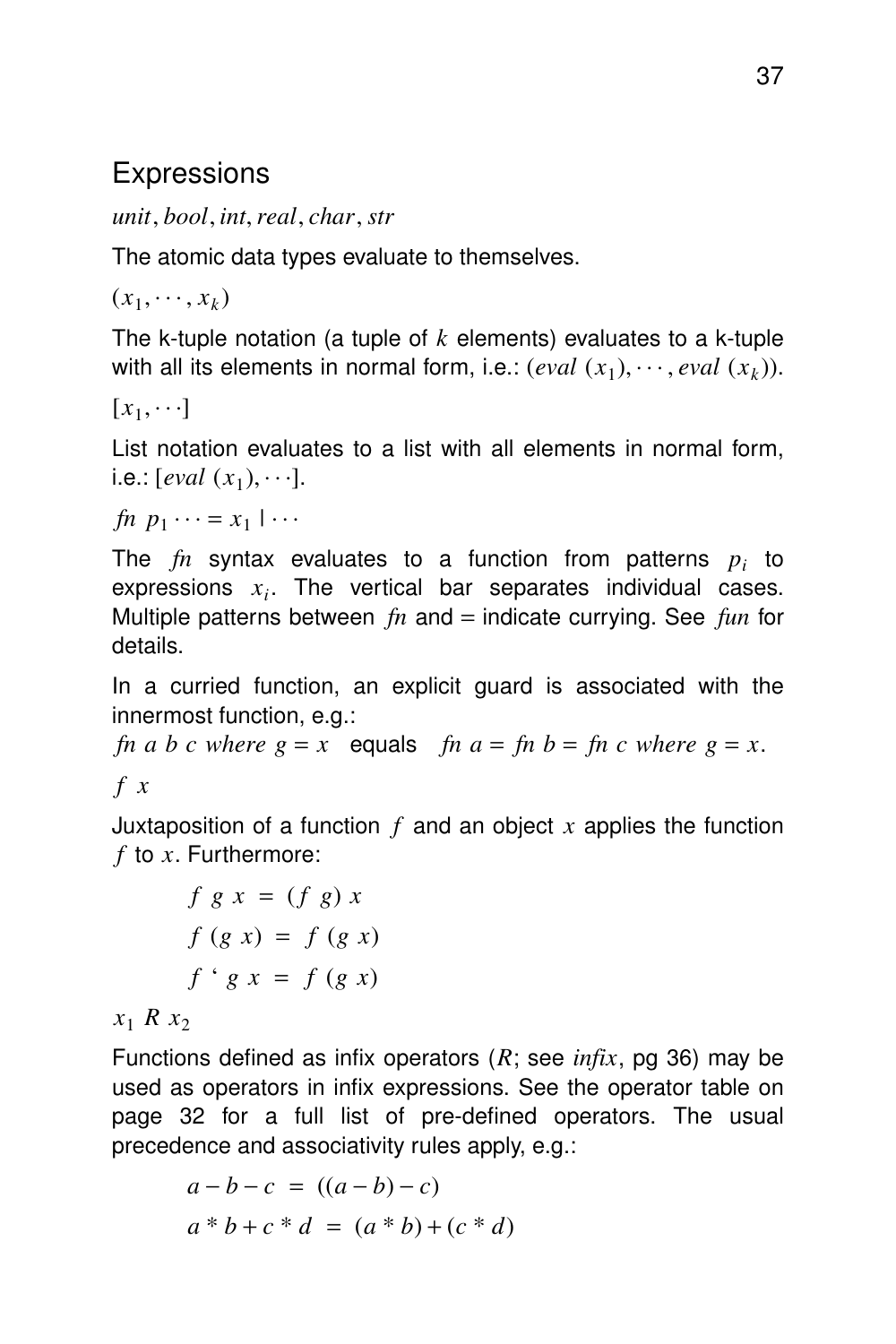Also note:

$$
f x R y = (f x) R y
$$
  

$$
f' x R y = f (x R y)
$$

 $\#intT_k$ 

This is a shorthand form of  $ref$   $(T_k, int)$ .

 $(x_1; x_2; \cdots)$ 

Evaluate the given expression in sequence, from left to right. Usually used for effect.

```
x_1 also \cdots also x_n
```
Evaluate to the first  $false$  expression  $x_i$  or to  $x_n$  if all prior expressions evaluated to non- *false* values. *false also x* never evaluates *x*.

 $x_1$  *or*  $x_2$  *or*  $\cdots$ 

Evaluate to the first non- $false$  expression  $x_i$  or to  $false$ , if all expressions are false. *true or x* never evaluates *x*.

 $x_0$  *handle* :*id*<sub>1</sub> =  $x_1$  | ... |

Evaluate  $x_0$  with the exception handler  $fn$  : $id_1 = x_1 \cup \cdots$  in effect. | Raising any *:id<sup>i</sup>* defined in the exception handler will evaluate and return the corresponding  $x_i$ .

*raise :id*

Raise the exception *:id*. Raising an exception aborts the current computation and invokes the innermost handler handling the given exception. Exceptions without a handler terminate program execution.

*if*  $x_1$  *then*  $x_2$  *else*  $x_3$ 

First evaluate  $x_1$ . If it evaluates to a non- *false* result, evaluate and return  $x_2$  else evaluate and return  $x_3$ .

*case*  $x_0$  *of*  $p_1 = x_1 | \cdots$ |

An alternative form of  $(\text{fn } p_1 = x_1 \mid \cdots) x_0$ . |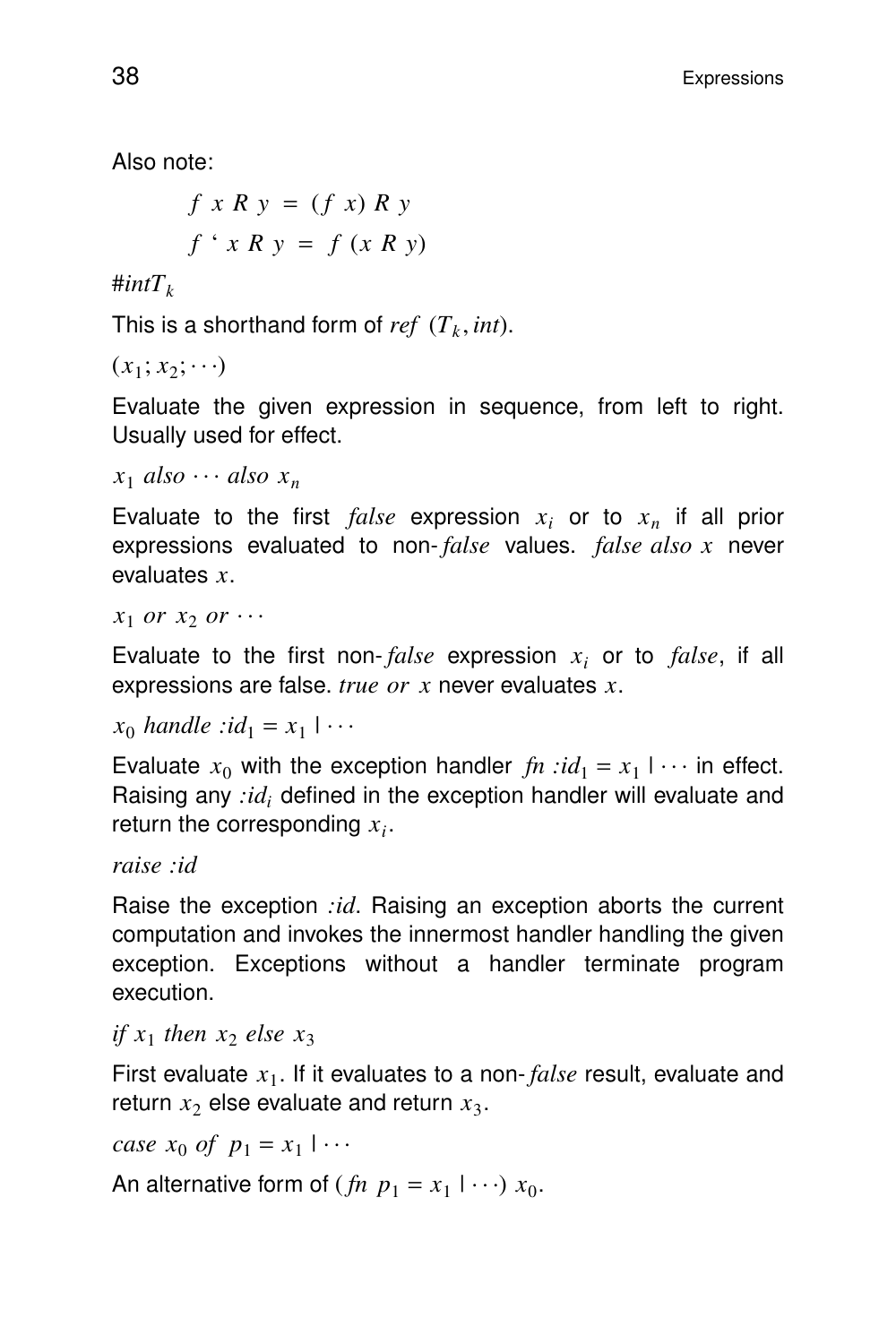#### $x_1 \gg x_2$

Evaluate expression  $x_2$  with program input read from  $x_1$ .  $x_1$  must evaluate to an *instream* object.

 $x_1 \ll x_2$ 

Evaluate expression  $x_2$  with program output written to  $x_1$ .  $x_1$  must evaluate to an *outstream* object.

## mLite Function Summary

### **Arithmetics**

 $r_1 * r_2 \rightarrow r$ 

Return the product of  $r_1$  and  $r_2$ .

 $r_1 + r_2 \rightarrow r$ 

Return the sum of  $r_1$  and  $r_2$ .

 $r_1 - r_2 \rightarrow r$ 

Return the difference between  $r_1$  and  $r_2$ .

 $r_1 \mid r_2 \rightarrow r$ 

Return the quotient of  $r_1$  and  $r_2$ .

 $r_1 < r_2$  |  $r_1 < r_2$  |  $r_1 < r_2$  |  $r_1 = r_2$  |  $r_1 > r_2$  |  $r_1 > r_2 \rightarrow b$ 

These functions implement the "less-than", "less/equal", "notequal", "equal", "greater-than", and "greater/equal" predicates, respectively. They return *true*, if their conditions apply.

 $c_1 < c_2 \mid c_1 < c_2 \mid c_1 < c_2 \mid c_1 = c_2 \mid c_1 > c_2 \mid c_1 > c_2 \rightarrow b$ 

The domain of the above predicates also covers the char type. When applied to two chars,

 $c_1$  *R*  $c_2$ 

holds, if and only if

*ord*  $c_1$  *R ord*  $c_2$ 

for any operator *R* of the above set.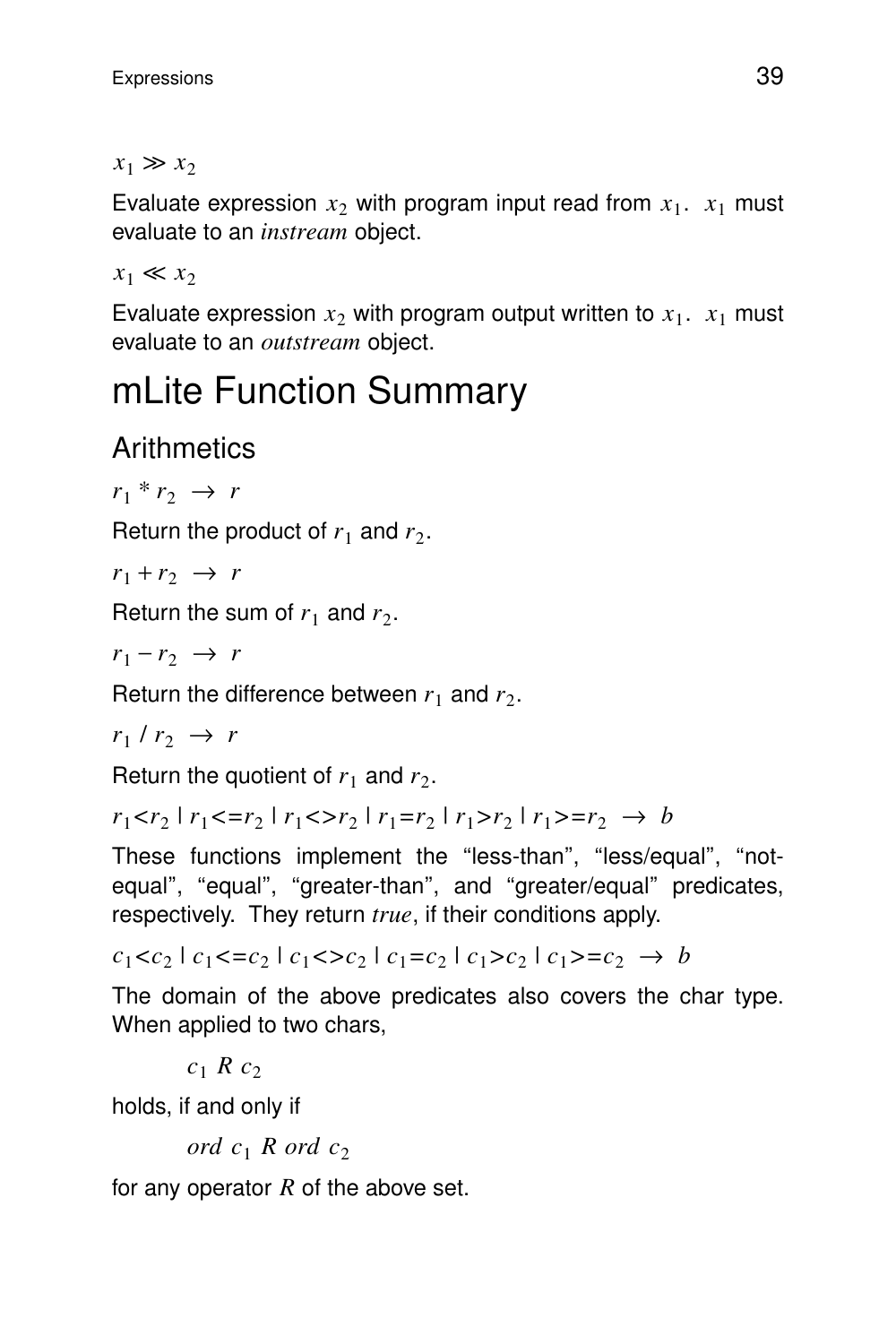$$
s_1 < s_2 \mid s_1 < = s_2 \mid s_1 < > s_2 \mid s_1 = s_2 \mid s_1 > s_2 \mid s_1 > = s_2 \rightarrow b
$$

The domain of the above predicates also covers the string type. The final character of each string is assumed to be NUL. So,  $s_1 < s_2$ , if and only if there is a position  $p$  so that

$$
ref(s_1, p) < ref(s_2, p)
$$

and each

$$
ref(s_1, i) = ref(s_2, i)
$$

for  $0 \leq i < p$ .  $s_1 > s_2$ , if  $s_2 < s_1$ .  $s_1 < = s_2$ , if not  $s_2 > s_1$ .  $s_1 > = s_2$ , if not  $s_1 < s_2$ .  $s_1 = s_2$ , if *len*  $s_1 = len s_2$  and all *ref*  $(s_1, i) = ref (s_2, i)$  for  $0 \le i < k$ , where  $k = len \, s_1 \, s_1 \ll s_2$ , if not  $s_1 = s_2$ .  $x = b | x = [1 | x = () \rightarrow b$ 

The  $=$  operator can be safely applied to any type of object, as long as the other object is a bool, or the empty list, or unit. In this case, it returns *true*, when the two objects are identical. It returns *false*, if the objects are not identical — this includes the case that the objects have incompatible types, e.g.  $123 = () \rightarrow false$ .

 $abs\ r \rightarrow r$ 

Return the magnitude |*r*| of *r*.

 $ceil r \rightarrow n$ 

Return  $\lceil r \rceil$  (ceiling of  $r$ , the smallest integer that is not smaller than  $r$ ).

 $n_1$  *div*  $n_2 \rightarrow n$ 

Return  $\lfloor n_1/n_2 \rfloor$  (the floored quotient of  $n_1$  and  $n_2$ ).

*floor*  $r \rightarrow n$ 

Return  $|r|$  (the largest integer that is not larger than *r*).

 $gcd(n_1, n_2) \rightarrow n$ 

Return the *greatest common divisor* of  $n_1$  and  $n_2$ , i.e. the largest integer that divides both  $n_1$  and  $n_2$ .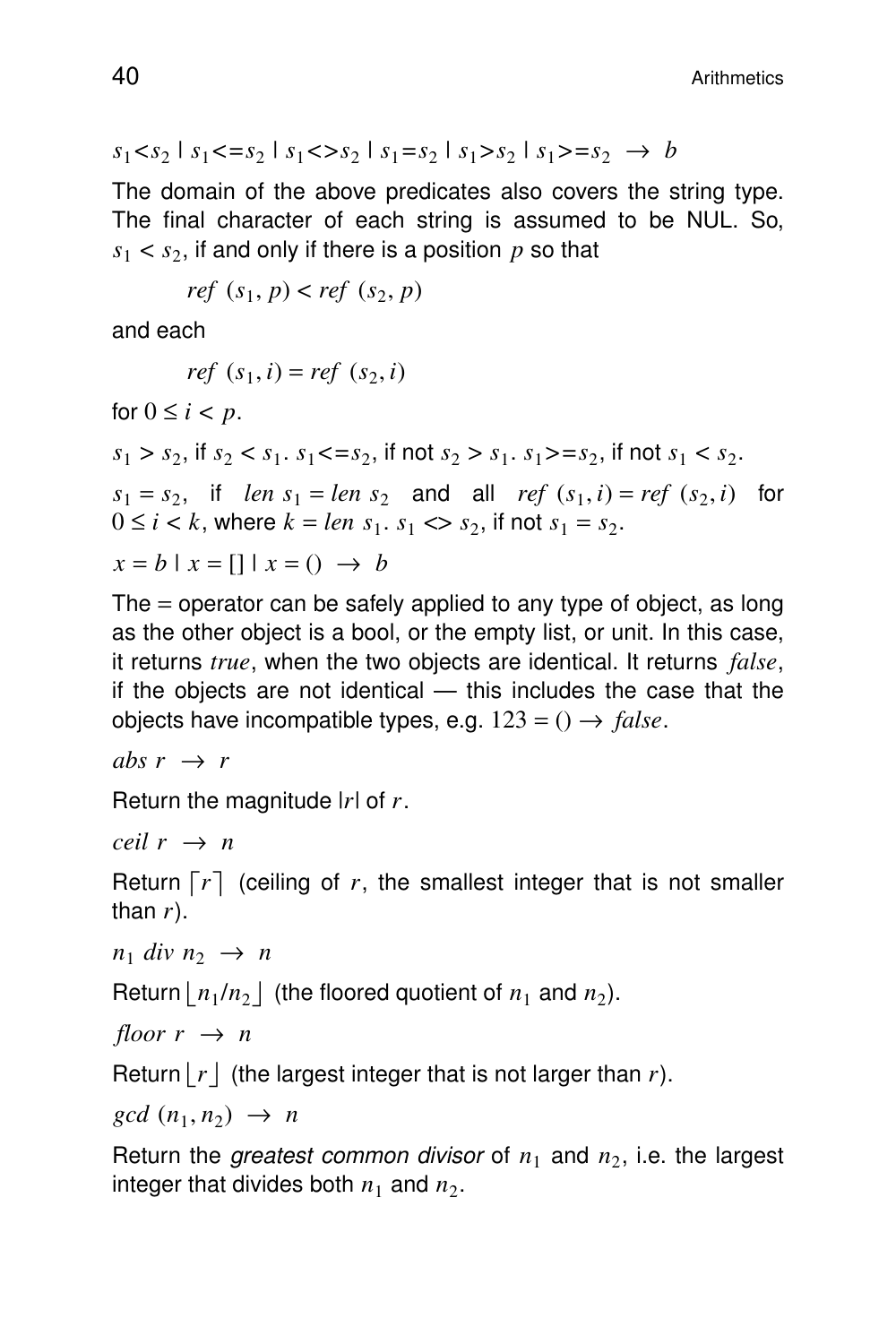$lcm (n_1, n_2) \rightarrow n$ 

Return the *least common multiple* of  $n_1$  and  $n_2$ , i.e. the smallest integer that is a multiple of both  $n_1$  and  $n_2$ .

 $max(r_1, r_2) \rightarrow r$ 

Return the larger one of the numbers  $r_1$  and  $r_2$ . Return a real number, if at least one of the numbers is a real number, else return an integer.

 $\min(r_1, r_2) \rightarrow r$ 

Return the smaller one of the numbers  $r_1$  and  $r_2$ . Return a real number, if at least one of the numbers is a real number, else return an integer.

```
n_1 mod n_2 \rightarrow n
```

```
Return n_1 - \lfloor n_1/n_2 \rfloor \cdot n_2 (the modulus of n_1 and n_2).
```

```
f_1 o f_2 \rightarrow f
```

```
Return the function composition fn x = f_1 (f_2 x).
```

```
n_1 rem n_2 \rightarrow n
```
Return  $n_1 - trunc (n_1/n_2) \cdot n_2$  (the truncated division remainder of  $n_1$  and  $n_2$ ).

```
sgn r \rightarrow n
```

```
Return the sign of r: r < 0 \rightarrow -1, r > 0 \rightarrow 1, and r = 0 \rightarrow 0.
```
*trunc*  $r \rightarrow n$ 

Return  $sgn(r) \cdot |r|$  (in other words: remove the fractional part of *r* and return the integer part only).

```
sart r \rightarrow rReturn \sqrt{r}.
r_1 \hat{r}_2 \rightarrow rReturn x^y, where x = r_1 and y = r_2.
```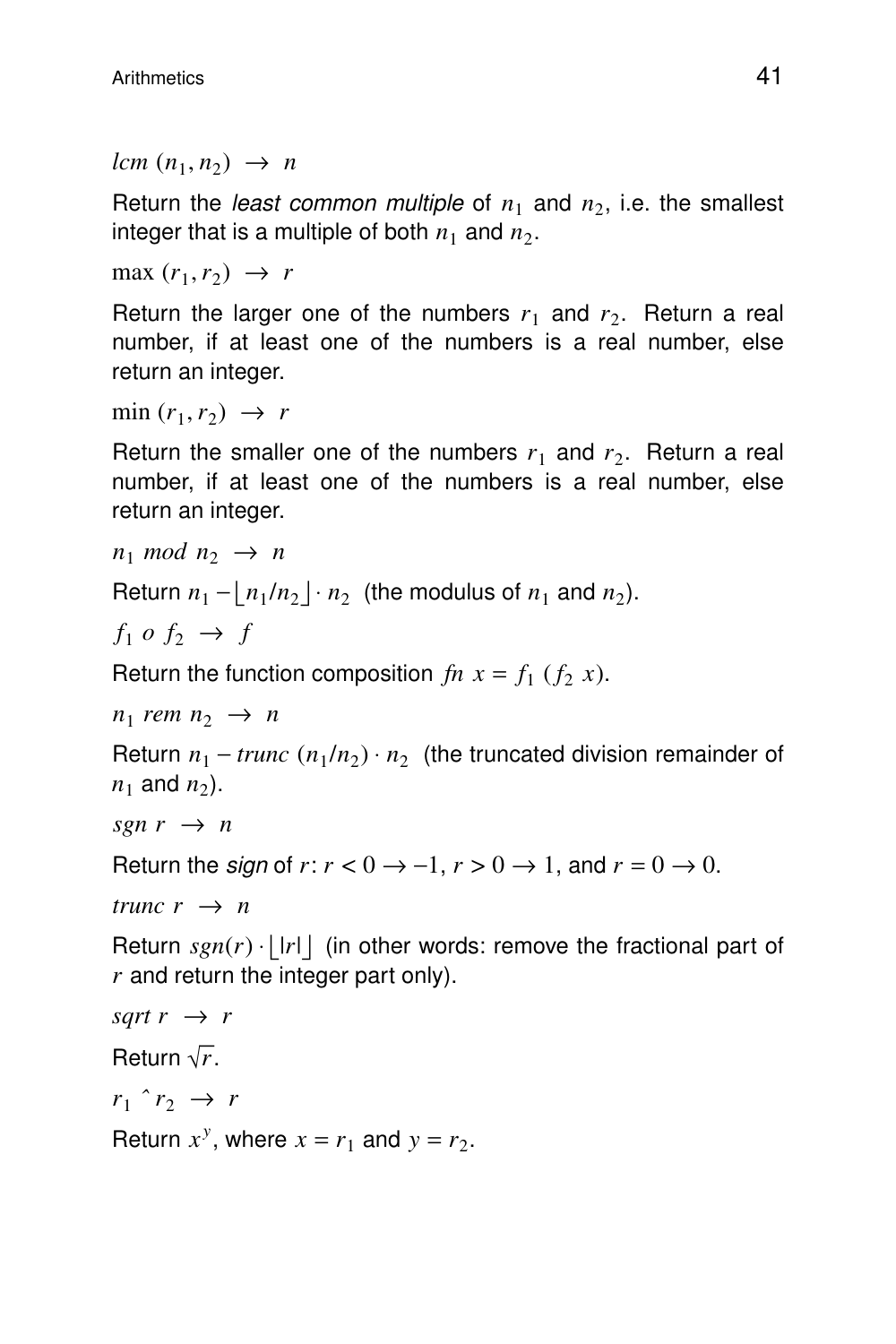$\tilde{r} \rightarrow r$ 

Return  $-r$ , the negative value of *r*.

```
r_1<sup>\sim</sup>\simr_2 \mid r_1<sup>\sim</sup>\simr_2 \mid r_1\simr_2 \mid r_1\simr_2 \mid r_1\sim=r_2 \rightarrow b
```
For numbers, these operators are identical to  $\lt$ ,  $\lt$ =,, =, etc.

 $c_1$ <sup> $\sim$ </sup> $c_2$   $| c_1$ <sup> $\sim$ </sup> $\sim$  $c_2$   $| c_1$  $\sim$  $c_2$   $| c_1$  $\sim$  $c_2$   $| c_1$  $\sim$  $=$  $c_2$   $\rightarrow$  *b* 

These are shorthand notations for

*c downcase*  $c_1$  *R c downcase*  $c_2$ 

where *R* is in  $\{<, \leq, =, \leq, \leq, >, >, =\}.$ 

 $s_1$ <sup> $\sim$ </sup> $s_2$  |  $s_1$ <sup> $\sim$ </sup> $\sim$  $s_2$  |  $s_1$  $\sim$  $s_2$  |  $s_1$  $\sim$  $s_2$  |  $s_1$  $\sim$  $=$  $s_2$   $\rightarrow$  *b* 

These are equal to their counterparts  $(<, < =, =, etc)$ , but use the above case-folding variants of the comparison operators to compare individual characters.

#### **Structural Operations**

Many functions in this section are curried higher-order functions. The signatures of these functions are specified like this:

*map*  $f$   $L \rightarrow L$ 

which makes the function appear to take more than one argument. However, the above is merely a shorthand notation for

*map*  $f \rightarrow L \rightarrow L$ 

So, for example, *map* is always applied to a single unary function, giving another function  $L \rightarrow L$ , which may then be applied on the spot to a list. E.g.: *map* (*fn*  $x = 2^x x$ ) [1, 2, 3, 4, 5].

 $x :: L \rightarrow L$ 

Attach a new element *x* to the front of an existing list *L*, giving a new list.

 $L_1@L_2 \rightarrow L$ 

Return a new list that consists of the concatenation of  $L_1$  and  $L_2$ .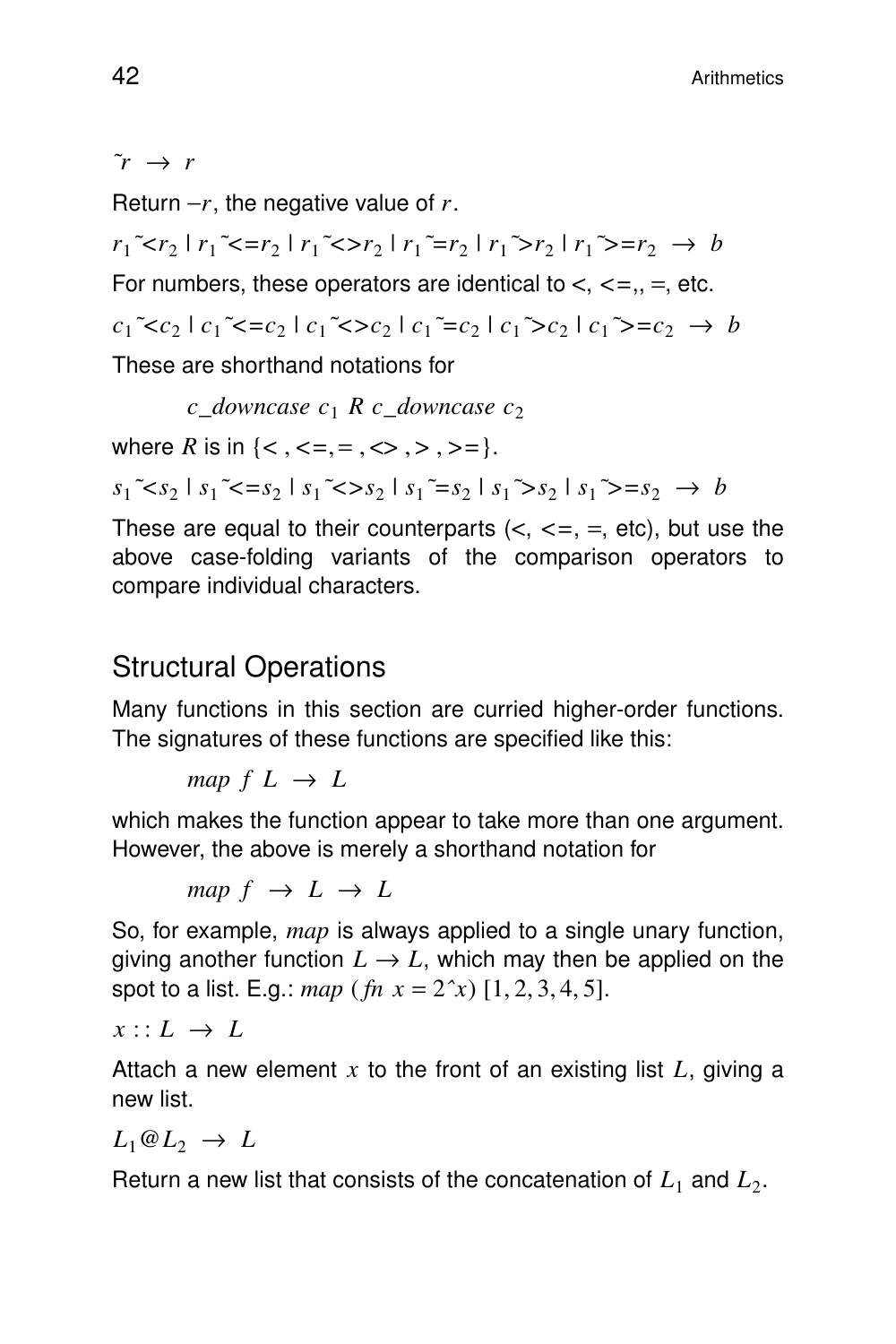$s_1 @ s_2 \rightarrow s$ 

Return a new string that consists of the concatenation of the strings  $s_1$  and  $s_2$ .

*append map*  $f$   $L \rightarrow L$ 

*append*\_*map* is like *map*, but appends the elements of its result rather than consing them, i.e.:

```
append map f [a, b, c]
```
would be equal to

*f a* @ *f b* @ *f c*

*clone*  $x \rightarrow x$ 

Return an exact copy of the object  $x$ . Note that only vectors are actually cloned by this function, because all other data types are immutable.

 $x_1$  *eql*  $x_2 \rightarrow b$ 

The *eql* function is an extension of the = operator that covers all data types of the mLite language and also allows to compare incompatible types, resulting in *false*.

Lists, vectors, and tuples are compared element-wise and recursively. This function is similar to Scheme's ''equal?'' procedure.

 $explode \ s \rightarrow L$ 

Return a new list that contains the same characters as the string *s* in the same order. This is the reverse operation of *implode*.

*filter*  $f$   $L \rightarrow L$ 

Return a new list containing all elements  $x_i$  satisfying the condition  $f(x_i)$  from the list  $L$ .

*fold*  $(f, x) L \rightarrow L$ 

Fold the list *L* by applying *f* to the neutral element *x* and the first element of *L* (giving a result *R*) and then applying *f* to *R* and the second element of *L*, etc.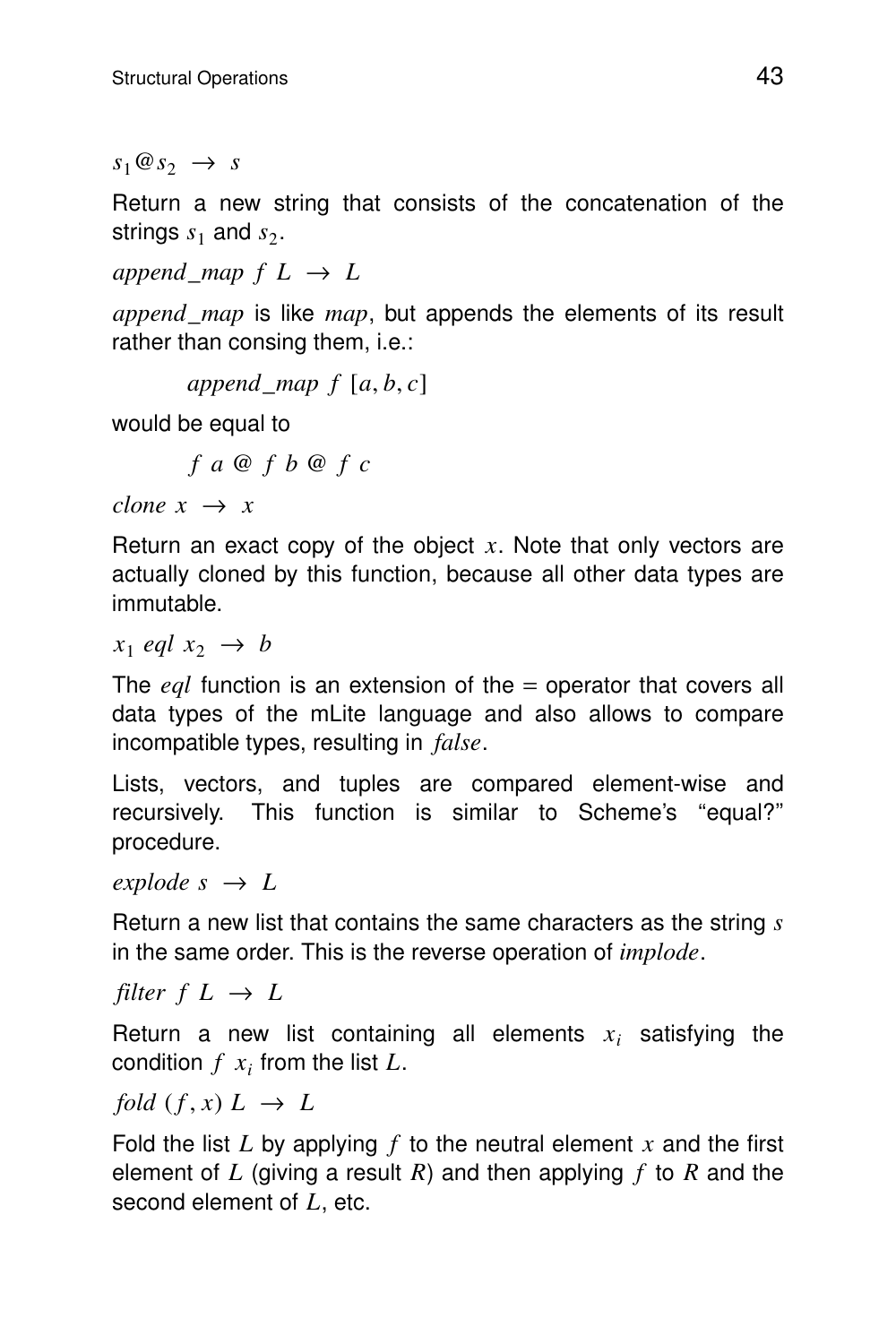Formally, *fold*  $(f, x)$  [a, b, c] is equal to  $f$  ( $f$  ( $f$   $(x, a)$ ,  $b$ ), c). *foldr*  $(f, x) L \rightarrow L$ 

The *foldr* function is like *fold*, but folds the list *L* to the right, so

*foldr*  $(f, x)$  [a, b, c] is equal to  $f$   $(a, f (b, f (c, x)))$ .

*foreach*  $f$   $L \rightarrow$  ()

The *foreach* function is like *map*, but calls *f* only for effect. It does not collect any result and always returns ().

*head*  $L \rightarrow x$ 

Return the first element of a list.

*implode*  $L \rightarrow s$ 

Return a new string that contains the same characters as the list *L* in the same order. This is the reverse operation of *explode*.

*iota*  $n \rightarrow L$ 

Return a list  $[1, 2, \cdots, n]$ .

 $iota (n_1, n_2) \rightarrow L$ 

Return a list  $[n_1, n_1 + 1, \dots, n_2]$ .

 $len T_k$  |  $len L$  |  $len V$  |  $len s \rightarrow n$ 

Return the length of the given data object. For lists and vectors, this is the number of elements, for strings the number of characters, for tuples, their order.

*map*  $f$   $L \rightarrow L$ 

Map the function *f* over the list *L*, generating a new list

```
[f\ a_1, f\ a_2, \cdots]
```
where each  $a_i$  is an element of  $L$ .

 $newstr(n, c) \rightarrow s$ 

Return a new string of the length  $n$  containing the character  $c$  in all positions of the string.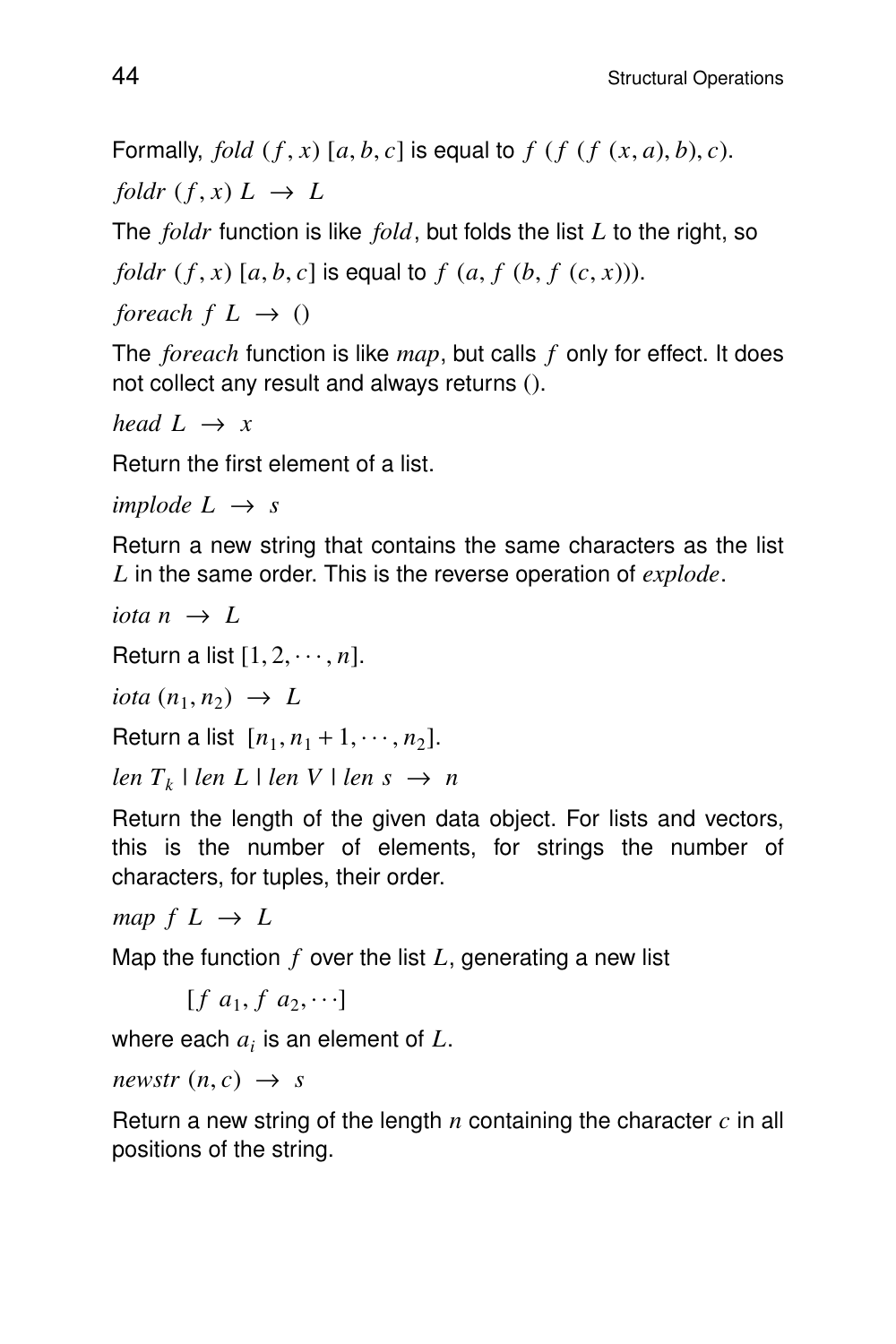*newvec*  $(n, x) \rightarrow V$ 

Return a new vector of the length  $n$  containing the element  $x$  in all slots of the vector.

*order*  $x \rightarrow n$ 

Return the order of x. The order of each "true" tuple  $T_k$  is k. The order of () is zero, and the order of all other objects is one, i.e. all singular objects are 1-tuples.

```
ref(L, n) \mid ref(T_k, n) \mid ref(V, n) \rightarrow x
```
Extract the *n*'th element of the given data object. Extracting an element from a vector is guaranteed to be an *O*(1) operation.

 $ref(s, n) \rightarrow c$ 

Extract the *n*'th char of the string *s*.

*rev*  $L \rightarrow L$ 

Return a new list containing the elements of L in reverse order.

*rev s*  $\rightarrow$  *s* 

Return a new string containing the characters of the string *s* in reverse order.

 $set(T_k, n, x) \rightarrow T_k$ 

Return a copy of the tuple  $T_k$  with the *n*'th element replaced by *x*.

 $set(s, n, c) \rightarrow s$ 

Return a copy of the string *s* with the *n*'th char replaced by *c*.

 $set(V, n, x) \rightarrow V$ 

Change the *n*'th element of the vector *V* to *x*. **Note:** this will mutate *V*!

 $setvec(V, n_1, n_2, x) \rightarrow V$ 

Change the elements in the slots  $n_1 \cdots n_2 - 1$  of the vector *V* to *x*. **Note:** this will mutate *V*!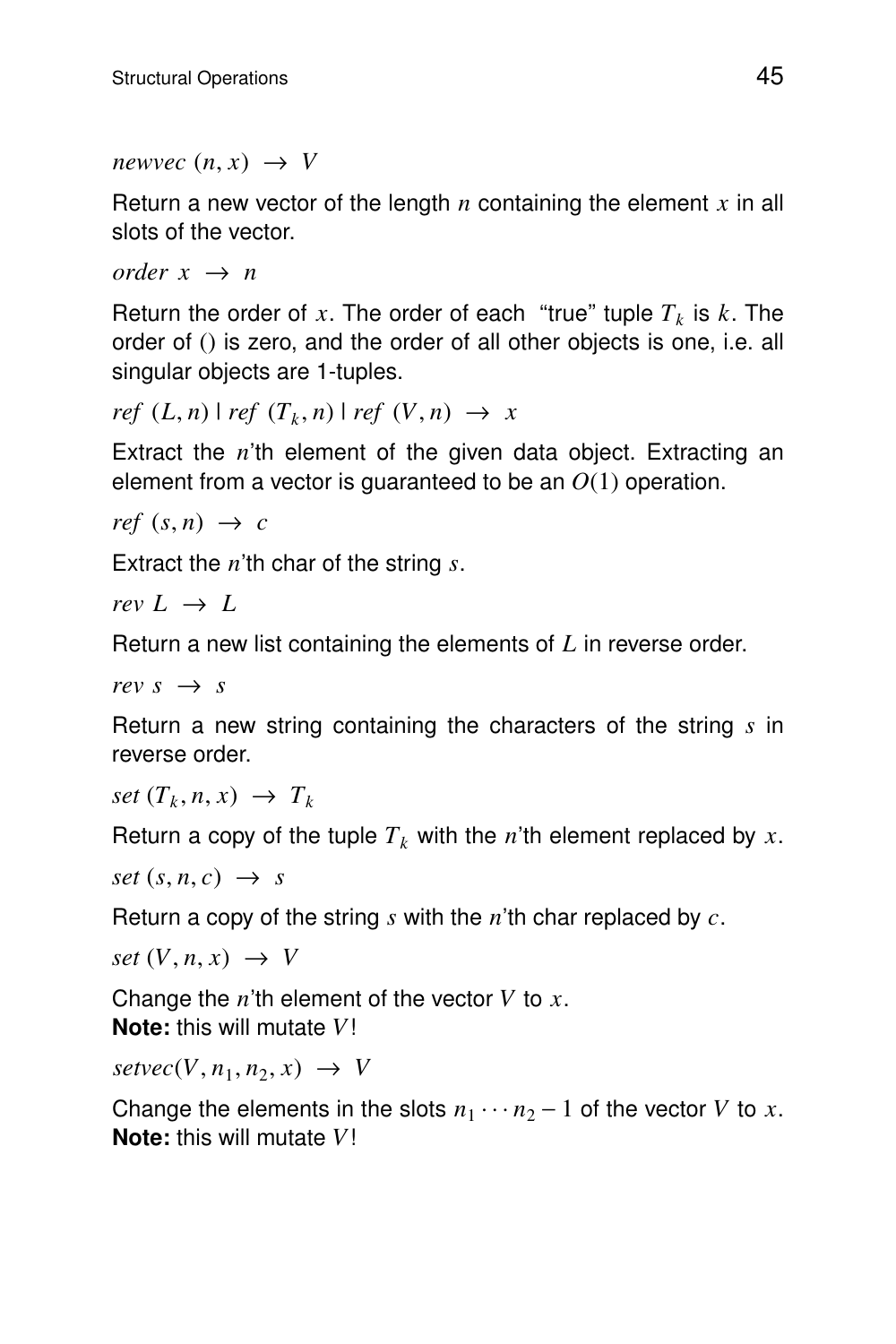$sub(L, n_1, n_2) \rightarrow L$ 

Return a new list containing the elements at positions  $n_1 \cdots n_2 - 1$ of the original list *L*.

 $sub(s, n_1, n_2) \rightarrow s$ 

Return a new string containing the characters at positions  $n_1 \cdots n_2 - 1$  of the original string *s*.

*tail*  $L \rightarrow L$ 

Return the tail (all but the first element) of a list.

 $\zeta$ *ip*  $L_1$   $L_2$   $\rightarrow$   $L$ 

Combine the lists  $L_1$  and  $L_2$  pairwise, returning a list of tuples:

 $zip [1, 2, 3] [4, 5, 6] \rightarrow [(1, 4), (2, 5), (3, 6)]$ 

This is identical to *zipwith* (*fn*  $x = x$ ).

*zipwith*  $f$   $L_1$   $L_2$   $\rightarrow$   $L$ 

Combine the lists  $L_1$  and  $L_2$  pairwise using the function  $f$ , so that

*zipwith f* [1, 2, 3] [4, 5, 6]

would be equal to

 $[f(1,4), f(2,5), f(3,6)]$ 

#### Type Predicates and Conversion

*bool*  $x \rightarrow b$ 

Return *true*, if x is a boolean.

*char*  $x \rightarrow b$ 

Return  $true$ , if  $x$  is a char.

*chr*  $n \rightarrow c$ 

Return the character at the code point *n*. Inverse operation: *ord*.

*int*  $x \rightarrow b$ 

Return *true*, if x is an integer.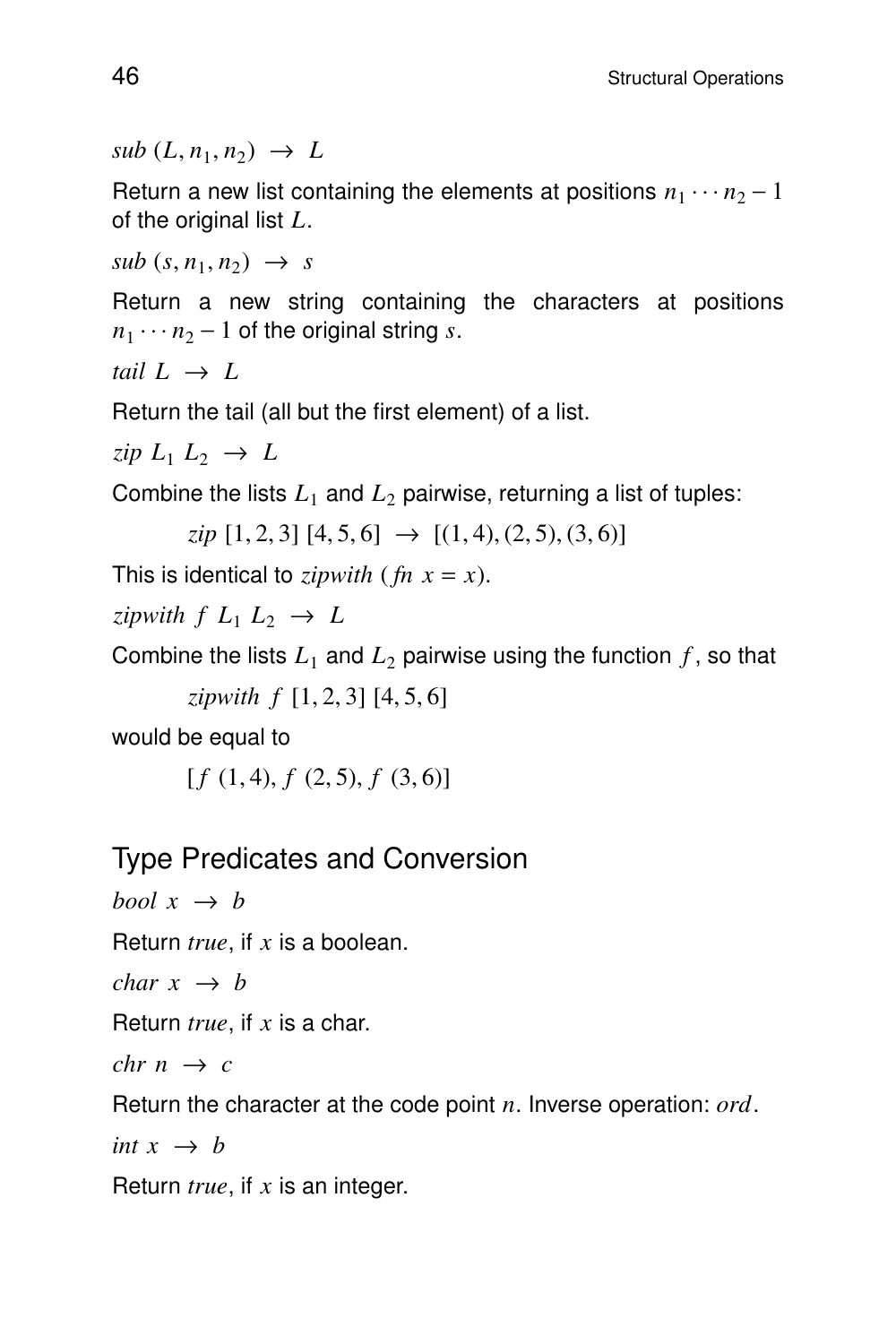*not*  $x \rightarrow b$ 

Return *true*, if x is *false*, else return *false* (logical "not"; all values but *false* are considered to be "true").

*ntos*  $r \rightarrow s$ 

Return a string representation of the number *r*. Negative numbers will have a "-" prefix.

*ord*  $c \rightarrow n$ 

Return the code point of the character  $c$ . Inverse operation:  $chr$ .

*real*  $x \rightarrow b$ 

Return *true*, if x is a real number. Note: *int x* implies *real x*.

*ston*  $s \rightarrow r$  | *false* 

Convert a numeric string to a number. If the string *s* contains a decimal point ("."), return a real number, otherwise return an integer. Both "<sup>-</sup>" and "<sup>2</sup>" will be accepted as a leading minus sign. When *s* does not represent a valid number, *ston* will return *false*.

*str x*  $\rightarrow$  *b* 

Return *true*, if x is a string.

*vec*  $x \rightarrow b$ 

Return *true*, if x is a vector.

#### Char Functions

*c* alphabetic  $c \rightarrow b$ 

Return *true*, if c is a letter of the English alphabet.

*c downcase*  $c \rightarrow c$ 

If  $c\_upper \ c$ , return the lower-case variant of  $c$ , else return  $c$ .

*c lower*  $c \rightarrow b$ 

Return *true*, if c is a lower-case letter of the English alphabet.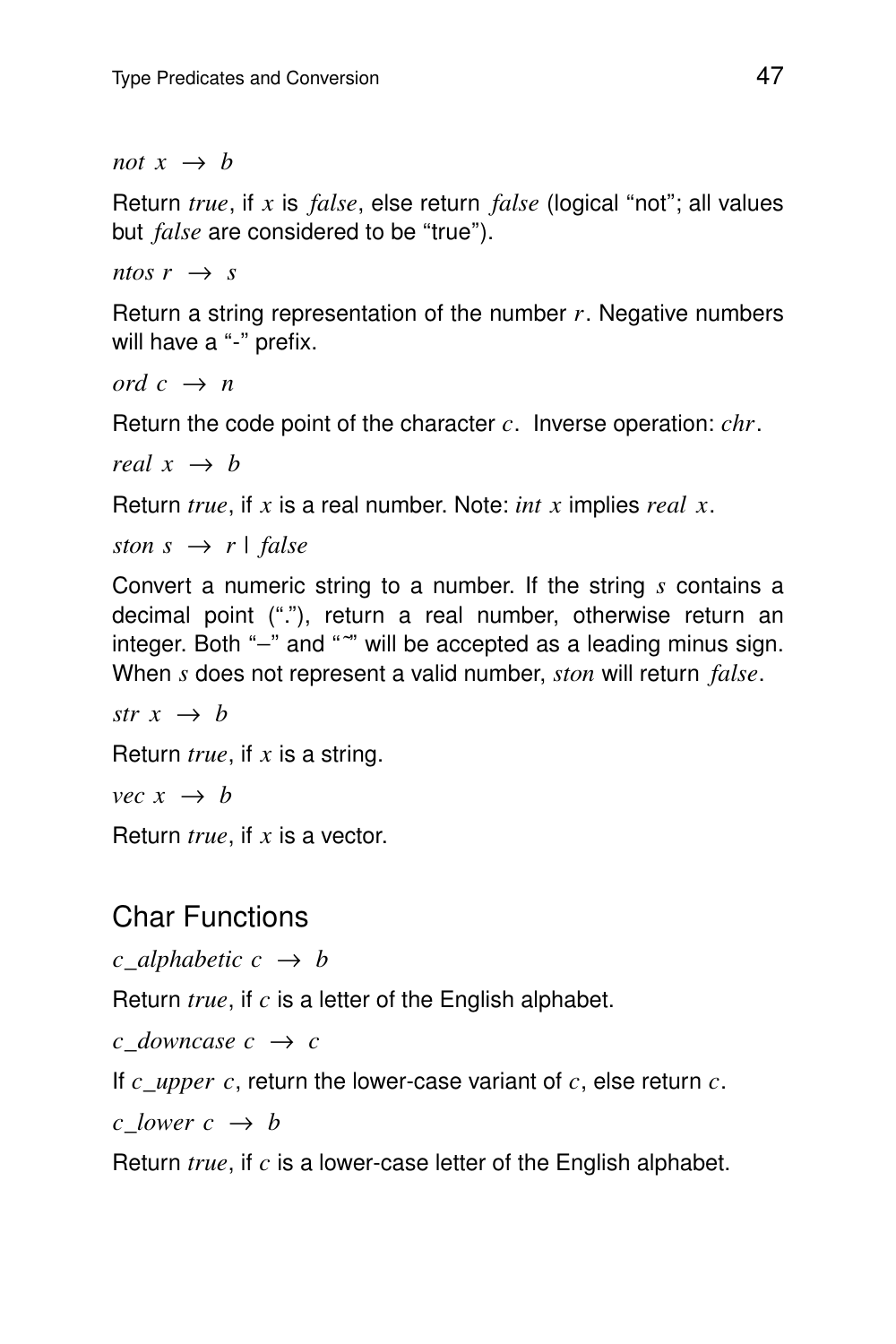```
c numeric c \rightarrow b
```
Return *true*, if c is a decimal digit.

 $c$ \_*upcase*  $c \rightarrow c$ 

If  $c\_lower$  c, return the upper-case variant of  $c$ , else return  $c$ .

 $c$ \_*upper*  $c \rightarrow b$ 

Return  $true$ , if  $c$  is an upper-case letter of the English alphabet.

```
c whitespace c \rightarrow b
```
Return *true*, if c is a non-printing character (blank, or ASCII HT, LF, CR, or FF).

#### Input/Output Functions

#### $append\_stream \ s \rightarrow SO$

Open the file *s* for writing and return an *outstream* object for accessing that file. When the file already exists, append output to the existing file.

*close SI*  $| \text{ close } SO \rightarrow O$ 

Close the given *instream* or *outstream*. Note that streams are also closed automatically (by the garbage collector), so there is normally no need to use *close*, except for the rare case where output must be committed at a specific point during program execution.

*eof*  $x \rightarrow b$ 

Return  $true$ , if  $x$  is an end-of-file indicator (EOF), as delivered by *readc*, *peekc*, and *readln*.

 $\text{instream } s \rightarrow SI$ 

Open the file *s* for reading and return an *instream* object for accessing that file. An error is reported, if the file does not exist.

*load*  $s \rightarrow 0$ 

Load the program in the file *s* as if typed in at the mLite prompt. When an error occurs, stop loading.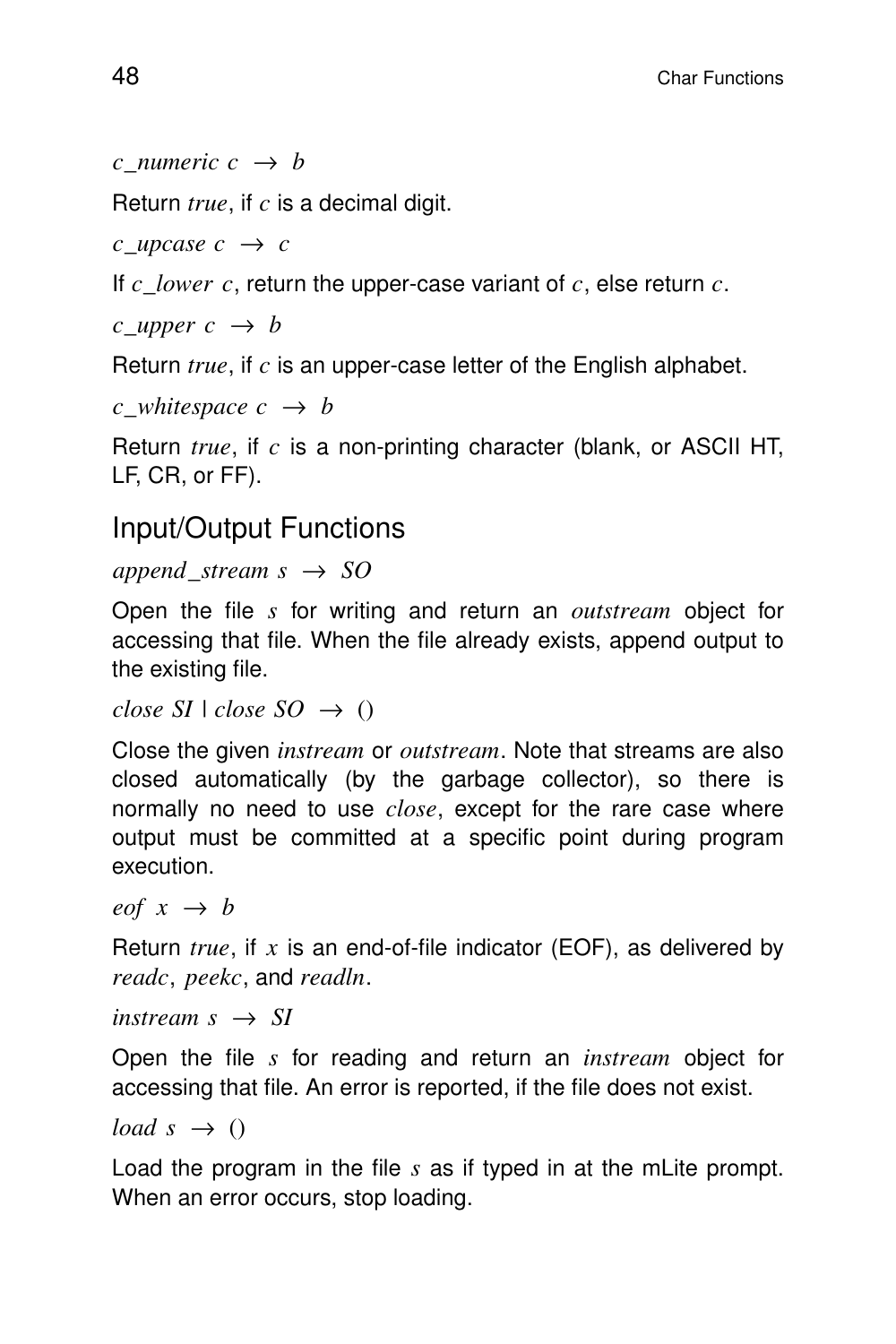$outstream s \rightarrow SO$ 

Open the file *s* for writing and return an *outstream* object for accessing that file. When the file already exists, it is truncated to zero length.

*peekc*  $() \rightarrow c$ 

Read a character from the current input stream and return it. Do not consume the input character, i.e. a subsequent read operation will yield the same character again. When there are no (more) characters to be read from the stream, return EOF.

*print*  $x \rightarrow ()$ 

Write a suitable representation of the expression  $x$  to the current output stream.

*println*  $x \rightarrow 0$ 

Shor thand for ( *print x*; *print* #*"newline"*).

*readc*  $() \rightarrow c$ 

Read a character from the current input stream and return it. When there are no (more) characters to be read from the stream, return EOF.

*readln*  $() \rightarrow s$ 

Read one line of characters from the current input stream and return it. A line is delimited by a platform-specific newline sequence or the EOF. When there are no (more) characters to be read from the stream, return EOF.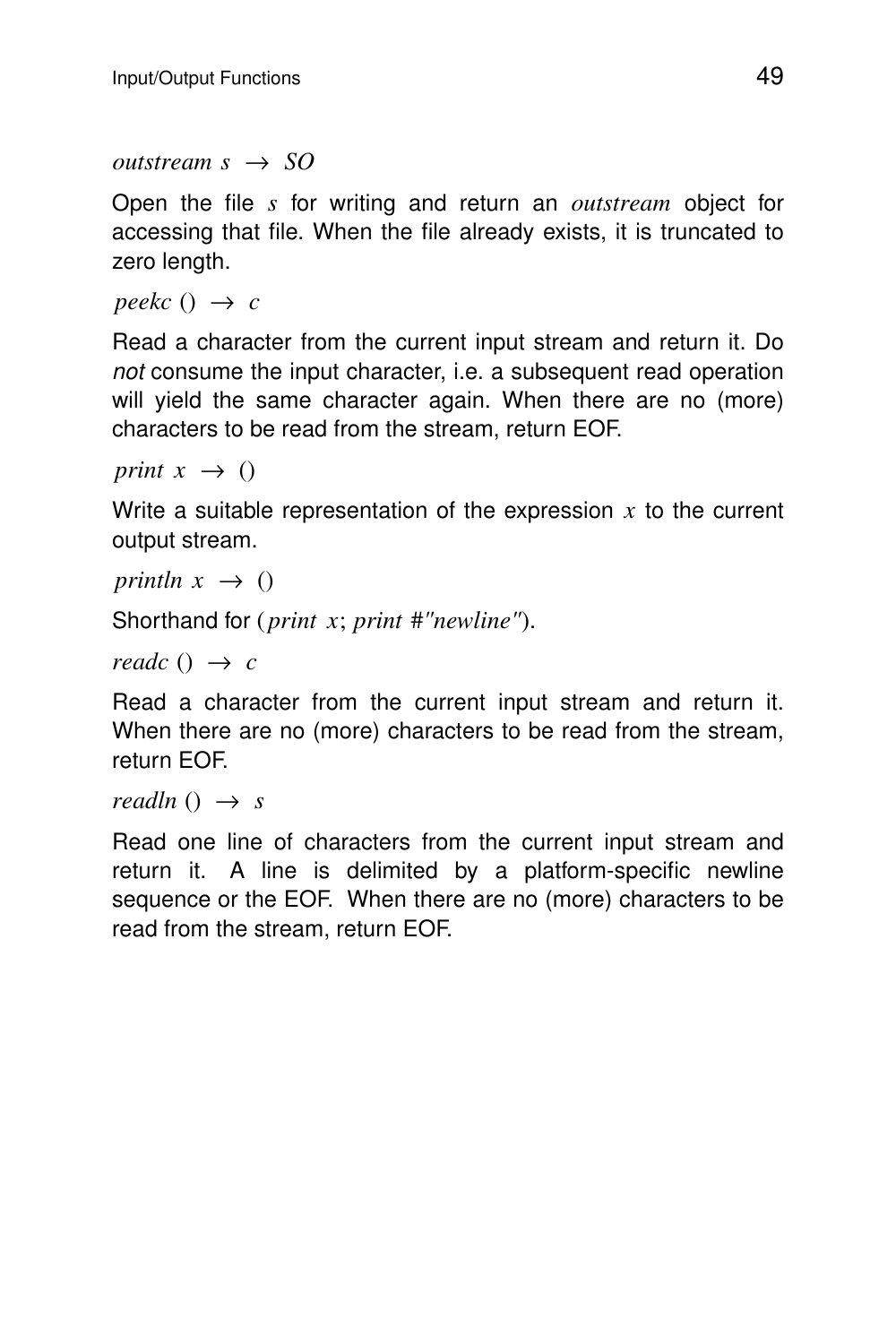## Appendix

## mLite Grammar

| $\therefore$ comment | is a comment to the end of line. |
|----------------------|----------------------------------|
| $(*$ comment $*)$    | is a nestable block comment.     |

The  $&$  grammar operator indicates that no spaces are allowed between two sequences, i.e. it defines lexemes rather than sentences. For instance, 1 2 would match 1 2 with any number of blanks in between, but  $1 & 2$  would only match  $12$  (with no blanks between the digits).

```
top :=
    decl ( ';' top ) *
   | expr ( ';' top ) *
   | ε
program := decl + expr
decl :=
     'val' pat '=' expr ( 'and' pat '=' expr ) *
   | 'fun' id curried_match('and' id curried_match)*
   | 'type' id '=' cons ( '|' cons ) *
   | 'exception' :id ( 'and' :id ) *
   | 'local' ldecls 'in' ldecls 'end'
   | 'infix' fdecl ( ',' fdecl ) *
   | 'infixr' fdecl ( ',' fdecl ) *
   | 'nonfix' id ( ',' id ) *
fdecl :=
    id '=' id
   | id '<' id
   | id '>' id
cons :=
    :id
   | :id '(' id ( ',' id ) * ')'
```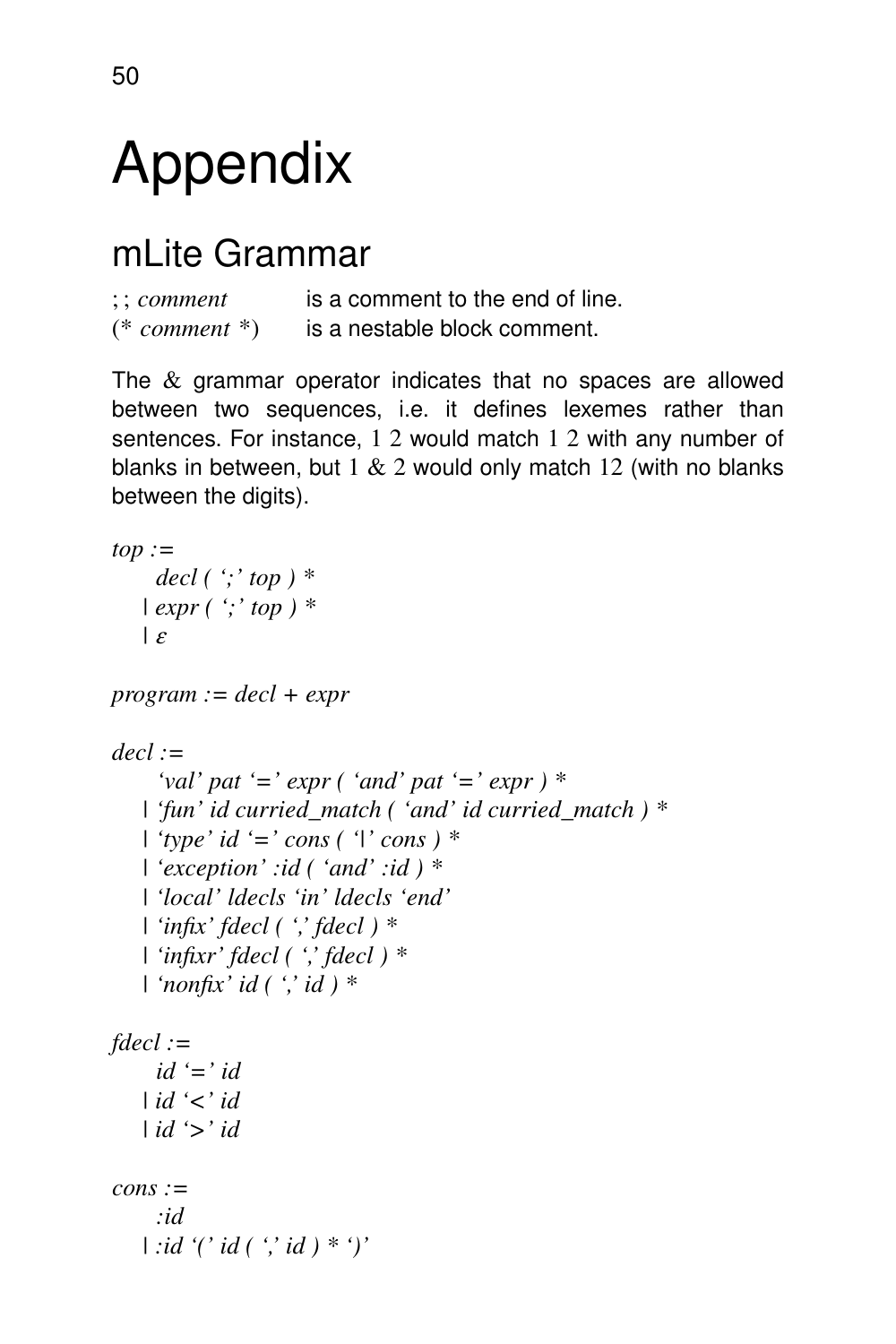```
ldecls := ldecl ( ';' ldecls ) *
ldecl :=
    'val' pat '=' expr ( 'and' pat '=' expr ) *
   | 'fun' id curried_match('and' id curried_match)*
curried_match :=
        guarded_pat + '=' expr
   ( '|' guarded_pat + '=' expr ) *
match := guarded_pat '=' expr ( '|' guarded_pat '=' expr ) *
guarded_pat :=
    pat
   | pat 'where' or_expr
pat := pat_or
pat_or :=
    pat_also
   | pat_or 'or' pat_also
pat_also :=
    pat_infix
   | pat_also 'or' pat_infix
pat_infix :=
    pat_funapp
   | pat_infix id pat_infix
pat_funapp :=
    pat_primary
   | pat_funapp pat_primary
pat_primary :=
    unit
   | bool
   | int
```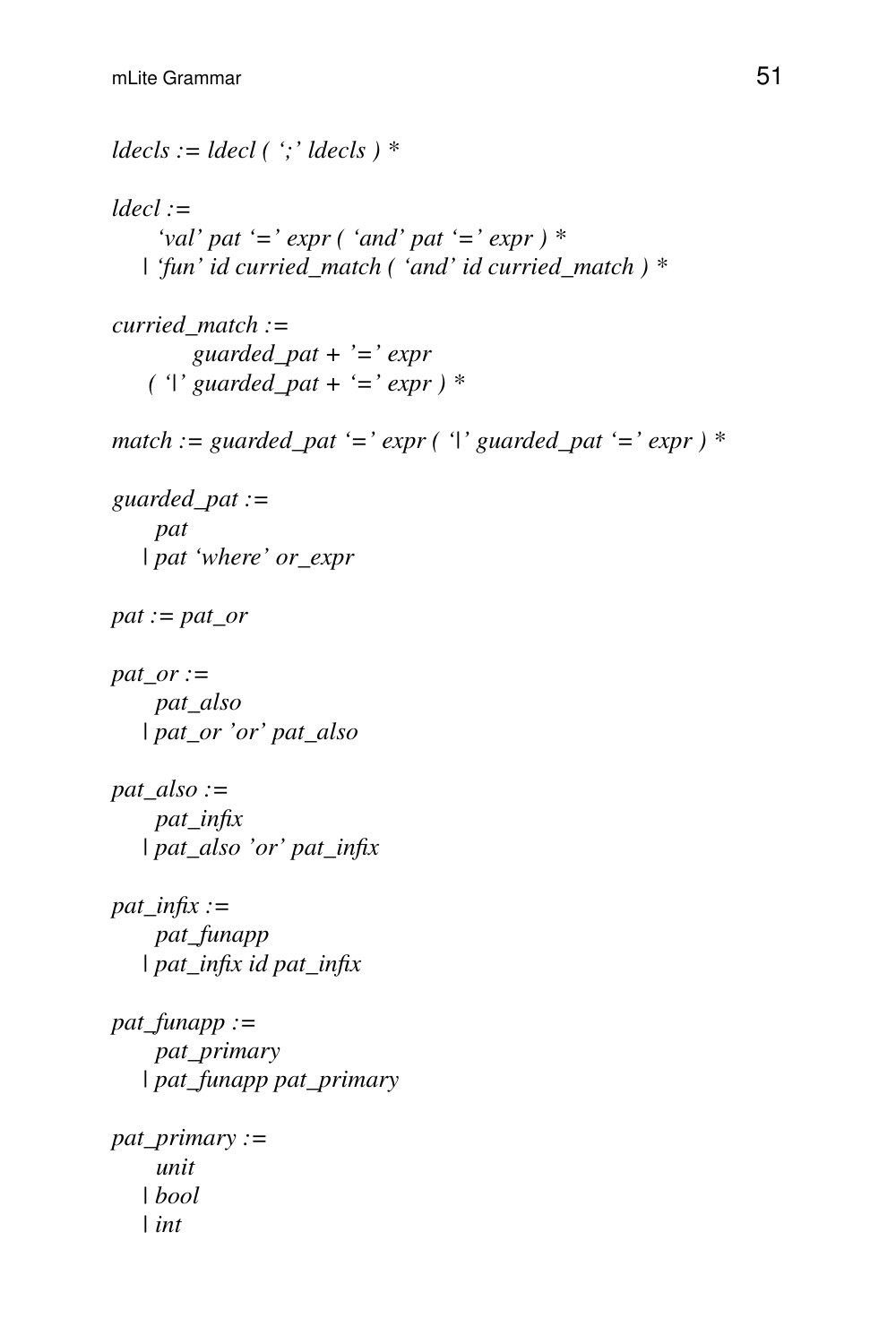*| real | char | str | id | '\_' | list\_pat | tuple\_pat | :id id | :id tuple\_pat | '(' pat ')' list\_pat := '*[*' '*]*' | '*[*' pat ( ',' pat ) \* '*]*' | '*[*' pat '::' id '*]*' | '*[*' pat '::' list\_pat '*]*' tuple\_pat := '(' pat (',' pat ) + ')' expr := case\_expr | case\_expr '<<' case\_expr | case\_expr '>>' case\_expr sequence := case\_expr ( ';' caseexpr ) \* case\_expr := ifexpr | 'case' expr 'of' match ifexpr := raise\_expr | 'if ' expr 'then' expr 'else' expr raise\_expr := handle\_expr | 'raise' :id*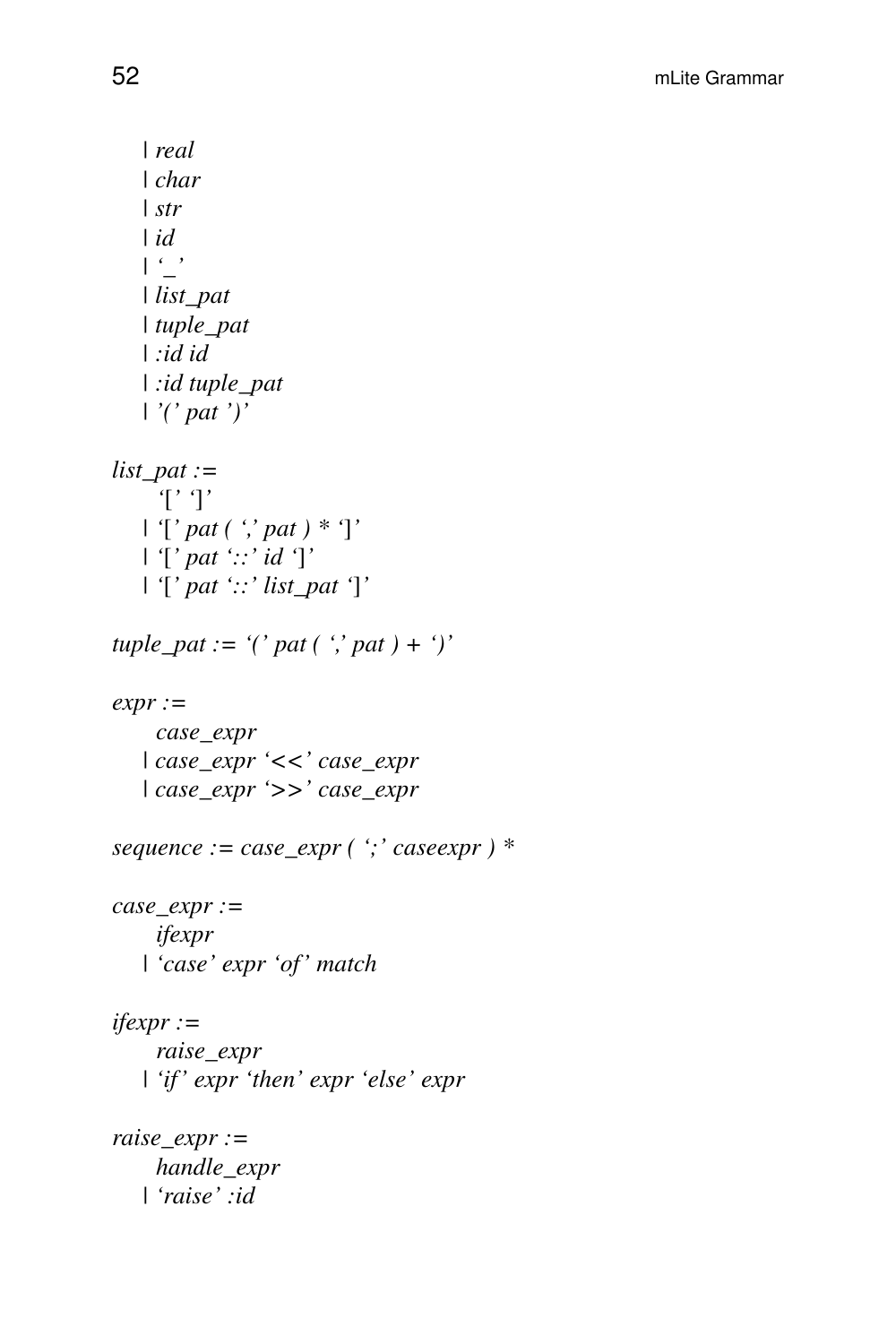```
handle_expr :=
    or_expr
   | or_expr 'handle' match
or_expr :=
    also_expr
   | or_expr 'or' also_expr
```
*also\_expr := apply | also\_expr 'also' apply*

*apply := infix | apply ''' infix*

*infix := funapp | infix id infix*

*funapp := primary | funapp primary*

```
primary :=
    unit
   | bool
   | int
   | real
   | char
   | str
   | tuple
   | list
   | i
d
   | '#' int tuple
   | '#' int id
   | 'fn' curried_match
```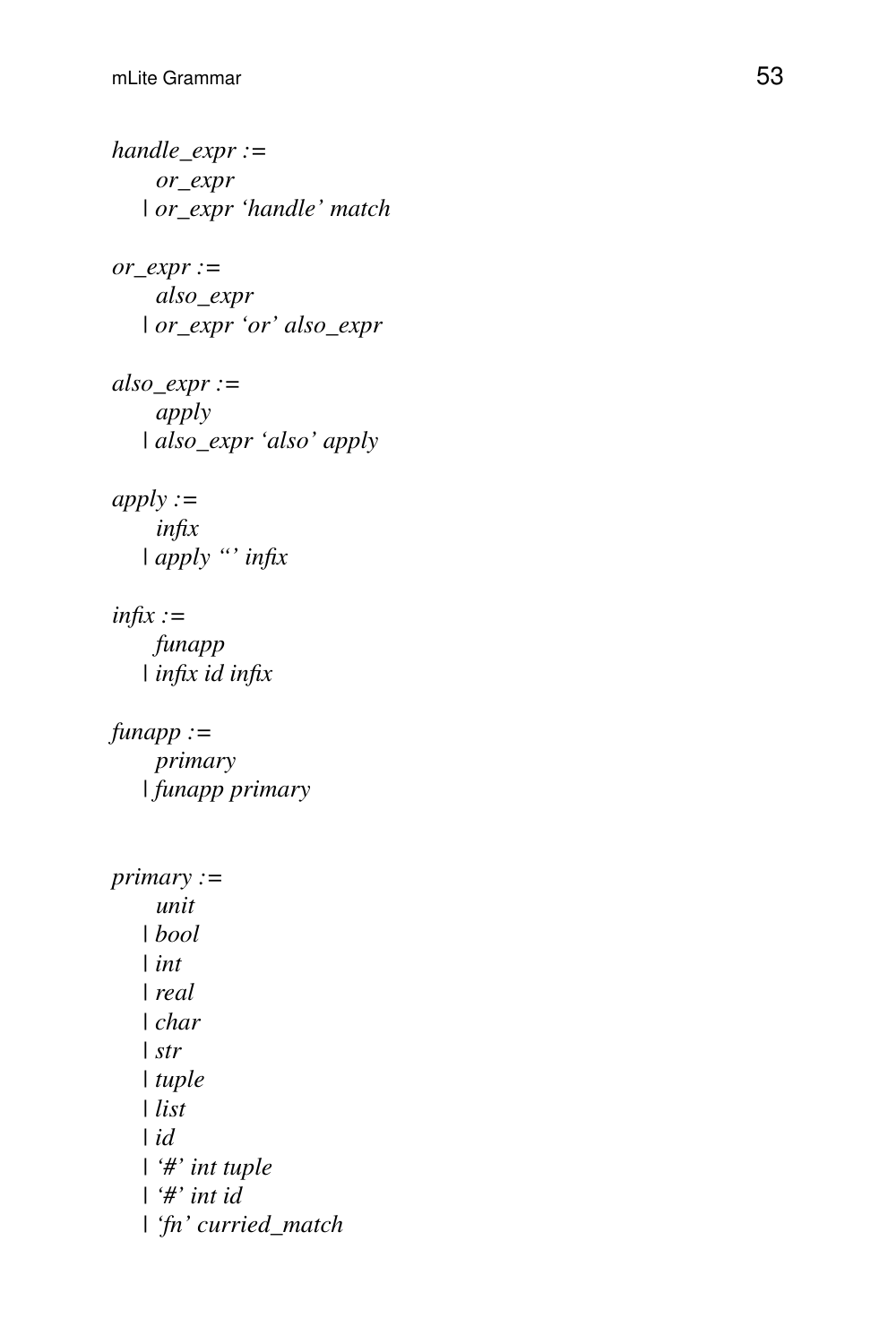```
| 'let' ldecls 'in' sequence 'end'
   | '(' sequence ')'
list :=
    '[' ']'
   | '[' expr ( ',' expr ) * ']'
   | '[' expr '::' list ']'
tuple := '(' expr ( ',' expr ) + ')'
unit := '(' ')'
bool :=
    'true'
   | 'false'
int :=
    natural
   | '˜' & natural
natural :=
    digit
   | digit & natural
real :=
    positive_real
   | '˜' & positive_real
positive_real :=
    int & '.'&int
   | int & 'e' & int
   | int & '.'&int & 'e' & int
char := '#"' & <c> & '"'
str := '''' \< c * & ''':id := ':' & name
```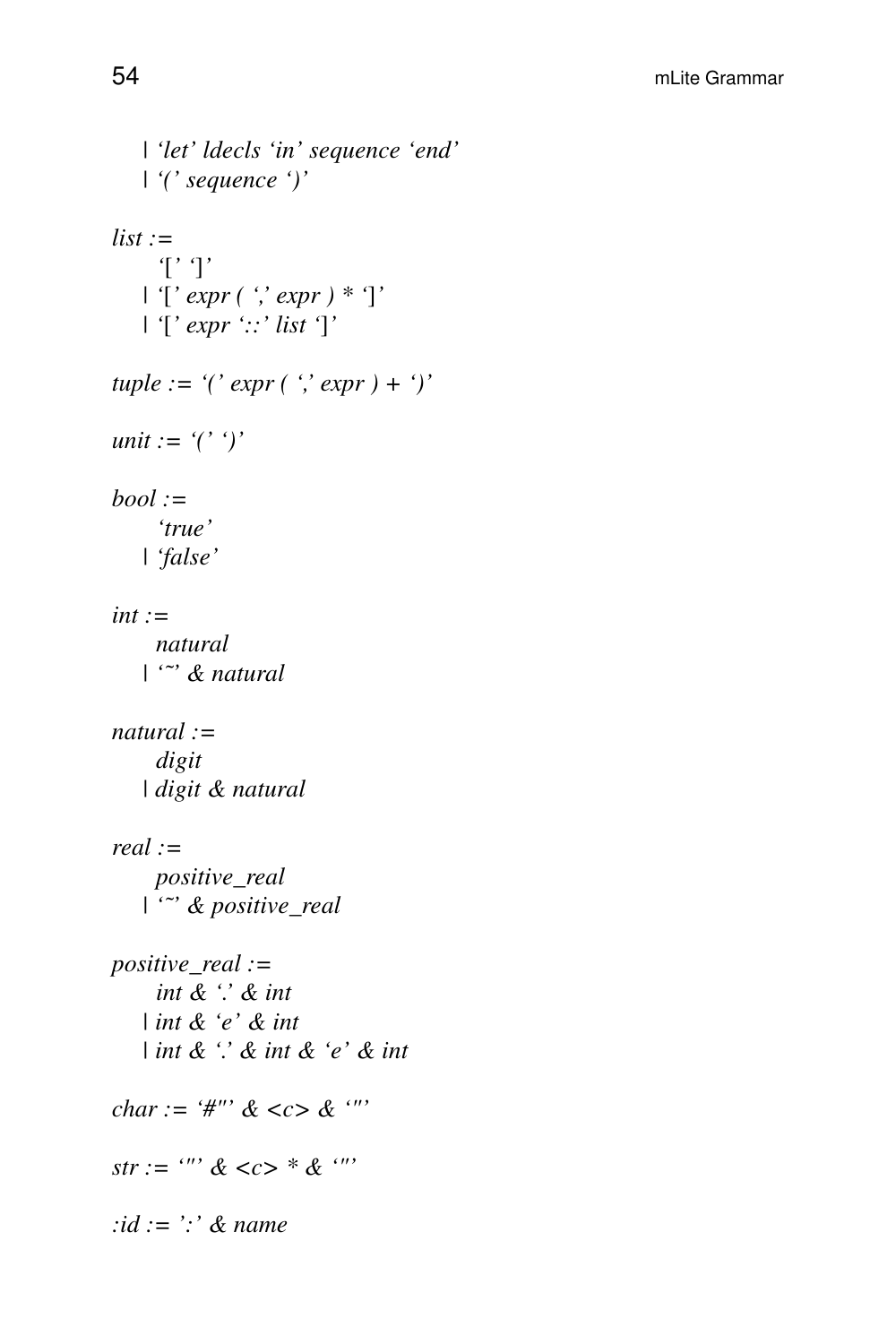*id := name | opname name := sym\_char | sym\_char & sym\_chars op\_name := op\_char | op\_char & op\_name sym\_char := 'a' | ... | 'z' | 'A' | ... | 'Z'*  $| \cdot | \cdot' | \cdot' |$  <sup>o</sup>' *sym\_chars : = sym\_char | digit | sym\_chars&sym\_chars op\_char := '!' | '@' | '\$' | '%' | 'ˆ' | '&' | '\*' | '* −*'|'+' | '<'*  $|f' = f' | f' > f' | f'' | f''' | f'''$ *digit := '0' | '1' | '2' | '3' | '4' | '5' | '6' | '7' | '8' | '9'*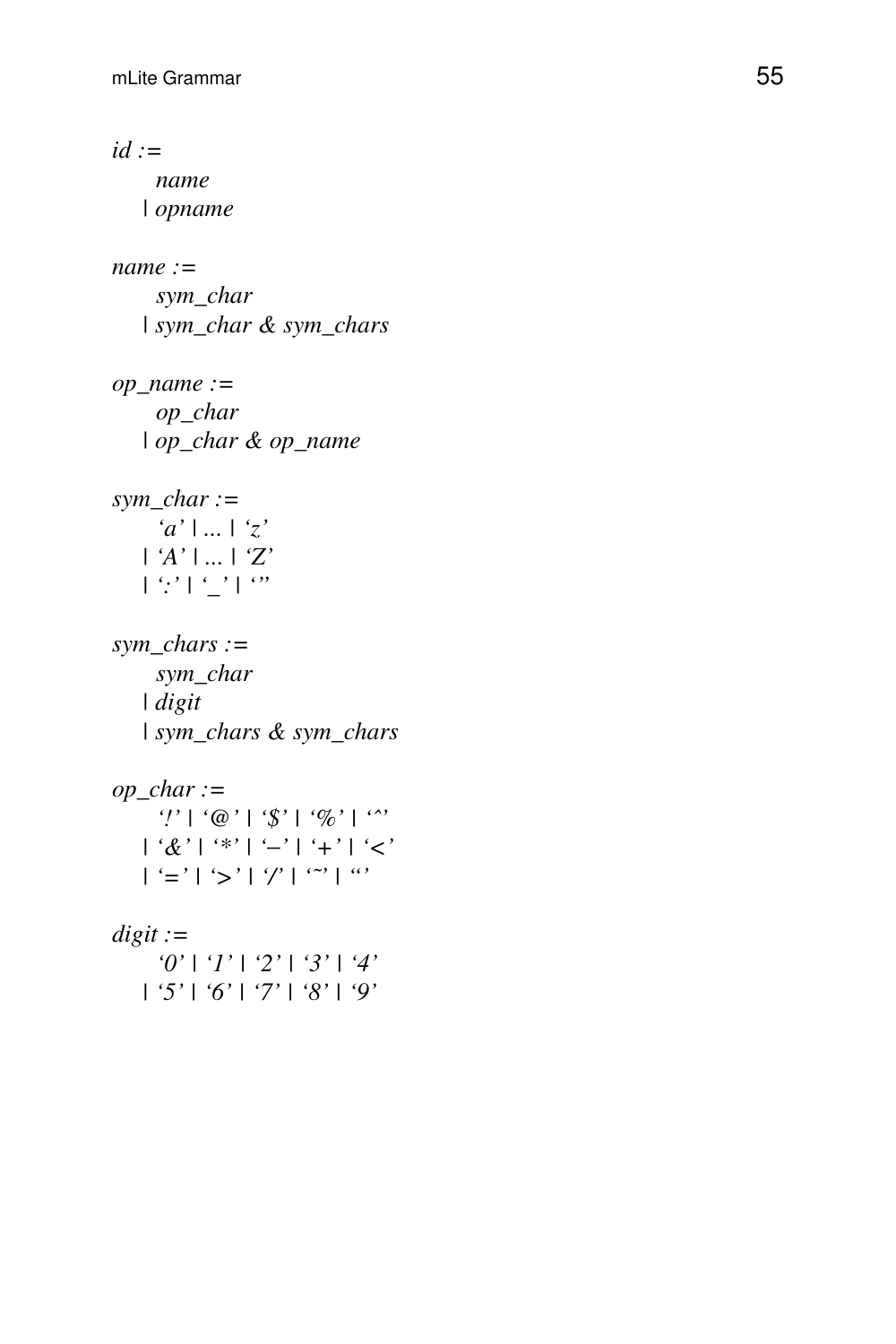## mLite and Scheme Functions

| mLite        | Scheme           |
|--------------|------------------|
| c_alphabetic | char-alphabetic  |
| c_downcase   | char-downcase    |
| c_lower      | char-lowercase   |
| c numeric    | char-numeric     |
| c_upcase     | char-upcase      |
| $c$ _upper   | char-uppercase   |
| c_whitespace | char-whitespace  |
| chr          | integer->char    |
| div          | quotient         |
| eof          | eof-object?      |
| explode      | string->list     |
| instream     | open-input-file  |
| newstr       | make-string      |
| newvec       | make-vector      |
| ord          | char->integer    |
| outstream    | open-output-file |
| peekc        | peek-char        |
| print        | display          |
| readc        | read-char        |
| rem          | remainder        |

## Differences to ML

- The module language is completely absent.
- There is no static type system. This may change, though.
- Lists are heterogenous, this may also change.
- Function names are not repeated in *fun* definitions, e.g.: *fun not true* = *false*  $\vert$  \_ = *true* instead of *fun not true* = *false*  $| not = true$ .
- An equal sign separates the pattern from the body in *fn*, e.g.: *fn*  $x = x$  instead of *fn*  $x \Rightarrow x$ .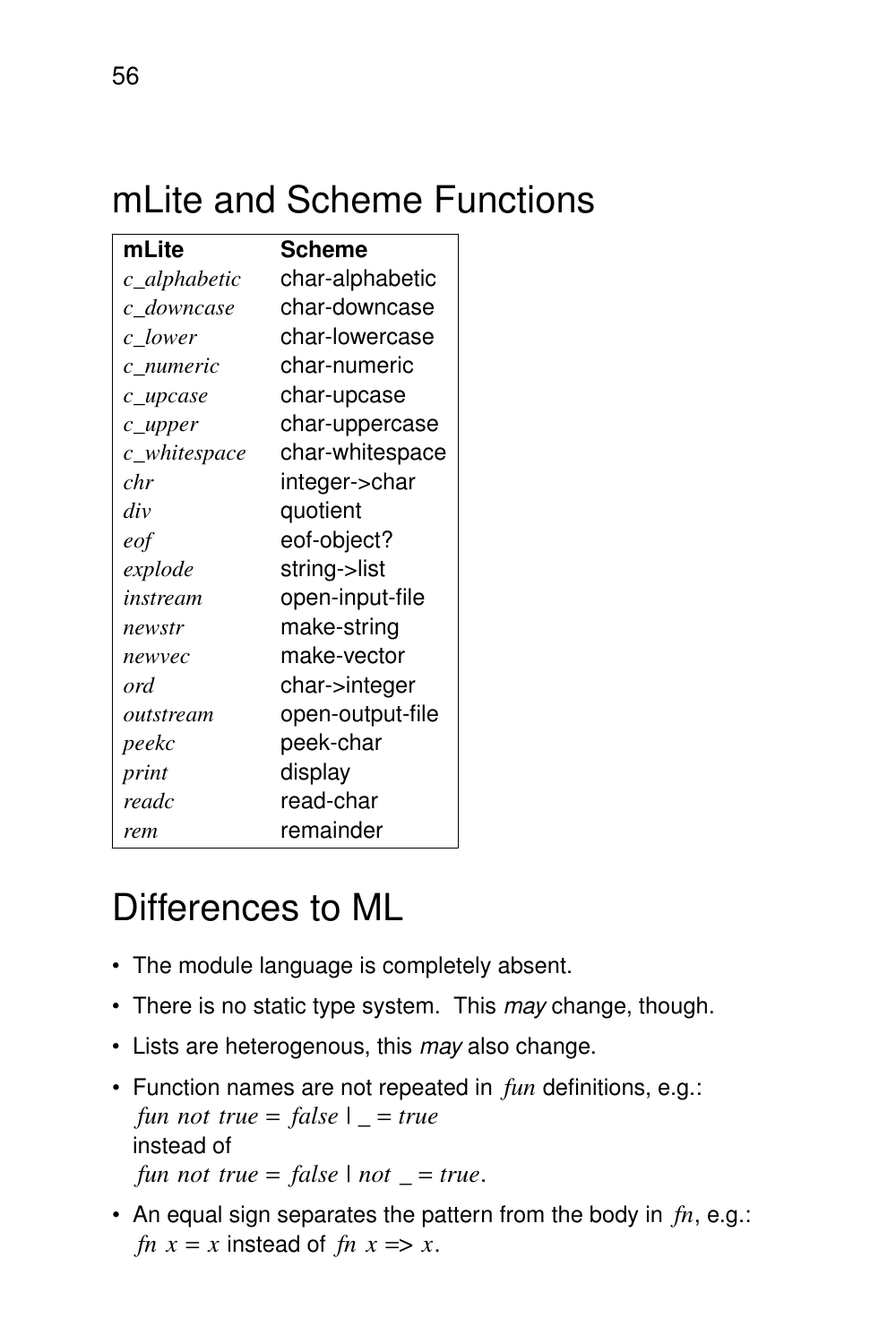• Currying cannot be combined with multiple patterns, e.g. the function

*fun p*  $x = 0 = 1 | x = p x (y - 1)$ would have to be written using a tuple as argument: *fun*  $p(x, 0) = 1 | (x, y) = p(x, y - 1)$ 

- There are implicit and explicit guards, e.g.: *fun*  $f(a, b)$  *where*  $a < b = ...$ or *fun*  $f \, x < 0 = \dots$
- All user-defined types and constructors must begin with a colon, e.g.: *:cons*, *:node*, etc.
- Algebraic types are declared with the *type* keyword instead of *datatype*, and the declaration syntax is different, e.g.  $type$  :*list* = :*nil*  $|$  :*cons*  $(x, :list)$

```
instead of
datatype ′a list = nil | cons of ′a * ′a list
```
- Exceptions are just atomic types, so *exception :exn* is equal to  $type : exam = :exn$ .
- Only *val* and *fun* are allowed in the declaration parts of *let* and *local*.
- There are no *val rec* declaration, *fun* must be used instead.
- To concatenate strings, the overloaded @ operator is used instead of the *ˆ* operator (which is used for exponentiation).
- Logical or is named *or* instead of *orelse*.
- Logical and is named *also* instead of *andalso*.
- The  $\lt$ ,  $\leq$ ,  $\lt$ ,  $\lt$ ,  $\lt$ ,  $\lt$ , and  $\geq$  operators implement caseinsensitive lexical comparison.

See the mLite Function Summary (pg 39) for an overview of predefined mLite functions. The function library differs largely from  $M'$ s.